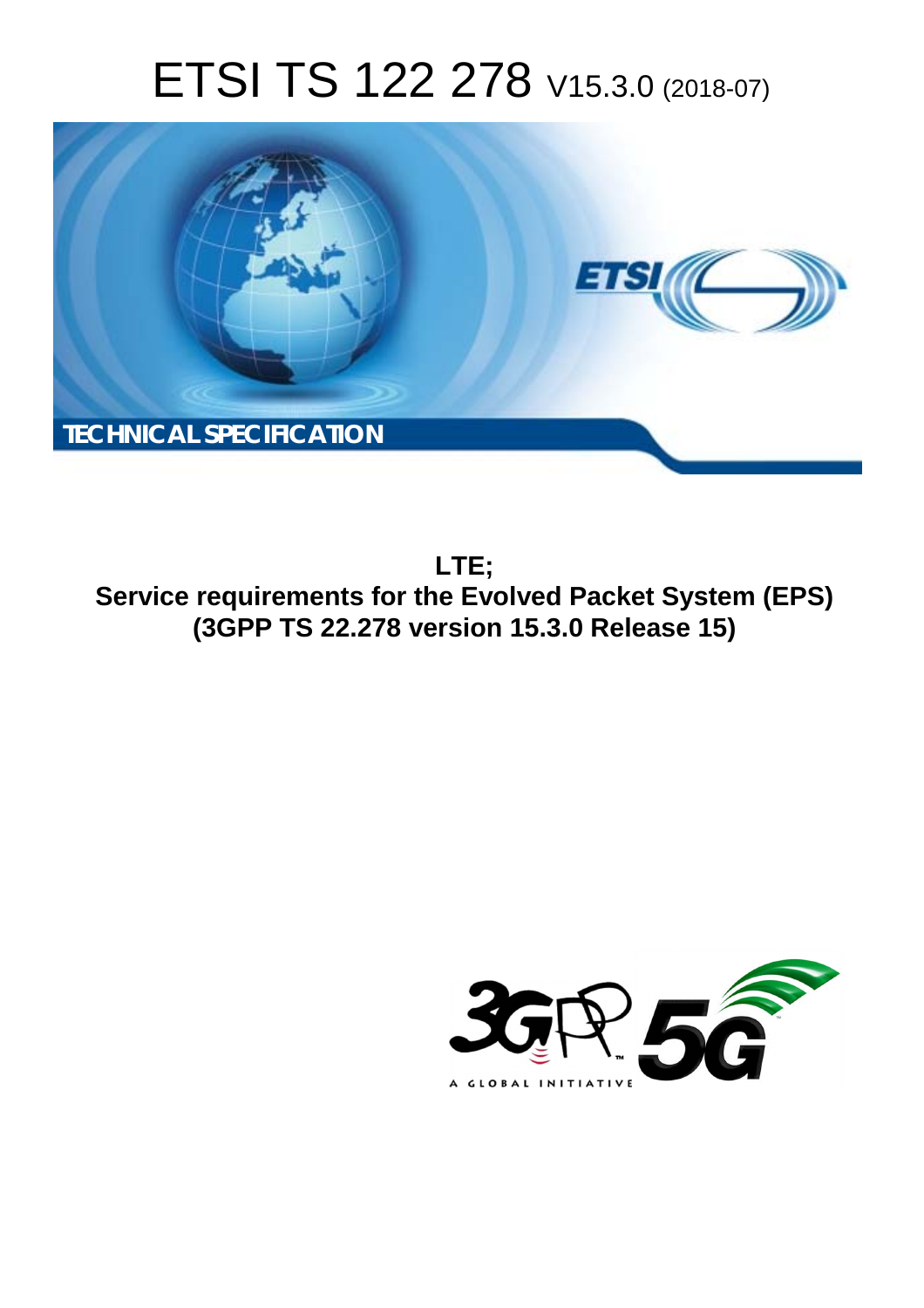Reference RTS/TSGS-0122278vf30

Keywords

LTE

#### *ETSI*

#### 650 Route des Lucioles F-06921 Sophia Antipolis Cedex - FRANCE

Tel.: +33 4 92 94 42 00 Fax: +33 4 93 65 47 16

Siret N° 348 623 562 00017 - NAF 742 C Association à but non lucratif enregistrée à la Sous-Préfecture de Grasse (06) N° 7803/88

#### *Important notice*

The present document can be downloaded from: <http://www.etsi.org/standards-search>

The present document may be made available in electronic versions and/or in print. The content of any electronic and/or print versions of the present document shall not be modified without the prior written authorization of ETSI. In case of any existing or perceived difference in contents between such versions and/or in print, the only prevailing document is the print of the Portable Document Format (PDF) version kept on a specific network drive within ETSI Secretariat.

Users of the present document should be aware that the document may be subject to revision or change of status. Information on the current status of this and other ETSI documents is available at <https://portal.etsi.org/TB/ETSIDeliverableStatus.aspx>

If you find errors in the present document, please send your comment to one of the following services: <https://portal.etsi.org/People/CommiteeSupportStaff.aspx>

#### *Copyright Notification*

No part may be reproduced or utilized in any form or by any means, electronic or mechanical, including photocopying and microfilm except as authorized by written permission of ETSI. The content of the PDF version shall not be modified without the written authorization of ETSI. The copyright and the foregoing restriction extend to reproduction in all media.

> © ETSI 2018. All rights reserved.

**DECT**TM, **PLUGTESTS**TM, **UMTS**TM and the ETSI logo are trademarks of ETSI registered for the benefit of its Members. **3GPP**TM and **LTE**TM are trademarks of ETSI registered for the benefit of its Members and of the 3GPP Organizational Partners. **oneM2M** logo is protected for the benefit of its Members.

**GSM**® and the GSM logo are trademarks registered and owned by the GSM Association.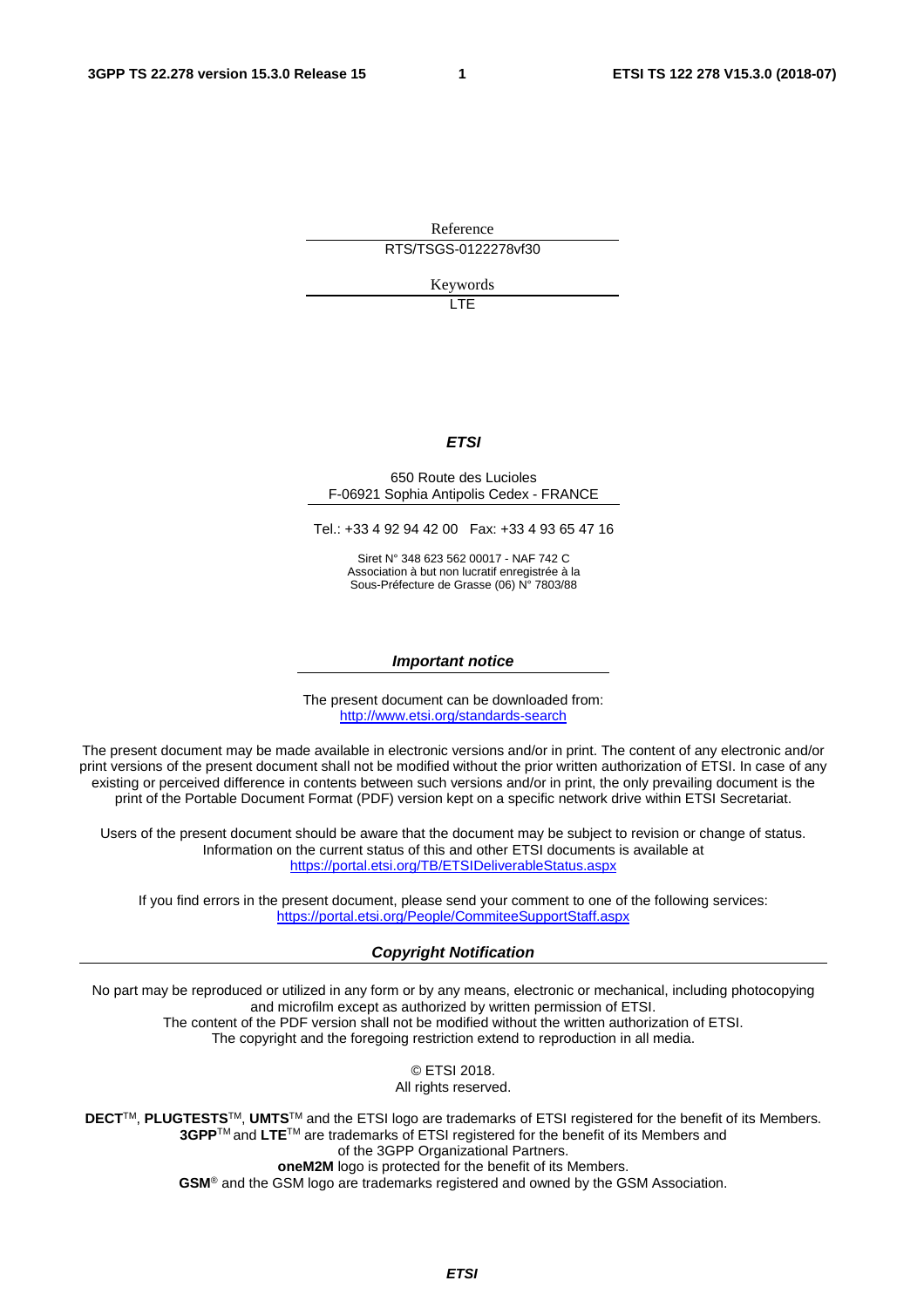### Intellectual Property Rights

#### Essential patents

IPRs essential or potentially essential to normative deliverables may have been declared to ETSI. The information pertaining to these essential IPRs, if any, is publicly available for **ETSI members and non-members**, and can be found in ETSI SR 000 314: *"Intellectual Property Rights (IPRs); Essential, or potentially Essential, IPRs notified to ETSI in respect of ETSI standards"*, which is available from the ETSI Secretariat. Latest updates are available on the ETSI Web server ([https://ipr.etsi.org/\)](https://ipr.etsi.org/).

Pursuant to the ETSI IPR Policy, no investigation, including IPR searches, has been carried out by ETSI. No guarantee can be given as to the existence of other IPRs not referenced in ETSI SR 000 314 (or the updates on the ETSI Web server) which are, or may be, or may become, essential to the present document.

#### **Trademarks**

The present document may include trademarks and/or tradenames which are asserted and/or registered by their owners. ETSI claims no ownership of these except for any which are indicated as being the property of ETSI, and conveys no right to use or reproduce any trademark and/or tradename. Mention of those trademarks in the present document does not constitute an endorsement by ETSI of products, services or organizations associated with those trademarks.

### Foreword

This Technical Specification (TS) has been produced by ETSI 3rd Generation Partnership Project (3GPP).

The present document may refer to technical specifications or reports using their 3GPP identities, UMTS identities or GSM identities. These should be interpreted as being references to the corresponding ETSI deliverables.

The cross reference between GSM, UMTS, 3GPP and ETSI identities can be found under [http://webapp.etsi.org/key/queryform.asp.](http://webapp.etsi.org/key/queryform.asp)

### Modal verbs terminology

In the present document "**shall**", "**shall not**", "**should**", "**should not**", "**may**", "**need not**", "**will**", "**will not**", "**can**" and "**cannot**" are to be interpreted as described in clause 3.2 of the [ETSI Drafting Rules](https://portal.etsi.org/Services/editHelp!/Howtostart/ETSIDraftingRules.aspx) (Verbal forms for the expression of provisions).

"**must**" and "**must not**" are **NOT** allowed in ETSI deliverables except when used in direct citation.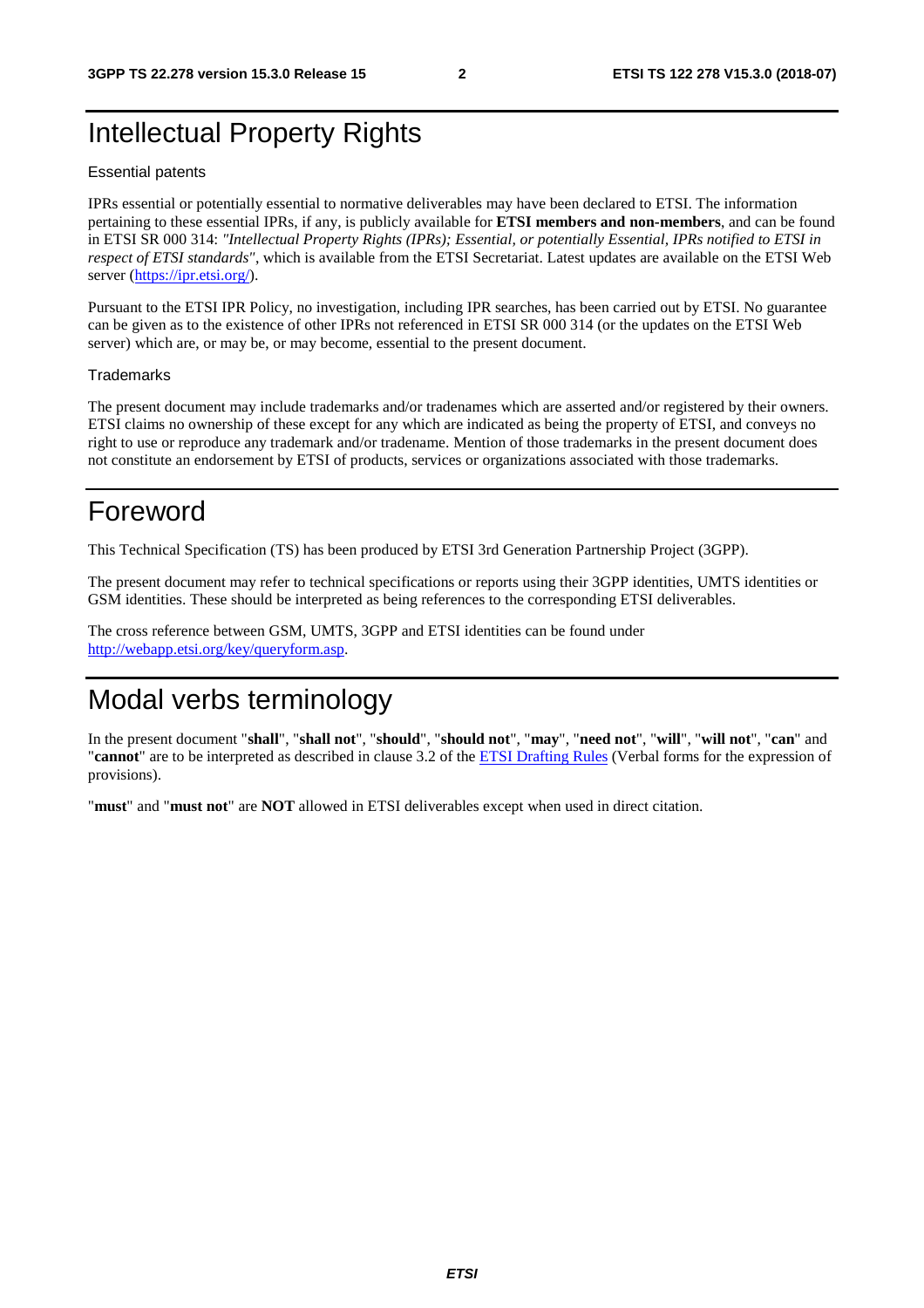## Contents

| 1                              |                                                                                                                                                                                                                                                                        |  |  |  |  |  |  |  |  |
|--------------------------------|------------------------------------------------------------------------------------------------------------------------------------------------------------------------------------------------------------------------------------------------------------------------|--|--|--|--|--|--|--|--|
| $\overline{2}$                 |                                                                                                                                                                                                                                                                        |  |  |  |  |  |  |  |  |
| 3<br>3.1<br>3.2                |                                                                                                                                                                                                                                                                        |  |  |  |  |  |  |  |  |
| 4<br>4.1                       |                                                                                                                                                                                                                                                                        |  |  |  |  |  |  |  |  |
| 5<br>5.0                       |                                                                                                                                                                                                                                                                        |  |  |  |  |  |  |  |  |
| 5.1<br>5.2<br>5.3              |                                                                                                                                                                                                                                                                        |  |  |  |  |  |  |  |  |
| 6                              |                                                                                                                                                                                                                                                                        |  |  |  |  |  |  |  |  |
| 6.1<br>6.1.1<br>6.1.2          |                                                                                                                                                                                                                                                                        |  |  |  |  |  |  |  |  |
| 6.1.3<br>6.1.4                 |                                                                                                                                                                                                                                                                        |  |  |  |  |  |  |  |  |
| 6.1.5<br>6.2<br>6.3            |                                                                                                                                                                                                                                                                        |  |  |  |  |  |  |  |  |
| 6.4<br>6.5<br>6.6              |                                                                                                                                                                                                                                                                        |  |  |  |  |  |  |  |  |
| 7                              |                                                                                                                                                                                                                                                                        |  |  |  |  |  |  |  |  |
| 7.1<br>7.1.1<br>7.1.2          |                                                                                                                                                                                                                                                                        |  |  |  |  |  |  |  |  |
| 7.1.3<br>7.1.4<br>7.1.4.1      |                                                                                                                                                                                                                                                                        |  |  |  |  |  |  |  |  |
| 7.1.4.2<br>7.1.4.2A<br>7.1.4.3 | Service continuity at domain and RAT change for TS 11, TS 12 and equivalent PS service 17<br>Voice Call Service continuity between 3GPP defined RATs and non 3GPP defined RATs  18<br>Service continuity between E-UTRAN and 3GPP2 accesses on Evolved Packet Core  18 |  |  |  |  |  |  |  |  |
| 7.1.4.4<br>7.1.5<br>7.1.6      | Service continuity between 3GPP and WiMAX access on Evolved Packet Core 18                                                                                                                                                                                             |  |  |  |  |  |  |  |  |
| 7.1.7<br>7.1.7.1<br>7.1.7.2    |                                                                                                                                                                                                                                                                        |  |  |  |  |  |  |  |  |
| 7.1.8<br>7.2                   |                                                                                                                                                                                                                                                                        |  |  |  |  |  |  |  |  |
| 7A<br>7A.0                     |                                                                                                                                                                                                                                                                        |  |  |  |  |  |  |  |  |
| 7A.0A<br>7A.0A.1               |                                                                                                                                                                                                                                                                        |  |  |  |  |  |  |  |  |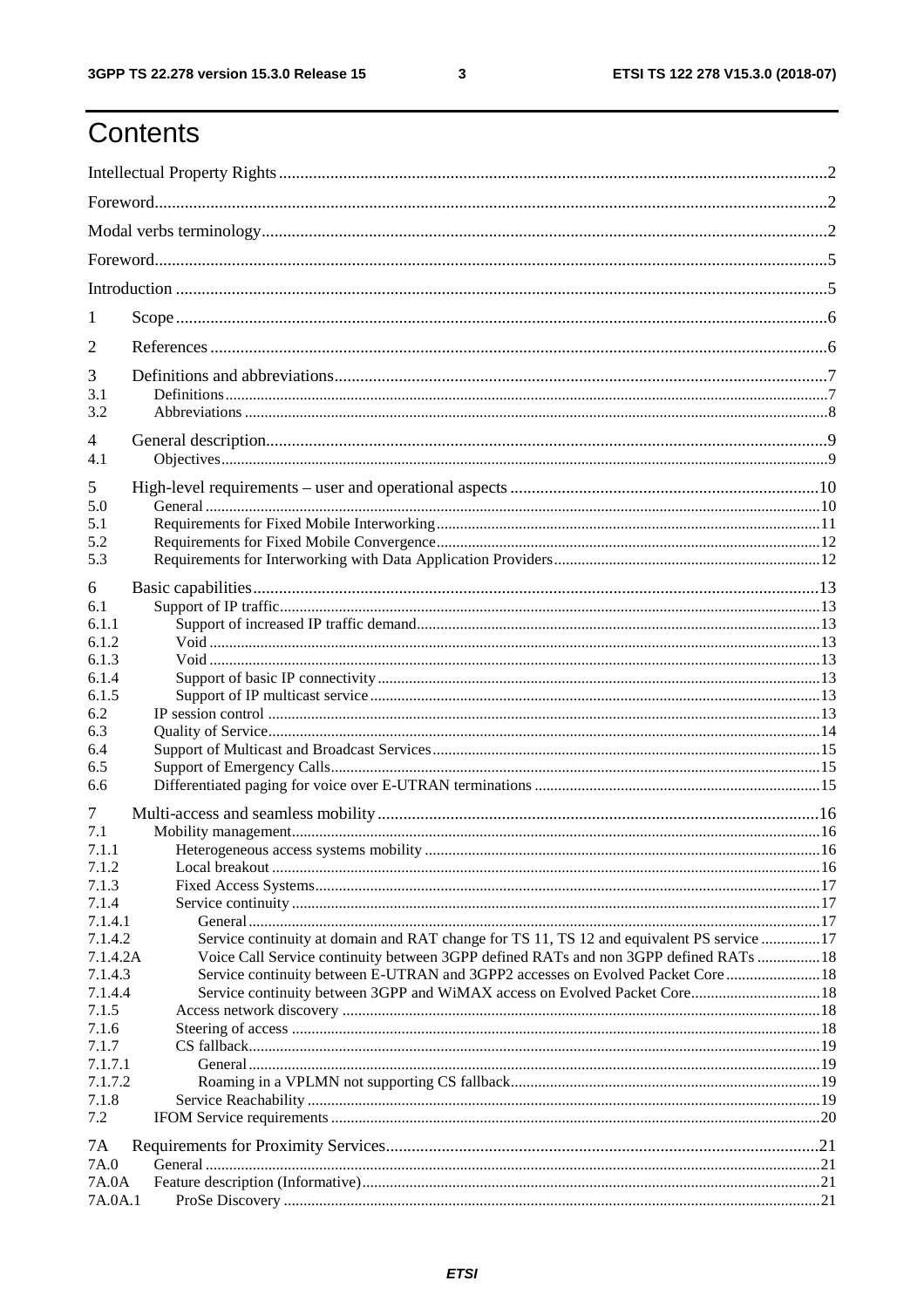$\overline{\mathbf{4}}$ 

| 7A.0A.2                      |                                                                                                     |  |
|------------------------------|-----------------------------------------------------------------------------------------------------|--|
| 7A.1                         |                                                                                                     |  |
| 7A.2                         |                                                                                                     |  |
| 7A.3                         |                                                                                                     |  |
| 7B                           |                                                                                                     |  |
| 7B.1                         |                                                                                                     |  |
| 7B.2                         |                                                                                                     |  |
| 7C                           | Requirements for relay UE selection for Evolved ProSe Remote UE access via an Evolved ProSe         |  |
| 7C.1                         |                                                                                                     |  |
| 7C.2                         |                                                                                                     |  |
| 8                            |                                                                                                     |  |
|                              |                                                                                                     |  |
| 9                            |                                                                                                     |  |
| 9.1                          |                                                                                                     |  |
| 9.2                          |                                                                                                     |  |
| 9.3                          |                                                                                                     |  |
| 9.4                          |                                                                                                     |  |
| 9.5                          |                                                                                                     |  |
| 10                           |                                                                                                     |  |
|                              | <b>Annex A (informative):</b>                                                                       |  |
| A.1                          |                                                                                                     |  |
| A.2                          |                                                                                                     |  |
|                              |                                                                                                     |  |
|                              | <b>Annex B (Normative):</b>                                                                         |  |
|                              | <b>Annex B1 (Informative):</b><br><b>Interworking between Mobile Operators and Data Application</b> |  |
|                              |                                                                                                     |  |
| <b>B1.1</b>                  |                                                                                                     |  |
| <b>B</b> <sub>1.2</sub>      |                                                                                                     |  |
| B1.2.1<br>B <sub>1.2.2</sub> |                                                                                                     |  |
| B1.2.2.1                     |                                                                                                     |  |
| B1.2.2.2                     | UE initiates and Data Application Provider requests MNO for preferential traffic handling 42        |  |
|                              |                                                                                                     |  |
|                              | <b>Annex B2 (Informative):</b>                                                                      |  |
| <b>B2.1</b>                  |                                                                                                     |  |
| B <sub>2.1.1</sub>           |                                                                                                     |  |
| B2.1.2                       |                                                                                                     |  |
| B <sub>2.1.3</sub>           |                                                                                                     |  |
| B <sub>2.1.4</sub>           |                                                                                                     |  |
|                              | <b>Annex C</b> (informative):                                                                       |  |
|                              |                                                                                                     |  |
|                              |                                                                                                     |  |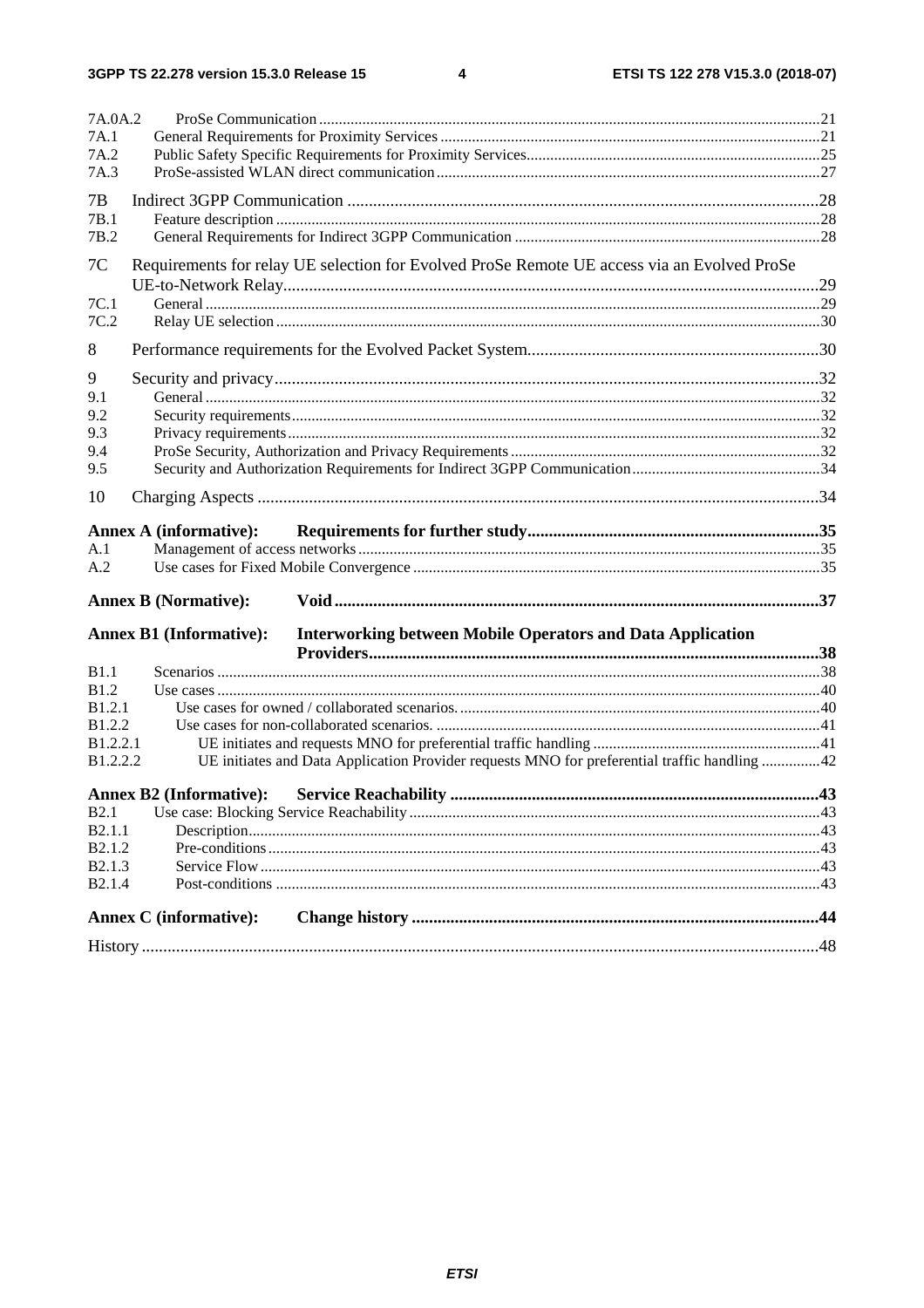### Foreword

This Technical Specification has been produced by the 3rd Generation Partnership Project (3GPP).

The contents of the present document are subject to continuing work within the TSG and may change following formal TSG approval. Should the TSG modify the contents of the present document, it will be re-released by the TSG with an identifying change of release date and an increase in version number as follows:

Version x.y.z

where:

- x the first digit:
	- 1 presented to TSG for information;
	- 2 presented to TSG for approval;
	- 3 or greater indicates TSG approved document under change control.
- y the second digit is incremented for all changes of substance, i.e. technical enhancements, corrections, updates, etc.
- z the third digit is incremented when editorial only changes have been incorporated in the document.

### Introduction

To ensure competitiveness in a longer time frame an evolution of the overall 3GPP system needs to be considered.

This document compiles requirements to ensure that an Evolved Packet System can cope with the rapid growth in IP data traffic and demanding requirements for new multimedia type of applications in terms of performance and quality, delivered to the user, whilst at the same time enabling cost effective deployment and operation.

The Evolved Packet System is characterised by:

- Reduced latency
- Higher user data rates equating to broadband performance
- Improved system capacity and coverage
- Lower operational costs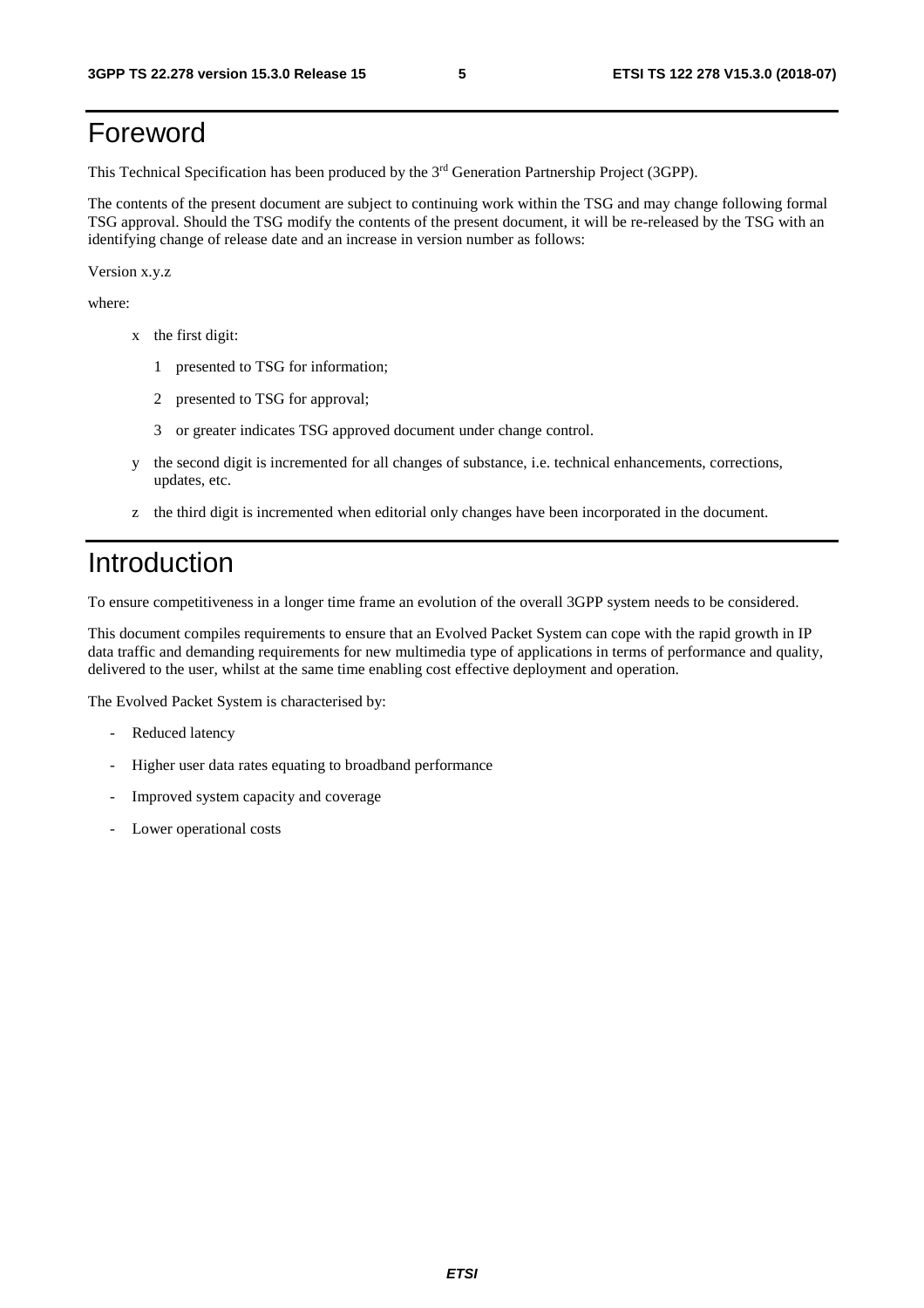### 1 Scope

The present document describes the service requirements for the Evolved Packet System. Requirements for 5G E-UTRA-NR Dual Connectivity in E-UTRAN connected to EPC, are included in this document.

### 2 References

The following documents contain provisions which, through reference in this text, constitute provisions of the present document.

- References are either specific (identified by date of publication, edition number, version number, etc.) or non-specific.
- For a specific reference, subsequent revisions do not apply.
- For a non-specific reference, the latest version applies. In the case of a reference to a 3GPP document (including a GSM document), a non-specific reference implicitly refers to the latest version of that document *in the same Release as the present document*.
- [1] 3GPP TS 22.003: "Circuit Teleservices supported by a Public Land Mobile Network (PLMN)".
- [2] 3GPP TS 21.905: "Vocabulary for 3GPP specifications".
- [3] 3GPP TS 22.258: "Service Requirements for the All-IP Network (AIPN); Stage1".
- [4] 3GPP TR 25.913: "Requirements for Evolved UTRA (E-UTRA) and Evolved UTRAN (E-UTRAN)".
- [5] 3GPP TS 22.115: "Service aspects; Charging and billing".
- [6] ETSI TS 102 250-1: "Speech Processing, Transmission and Quality Aspects (STQ); QoS aspects for popular services in GSM and 3G networks: Part 1: Identification of Quality of Service aspects".
- [7] 3GPP TR 23.882: "3GPP system architecture evolution (SAE): Report on technical options and conclusions".
- [8] C.S0001-A Introduction to cdma2000 Standards for Spread Spectrum Systems Release A.
- [9] C.S0002-A Physical Layer Standard for cdma2000 Spread Spectrum Systems Release A.
- [10] C.S0003-A Medium Access Control (MAC) Standard for cdma2000 Spread Spectrum Systems Release A addendum 2.
- [11] C.S0004-A Signaling Link Access Control (LAC) Specification for cdma2000 Spread Spectrum Systems -Addendum 2.
- [12] C.S0005-A Upper Layer (Layer 3) Signaling Standard for cdma2000 Spread Spectrum Systems - Release A addendum 2.
- [13] C.S0006-A Analog Signaling Standard for cdma2000 Spread Spectrum Systems Addendum 2.
- [14] A.S0007 A.S0009 Interoperability Specification (IOS) for High Rate Packet Data (HRPD).
- [15] A.S0011 A.S0017 Interoperability Specification (IOS) for cdma2000 Access Network Interfaces.
- [16] X.S0011 cdma2000 Wireless IP Network.
- [17] C.S0024-A cdma2000 High Rate Packet Data Air Interface Specification.
- [18] C.S0024-0 cdma2000 High Rate Packet Data Air Interface Specification.
- [19] Void.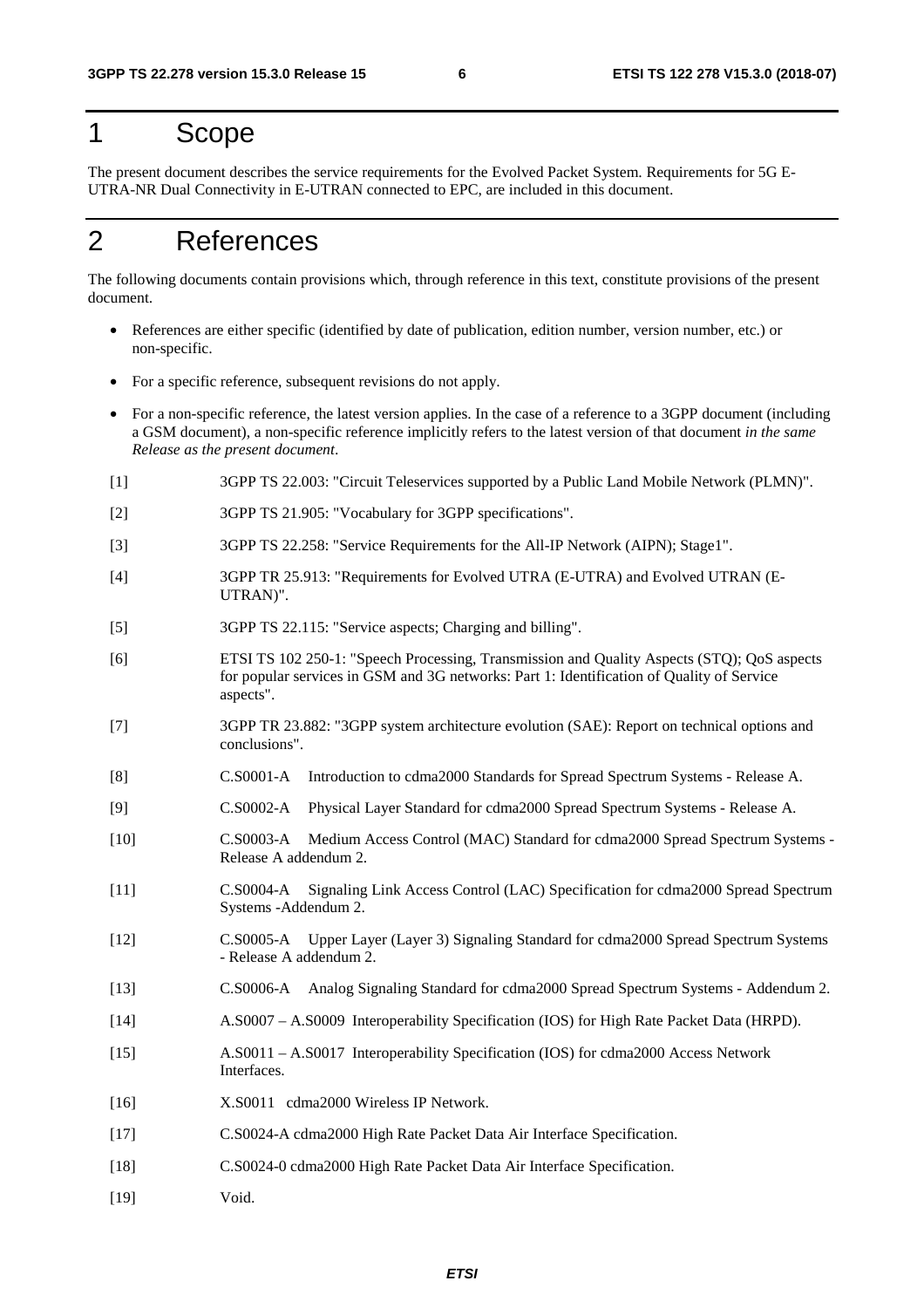| $[20]$ | WiMAX Forum Mobile System Profile, Release 1.0.                                                                                 |
|--------|---------------------------------------------------------------------------------------------------------------------------------|
| $[21]$ | 3GPP TS 22.101: "Service Aspects; Service Principles".                                                                          |
| $[22]$ | "Recommendations and Requirements for Networks based on WiMAX Forum CertifiedTM<br>Products" (WiMAX stage 1)                    |
| $[23]$ | "WiMAX Forum Network Architecture (Stage 2: Architecture Tenets, Reference Model and<br>Reference Points)"                      |
| $[24]$ | "WiMAX Forum Network Architecture (Stage 3: Detailed Protocols and Procedures)"                                                 |
| $[25]$ | Void.                                                                                                                           |
| $[26]$ | S.R0048-A 3G Mobile Equipment Identifier (MEID)                                                                                 |
| $[27]$ | BBF TR-144 - Broadband Multi-Service Architecture & Framework Requirements                                                      |
| $[28]$ | BBF Technical Report TR-126 - Triple-play Services Quality of Experience (QoE) Requirements                                     |
| $[29]$ | 3GPP TS 36.101: "Evolved Universal Terrestrial Radio Access (E-UTRA); User Equipment (UE)<br>radio transmission and reception". |
| $[30]$ | 3GPP TS 22.261: "Service requirements for the 5G system".                                                                       |
| [31]   | 3GPP TR 38.913: "Study on scenarios and requirements for next generation access technologies".                                  |

### 3 Definitions and abbreviations

#### 3.1 Definitions

For the purposes of the present document, the terms and definitions given in TR 21.905 [2] and the following apply.

**Communication Range:** The range between UEs and /or between UEs and eNBs such that ProSe Communication is possible.

**Evolved Packet System:** is an evolution of the 3G UMTS characterized by higher-data-rate, lower-latency, packetoptimized system that supports multiple RATs. The Evolved Packet System comprises the Evolved Packet Core together with the evolved radio access network (E-UTRA and E-UTRAN).

**Firewall:** a functional entity which blocks or permits the flow of various traffic types based on a set of policy rules and definitions

**EPC Path**: the user plane communication path through EPC.

**Open ProSe Discovery**: is ProSe Discovery without explicit permission from the ProSe-enabled UE being discovered.

**ProSe Broadcast Communication:** a one-to-all ProSe Communication, between all authorized UEs in proximity, by means of a common ProSe Communication Path established between these UEs.

**ProSe E-UTRA Communication:** a ProSe Communication using a ProSe E-UTRA Communication path.

**ProSe-assisted WLAN direct communication:** a ProSe Communication using a ProSe-assisted WLAN direct communication path.

**ProSe Communication path:** the communication path supporting ProSe Communication. The communication path of a ProSe E-UTRA Communication (ProSe E-UTRA Communication path) could be established e.g. directly between the ProSe-enabled UEs using E-UTRA, or routed via local eNB(s). The communication path of a ProSe-assisted WLAN direct communication (ProSe-assisted WLAN direct communication path) is established directly between the ProSeenabled UEs using WLAN.

**ProSe Group Communication:** a one-to-many ProSe Communication, between more than two UEs in proximity, by means of a common ProSe Communication path established between the UEs.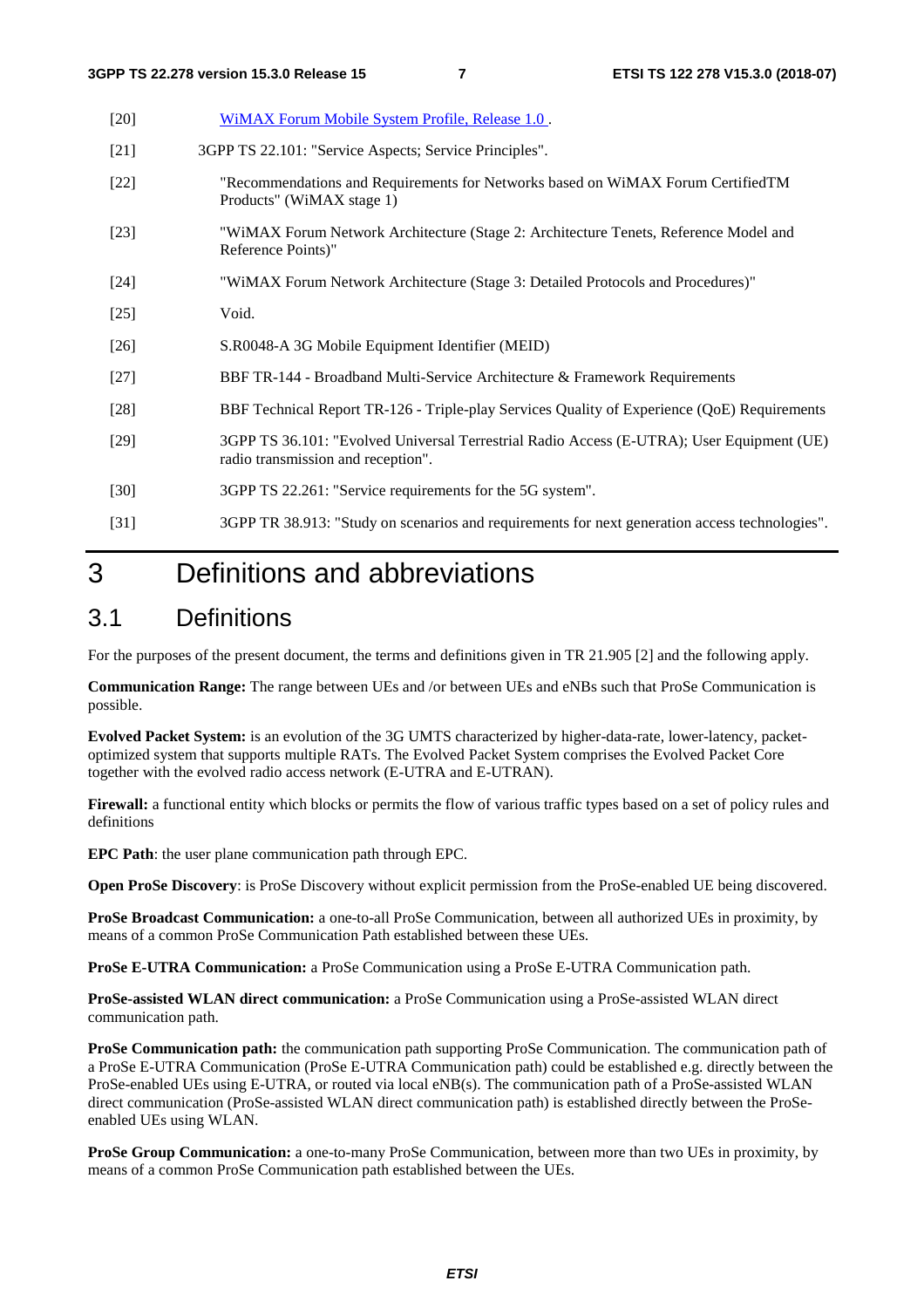**Evolved ProSe UE-to-Network Relay**: is a form of relay in which a UE supports Indirect 3GPP Communication between an Evolved ProSe Remote UE and the network, using E-UTRA or WLAN between the Evolved ProSe Remote UE and the Evolved ProSe UE-to-Network Relay.

**ProSe UE-to-UE Relay**: is a form of relay in which a Public Safety ProSe-enabled UE acts as a ProSe E-UTRA Communication relay between two other Public Safety ProSe-enabled UEs.

**Evolved ProSe Remote UE:** is a UE that is connected to an Evolved ProSe UE-to-Network Relay using an Indirect 3GPP Communication.

**ProSe-enabled Network:** a network that supports ProSe Discovery and/or ProSe Communication.

**Proximity:** proximity is determined ("a UE is in proximity of another UE") when given proximity criteria are fulfilled. Proximity criteria can be different for discovery and communication.

**Range Class**: Rough indication of distance for use in ProSe Discovery, for example, based on geographical distance, radio conditions.

**Restricted ProSe Discovery**: ProSe Discovery that only takes place with explicit permission from the ProSe-enabled UE being discovered.

**Service Continuity:** The uninterrupted user experience of a service that is using an active communication (e.g. an ongoing voice call) when a UE undergoes a radio access technology change or a CS/PS domain change without, as far as possible, the user noticing the change.

Note: In particular Service Continuity encompasses the possibility that after a RAT / domain change the user experience is maintained by a different telecommunication service (e.g. tele- or bearer service) than before the RAT / domain change.

**Service Reachability:** Functionality to enable user access to PLMN IP-based services from outside of the PLMN's domain via non-3GPP access technologies that have IP traffic-flow restrictions (e.g. such as firewall functions that only allow HTTP traffic).

**Indirect 3GPP Communication:** The signalling and communication between a UE and 3GPP network, where there is an Evolved ProSe UE-to-Network Relay between the Evolved ProSe Remote UE and the 3GPP network.

#### 3.2 Abbreviations

For the purposes of the present document, the abbreviations given in TR 21.905 [2] and the following apply.

| <b>GW</b>   | Gateway                                       |
|-------------|-----------------------------------------------|
| <b>GWCN</b> | Gateway Core Network                          |
| HD          | <b>High Definition</b>                        |
| <b>MNO</b>  | Mobile Network Operator                       |
| <b>MOCN</b> | Multi-Operator Core Network                   |
| ProSe       | <b>Proximity Services</b>                     |
| <b>RCS</b>  | <b>Rich Communication Services</b>            |
| SGW/PGW     | Serving Gateway / Packet data network Gateway |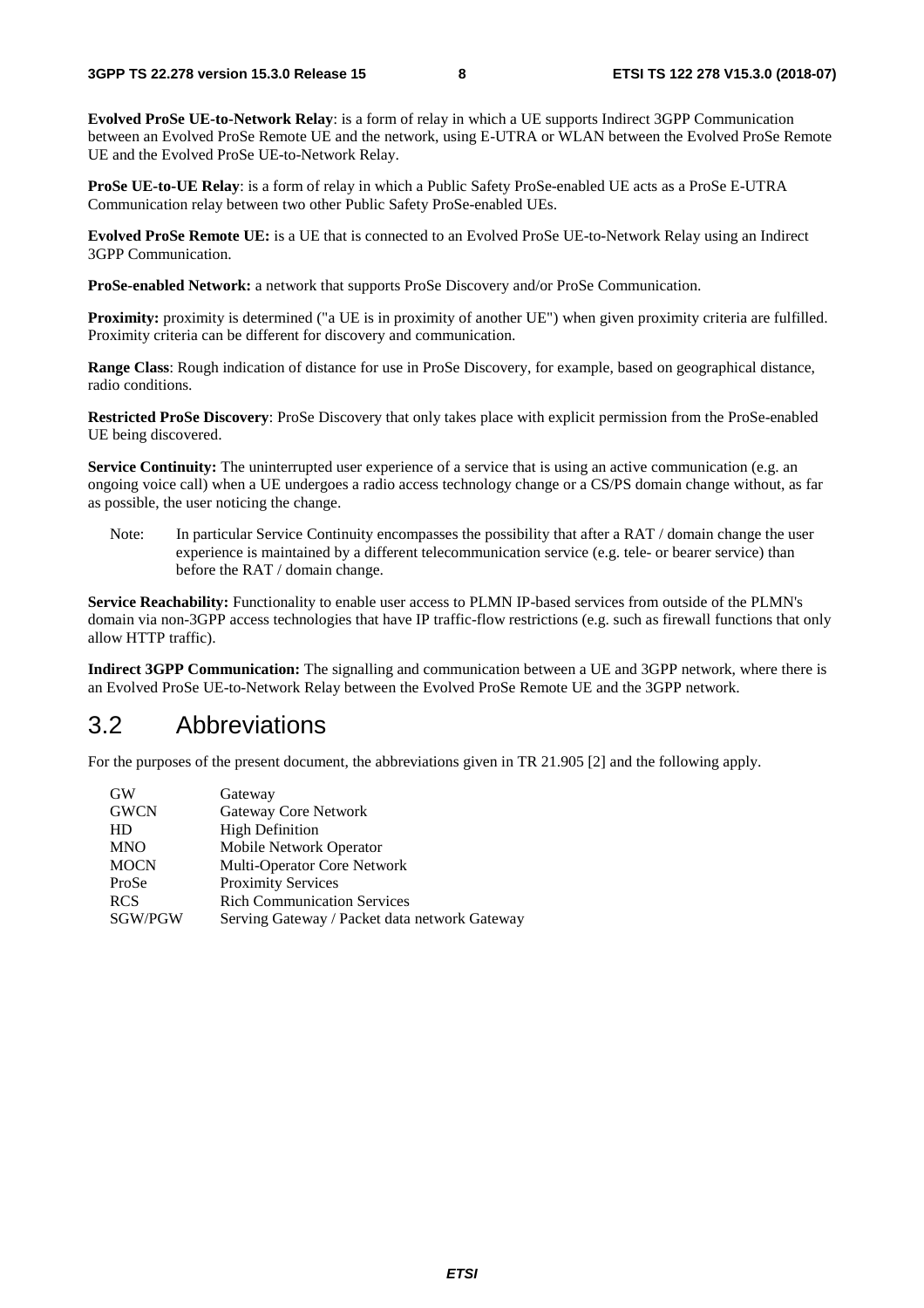### 4 General description

### 4.1 Objectives

The Evolved Packet System is a higher-data-rate, lower-latency, packet-optimized system that supports multiple RATs. The focus of the Evolved Packet System work is on enhancement of Packet Switched technology to cope with rapid growth in IP traffic.

The objectives of the Evolved Packet System are to:

- Provide higher data rates, lower latency, high level of security and enhanced QoS;
- Support a variety of different access systems (existing and future), ensuring mobility and service continuity between these access systems;
- Support access system selection based on a combination of operator policies, user preference and access network conditions;
- Realise improvements in basic system performance whilst maintaining the negotiated QoS across the whole system;
- Provide capabilities for co-existence with legacy systems and migration to the Evolved Packet System.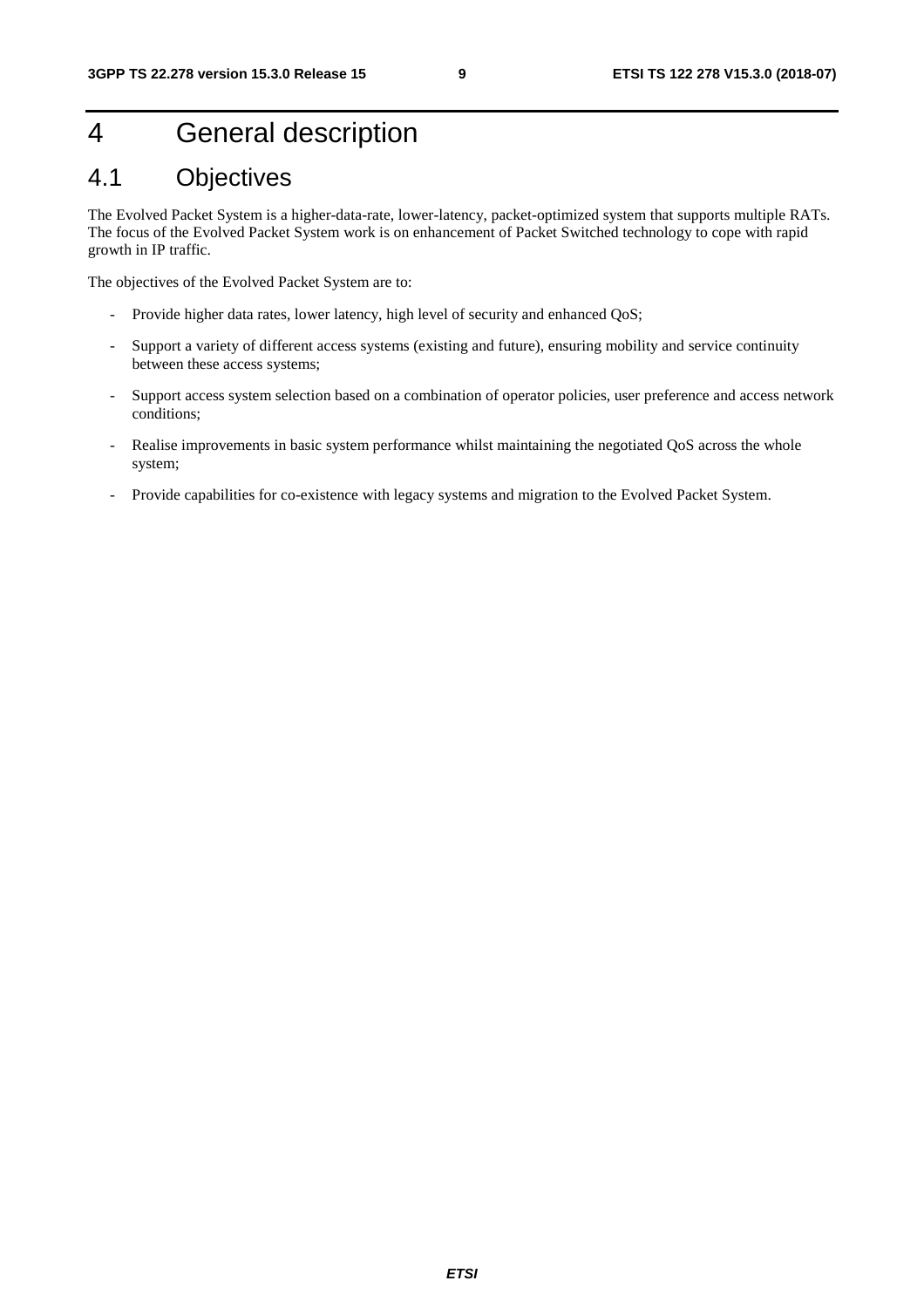### 5 High-level requirements – user and operational aspects

### 5.0 General

The Evolved Packet System shall be capable of accommodating a variety of different access systems thus providing a multi-access system environment to the user.

The Evolved Packet System shall provide mobility functionality within and across the different access systems.

The Evolved Packet System shall provide capabilities to support the efficient integration of E-UTRAN PS Core Network Nodes and GERAN/UTRAN PS Core Network Nodes.

The Evolved Packet System shall optimize mobility functionality meaning that it shall offer minimal signalling overhead, minimal handover interruption time, secure handover procedure and local breakout.

The Evolved Packet System shall provide capabilities to inter-work with a variety of broadband networks based on IP technologies including those not specified by 3GPP.

The Evolved Packet System shall provide enhanced performance e.g., low communication delay, low connection set-up time and high communication quality.

The Evolved Packet System shall be able to efficiently support a variety of traffic models e.g. user-to-user, user-togroup and traffic models generated by ubiquitous services.

The Evolved Packet System shall provide functionality to support outbound roaming subscribers on other Evolved Packet Systems and legacy networks.

The Evolved Packet System shall provide functionality to support inbound roaming subscribers from other Evolved Packet Systems and legacy networks.

The Evolved Packet System shall be capable of supporting and inter-working with PS services provided on Rel-7 and earlier networks. The Evolved Packet System shall be capable of inter-working with CS services provided on Rel-7 and earlier networks.

The Evolved Packet System shall support service continuity between 3GPP access systems and also between 3GPP access systems and non 3GPP access systems whether the UE supports simultaneous radio transmission or not.

The Evolved Packet System shall be able to accommodate fixed access systems and to inter-work with fixed networks in order to provide service continuity over fixed/mobile converged networks.

The Evolved Packet System service capability set shall include, as a minimum, support for the following categories of services that are likely to be used by the majority of operators:

- Voice
- Video
- Messaging
- Data file exchange

The Evolved Packet System shall provide for efficient usage of system resources, especially of radio resources through both signalling and transport optimization, e.g. overhead, terminal power, radio resources, mobility state, signalling load.

The Evolved Packet System shall support efficient delivery of text-based broadcast messages received from a legacy CBC.

The Evolved Packet System shall support E-UTRAN only operators. The system shall allow these operators to offer national roaming to their subscribers.

The Evolved Packet System shall be capable of uniquely identifying each device that connects via 3GPP access networks and 3GPP2 access networks. For a dual mode device supporting both 3GPP and 3GPP2 access technologies,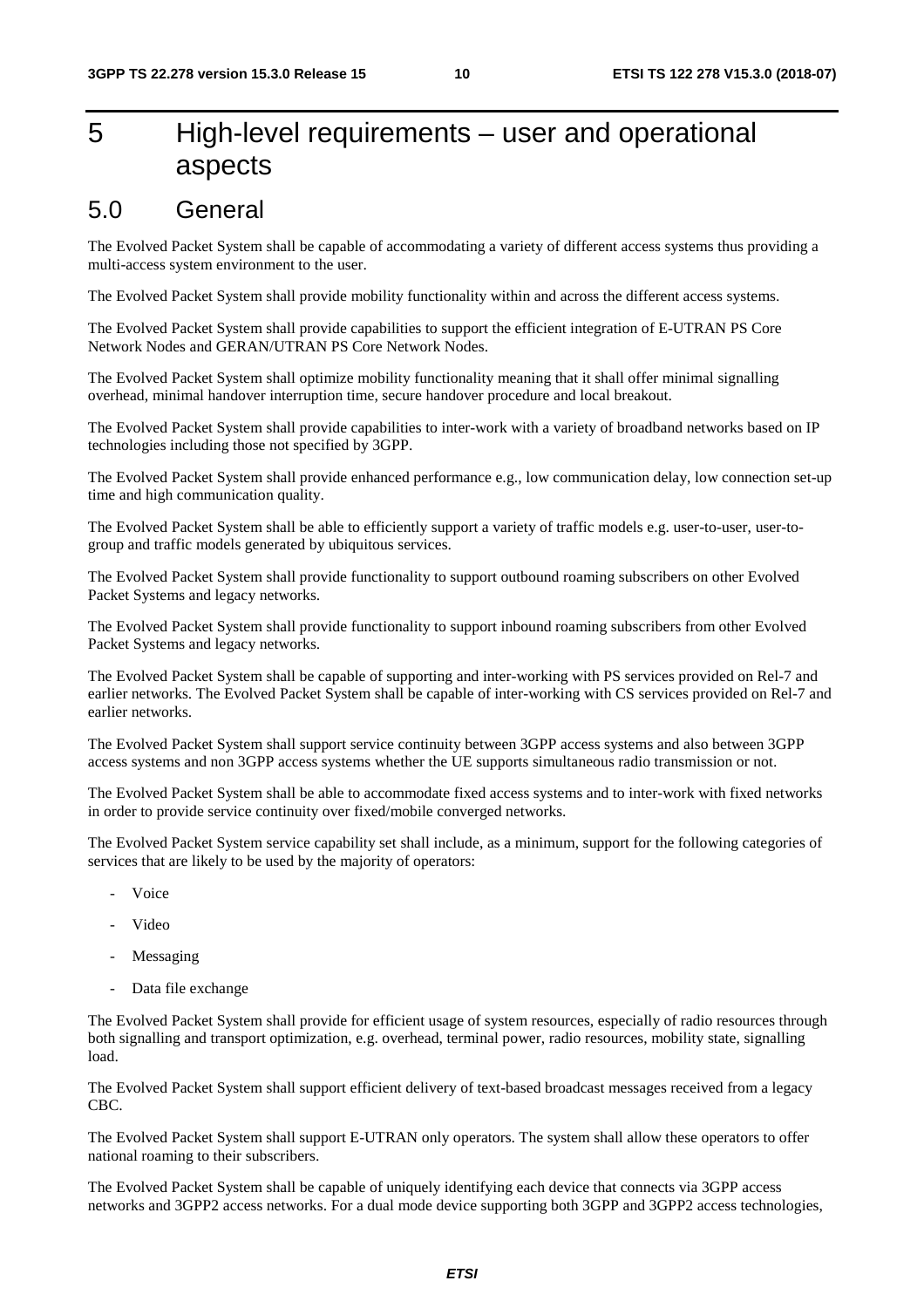there shall be a single persistent identifier used to identify the device. This device identifier shall be the same even when the device moves between 3GPP and 3GPP2 access types.

Note: The 3GPP2 device identifier structure is consistent with the IMEI structure [26].

The EPC shall be capable of restricting access of specific 3GPP devices, 3GPP2 devices and dual mode 3GPP/3GPP2 devices.

### 5.1 Requirements for Fixed Mobile Interworking

The Evolved Packet System shall support the following scenarios: a single Operator offering both fixed and mobile access; different Operators collaborating to deliver services across both networks. These scenarios will be supported by interworking between the access networks.

The Evolved Packet System shall support access to services on the mobile network via interworking with a fixed access network for the following scenarios:

- Residential scenarios for operators that own both wireless and wireline access networks
- Residential scenarios for operators that own wireless access networks only
- Enterprise scenarios with managed connectivity between mobile operators and enterprise networks

The Evolved Packet System shall be able to support the following functions for interworking between the fixed access in the above scenarios and Evolved Packet Core:

- connectivity,
- subscriber authentication/authorization,
- offline charging
- online charging for traffic routed via the Evolved Packet Core
- Policy Control and
- Ouality of Service.

The Evolved Packet Core shall support the following for fixed access:

- policy management,
- authentication for WLAN terminals and fixed devices,
- charging

The EPS shall be capable to set operator policies to support simultaneous access to PLMN services and traffic offloading to the fixed network.

Interworking shall support the following scenarios:

When traffic is routed via EPC

- When H(e)NB is being used and traffic is offloaded in the local wireline network
- When WLAN is being used and traffic is offloaded in the local wireline network (i.e. non-seamless WLAN offloading)

Additionally the Evolved Packet System shall be able:

- to minimize QoS and Policy management signalling overhead while interworking between the fixed access and Evolved Packet Core.
- to route different simultaneously active PDN connections through different accesses while interworking between the fixed access and Evolved Packet Core.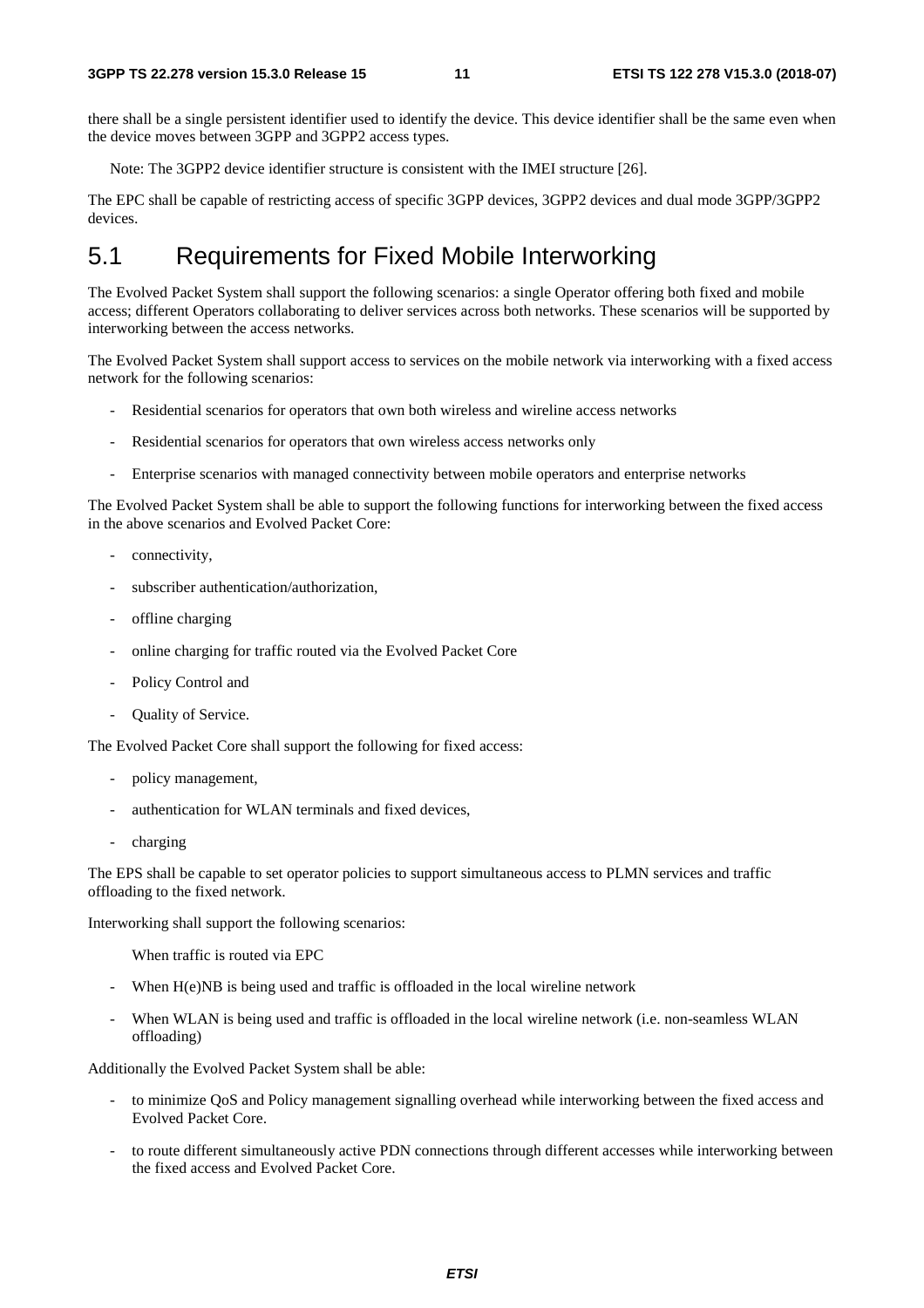to route different IP flows belonging to the same PDN connection through different accesses while interworking between the fixed access and Evolved Packet Core.

The requirements for mobility in chapter 7.1.3 apply also to interworking between the fixed access and Evolved Packet Core.

### 5.2 Requirements for Fixed Mobile Convergence

The Evolved Packet System shall be able to accommodate fixed access systems to provide services over a converged network supporting both fixed and mobile accesses. The Evolved Packet System shall support common functions (e.g. for policy management, accounting) when a single operator operates both fixed and mobile accesses.

The Evolved Packet System shall be capable of providing an equivalent experience to users consuming converged services on different accesses, subject to different accesses capabilities.

The Evolved Packet System shall provide the following, while providing converged services:

- common operational and management procedures,
- common subscriber profiles,
- common services profiles,
- common charging procedures (e.g. a common post-paid bill).

The Evolved Packet System should optimize QoS and Policy management.

The requirements for mobility in clause 7.1.3 of this specification also apply to a converged network supporting both fixed and mobile accesses.

The Evolved Packet System shall support requests for allocation and enforcement of QoS for layer 2 and layer 3 in fixed broadband networks as defined in [27].

The Evolved Packet System shall support operator network policies for application sessions to request QoS in fixed broadband networks as defined in [27].

The Evolved Packet System shall support user requests for authorization of QoS for application sessions in fixed broadband access network as defined in [27].

The Evolved Packet System shall support policy management for QoS attributes of fixed broadband access network services (e.g. voice, VPN, IPTV) as defined in [28].

The Evolved Packet System shall support policy management for unicast and multicast traffic for fixed devices and IPTV services in fixed broadband access network as defined in [27].

#### 5.3 Requirements for Interworking with Data Application Providers

The Evolved Packet System shall support the following interworking scenarios between a mobile operator and data application providers:

- Scenario #1: access/IP connectivity and non-IMS/non-OSA based data applications provided by the same mobile operator
- Scenario #2: collaboration between mobile operator providing access/IP connectivity and non-IMS/non-OSA based data applications provided by 3rd party providers
- Scenario #3: no collaboration between mobile operator providing access/IP connectivity and non-IMS/non-OSA based data applications provided by 3<sup>rd</sup> party providers

The Evolved Packet System shall support all scenarios in non-roaming and roaming configurations.

The Evolved Packet System shall support all scenarios for home routed and local breakout roaming traffic except for authentication and authorization as identified below.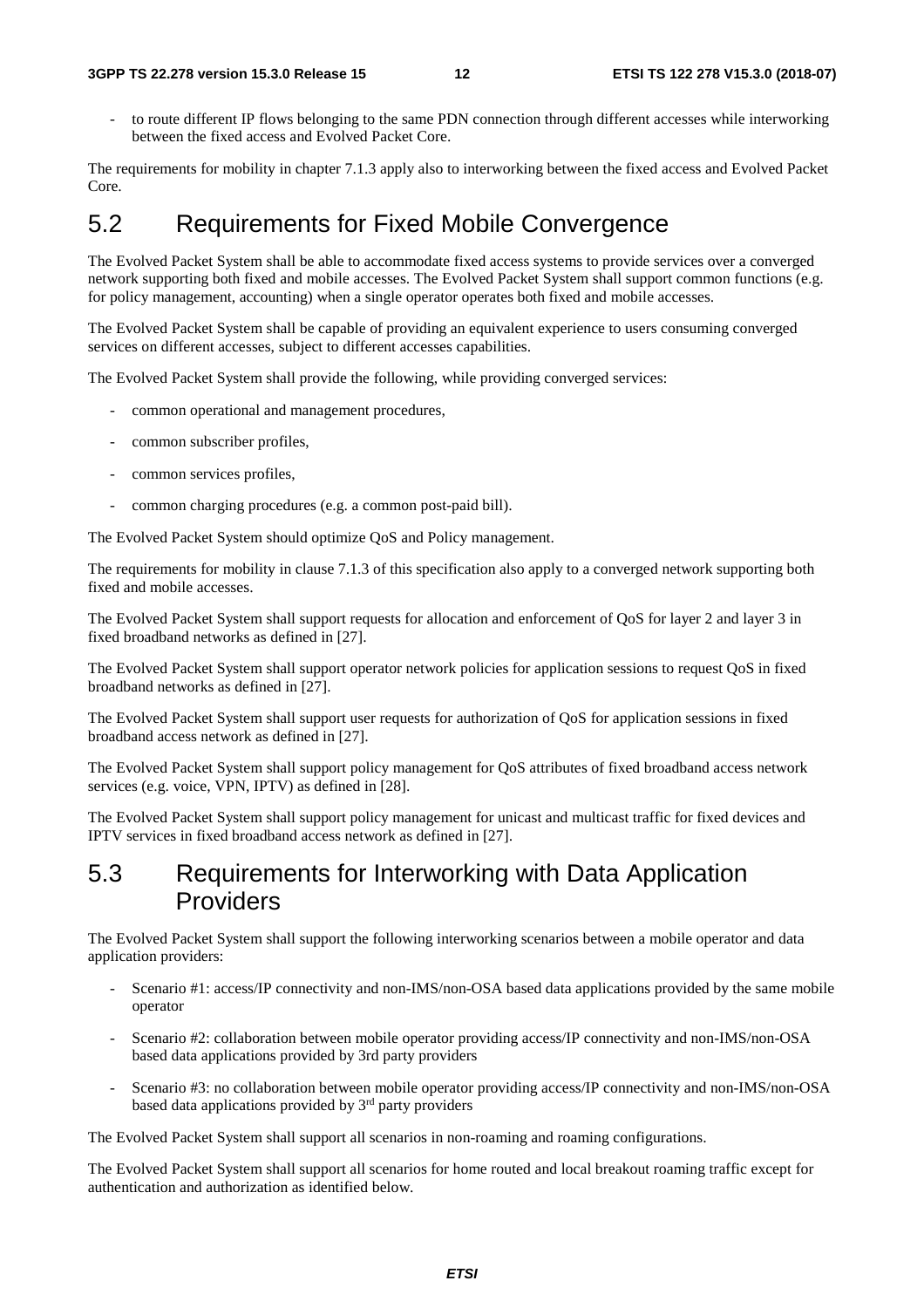For scenario#2, the Evolved Packet System shall enable 3rd party data applications to rely on security derived from the security provided by the operator.

For scenario#2, the Evolved Packet System shall support authorization and allocation of resources on 3GPP accesses for 3rd party data applications. The home network performs authentication and authorisation in the local-breakout roaming scenario.

The Evolved Packet System shall support policy control interactions between a mobile operator and data applications for all scenarios triggered by application layer signalling or by user plane traffic.

For scenario #3, the Evolved Packet System shall support UE initiated requests for prioritised traffic handling through authorisation and allocation of resources on 3GPP access for 3rd party data applications. The Evolved Packet System shall revert to normal traffic handling if the request is not confirmed by the UE within a specified preview period.

The Evolved Packet System shall support online and offline charging models (e.g., user pays, application provider pays, etc.) for all scenarios.

### 6 Basic capabilities

#### 6.1 Support of IP traffic

#### 6.1.1 Support of increased IP traffic demand

The Evolved Packet System shall be able to provide guaranteed QoS for services and use the resources of the Evolved Packet System with high efficiency i.e. ensure that quality conditions for a particular communication are fulfilled without deterioration between the communicating end-points.

- 6.1.2 Void
- 6.1.3 Void

#### 6.1.4 Support of basic IP connectivity

Following registration on the network, the Evolved Packet System shall maintain an IP connectivity with the UE. Following registration it shall be possible for an UE to send and receive IP packets.

### 6.1.5 Support of IP multicast service

The Evolved Packet System shall support IP multicast service.

### 6.2 IP session control

The Evolved Packet System shall provide for session mobility and session adaptation to terminal capabilities, user preferences, subscriber priorities, network conditions and/or other operator-defined criteria. Session adaptation shall be under the control of the operator.

The Evolved Packet System shall support session control for multi-party sessions (e.g. user-to-group) and shall provide a scalable solution.

In order to support the efficient routing of IP traffic, local breakout (see Section 7.1.2) shall be supported.

The Evolved Packet System shall support a UE having simultaneously more than one active PDN connections exchanging traffic with more than one peer (external network or other UE), when the network policies and user subscription allow it.

If a UE is under the coverage of 3GPP access and one or more non-3GPP accesses, it shall be possible for the UE to communicate using multiple accesses simultaneously.

The Evolved Packet System shall provide the system operator with the means to control the number of simultaneously active PDN connections and combinations thereof to and from a UE.

A single application running on the UE shall not be required to send and receive traffic through multiple PDNs.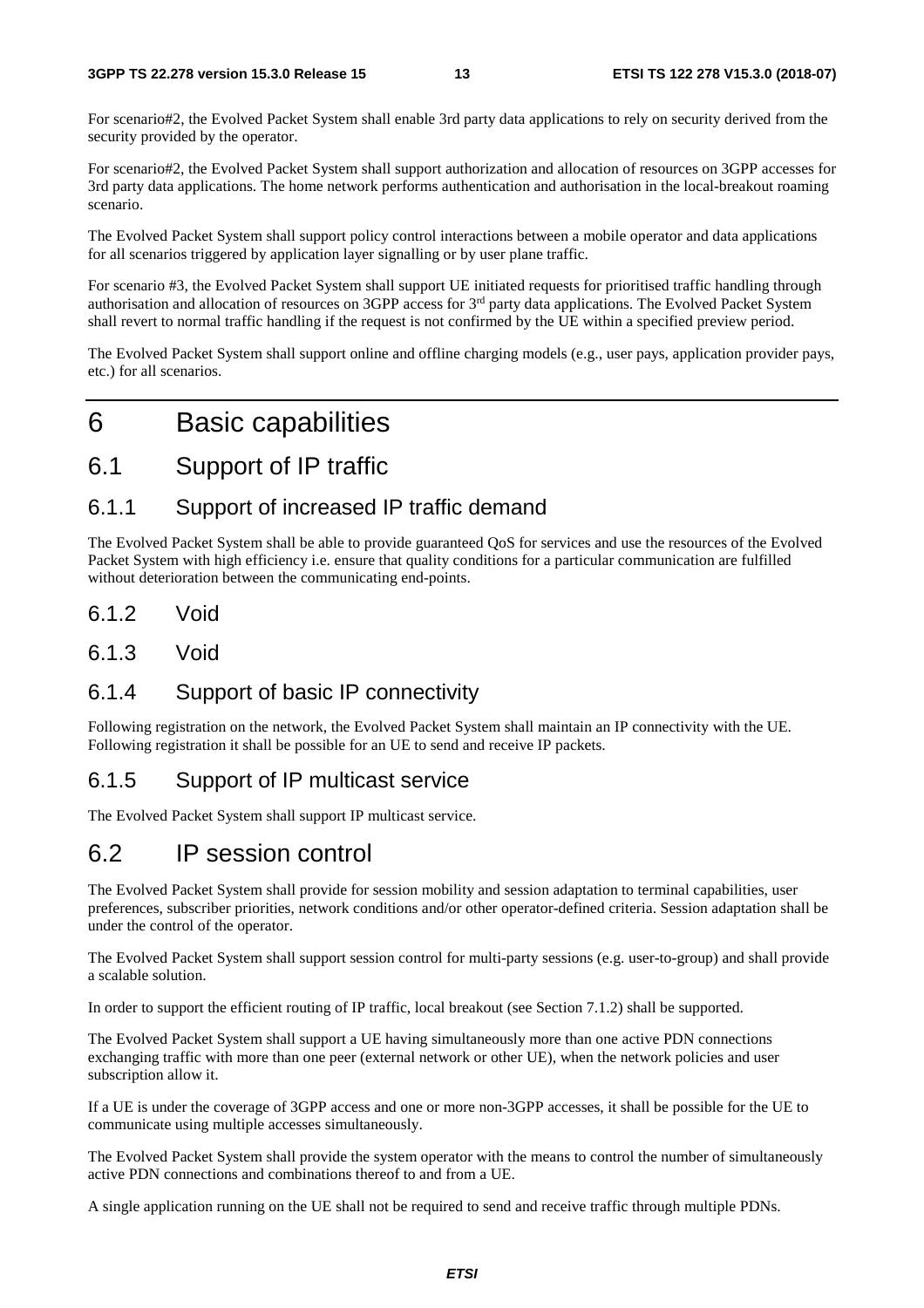### 6.3 Quality of Service

The Evolved Packet System shall have the ability to provide a quality of service equal to or better than the QoS requirements specified for GSM and UMTS. Quality of Service from the customer's perspective is to be considered in phases as specified in ETSI TS 102 250-1[6].



**Figure 2: Phases of service use from customer's point of view** 

Figure 2 shows the different phases (Quality of Service aspects) during service use from the customer's point of view.

The meaning of these QoS aspects are:

1) **Network Access:** The network indication on the display of the mobile is a signal to the customer that he can use the service of this network operator (or any other means to indicate to the user that a network is available).

2) **Service Access:** If the customer wants to use a service, the network operator should provide him as fast as possible access to the service.

3) **Service Integrity:** This describes the Quality of Service during service use.

4) **Service Retainability:** Service Retainability describes the termination of services (in accordance with or against the will of the user).

In particular the Evolved Packet System shall provide for the following:

- There should be no perceptible deterioration of audio quality of a voice call during and following handover between dissimilar CS and PS access networks, and transitions between PS access networks supporting different IP protocol versions.
- There should be no loss of data, as a result of handovers between dissimilar fixed and mobile access systems, including those that support different versions of the IP protocol.
- There should be no discernable difference in perceived service quality for users receiving services via unicast and users receiving the same service via multicast.
- The Evolved Packet System shall support QoS differentiations for unicast bearers.
- The Evolved Packet System shall support QoS backwards compatibility to earlier 3GPP QoS releases.
- It shall be possible for the Evolved Packet System to maintain end-to-end OoS without modification when the terminal moves from one access system to a new access system, and the new access system supports the required OoS.
- It shall be possible for the Evolved Packet System to change QoS, when the terminal moves from one access system to a new access system and the new access system can not provide the same QoS as the old access system or the new access system can provide higher QoS.
- It shall be possible for the Evolved Packet System to support service continuity for a terminal changing access system and the new access system cannot provide the same QoS as the old one.
- The Evolved Packet System shall support transport QoS differentiations for multicast bearers.
- It shall be possible for the Evolved Packet System to maintain QoS within a multicast session without QoS changes for other members of the session when a terminal joins or leaves the multicast session or moves to a new access system.
- The Evolved Packet System network shall support a minimum of 8 levels of QoS in parallel.
- The Evolved Packet System network shall support a minimum of 4 parallel RT QoS levels with the appropriate QoS differentiation.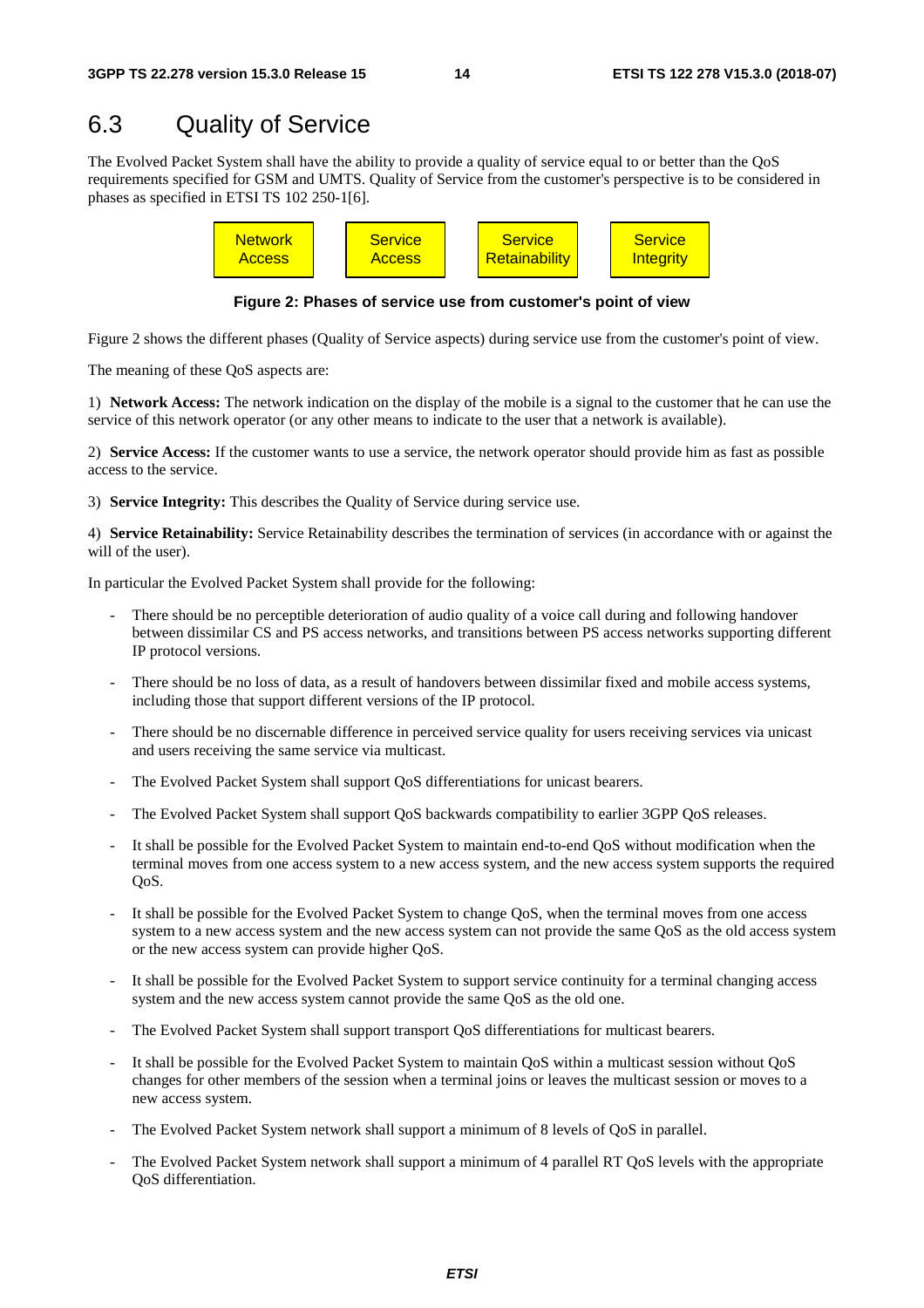- Note 1: The requirement for the number of simultaneously supported OoS levels is independent of any MBMS QoS levels.
- Multiple RT services, with similar QoS requirements, shall be served by the same RT QoS level and multiple NRT services, with similar QoS requirements, shall be served by the same NRT QoS level.

 The maximum number of parallel RT and NRT services shall not be limited in the Evolved Packet System including the UE. Only the number of parallel RT and NRT QoS levels are limited to the upper value supported by the Evolved Packet System.

- Differentiated handling based on OoS is needed for different traffic types.
- The Evolved Packet System shall support parallel operation of RT and NRT services per user.
- Note 2: The different QoS levels provided for RT and NRT services would be differentiated with regards to e.g. maximum end-to-end delay, packet size, packet drop percentage, etc. Bandwidth is not used to define a QoS level.

### 6.4 Support of Multicast and Broadcast Services

The Evolved Packet System shall be able to support Multicast and Broadcast Services which shall be enhanced especially from some aspects, e.g. optimized service provisioning procedures, better performance compared to current MBMS system, and support of multiple access systems.

### 6.5 Support of Emergency Calls

The Evolved Packet System shall support IMS emergency calls applicable to the PS domain, defined in TS 22.101 [21]

### 6.6 Differentiated paging for voice over E-UTRAN terminations

More efficient radio resource usage can be achieved by using a more aggressive paging profile for voice over E-UTRAN services than for other services using the IMS signaling bearer, requiring a distinction to be made between voice over E-UTRAN and non-voice over E-UTRAN traffic.

As a network option, the EPS shall support a mechanism to apply a different paging policy to E-UTRAN access for voice services vs. other services using the IMS signaling bearer.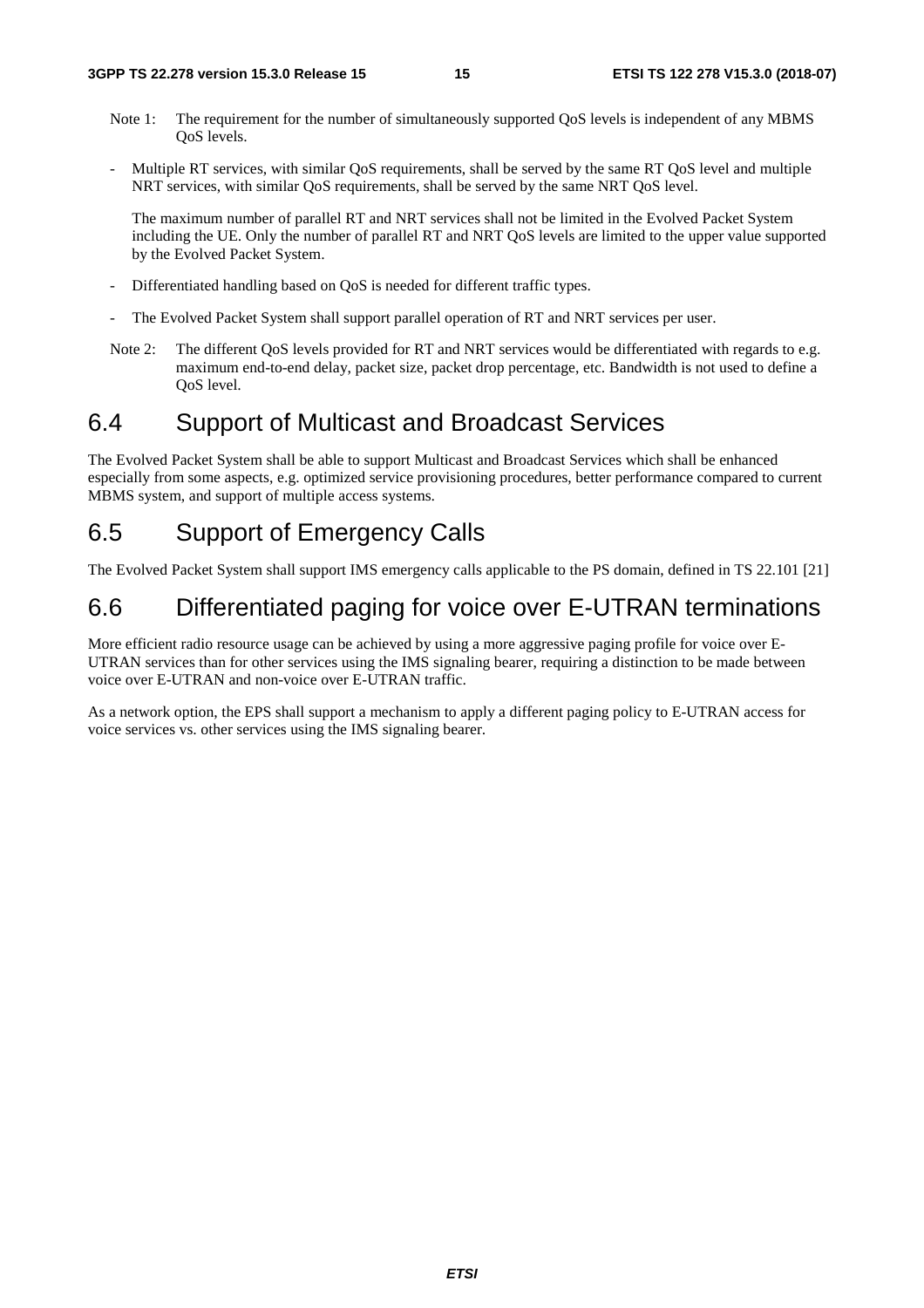- 7 Multi-access and seamless mobility
- 7.1 Mobility management
- 7.1.1 Heterogeneous access systems mobility



#### **Figure 3: Heterogeneous access system mobility between 3GPP Legacy Systems or E-UTRAN and non 3GPP Access Systems including Fixed Access systems**

The Evolved Packet System shall support mobility between heterogeneous access systems.

The Evolved Packet System shall provide mobility mechanisms to support frequent handovers within and across 3GPP legacy systems or E-UTRAN and non 3GPP access systems in order to avoid service degradation.

The Evolved Packet System shall support mobility mechanisms that accommodates access systems within Rel-7 and earlier.

### 7.1.2 Local breakout

The Evolved Packet System shall allow for local breakout. Local breakout means that for a user which makes mobility within and across one operator-defined network region, routing is optimized such that user plane traffic does not need to leave the current region. An operator may define network regions e.g., according to administrative domains. Local breakout is applicable for user-to-user traffic as well as for 3GPP-operator provided services (including internet access).

Local breakout shall be allowed independently from the access system being used.

Local breakout shall be allowed in both the non-roaming and the roaming case.

The use of local breakout shall be authorised by the HPLMN. If local breakout is not authorised, the user plane traffic shall be handled in the home routed mode.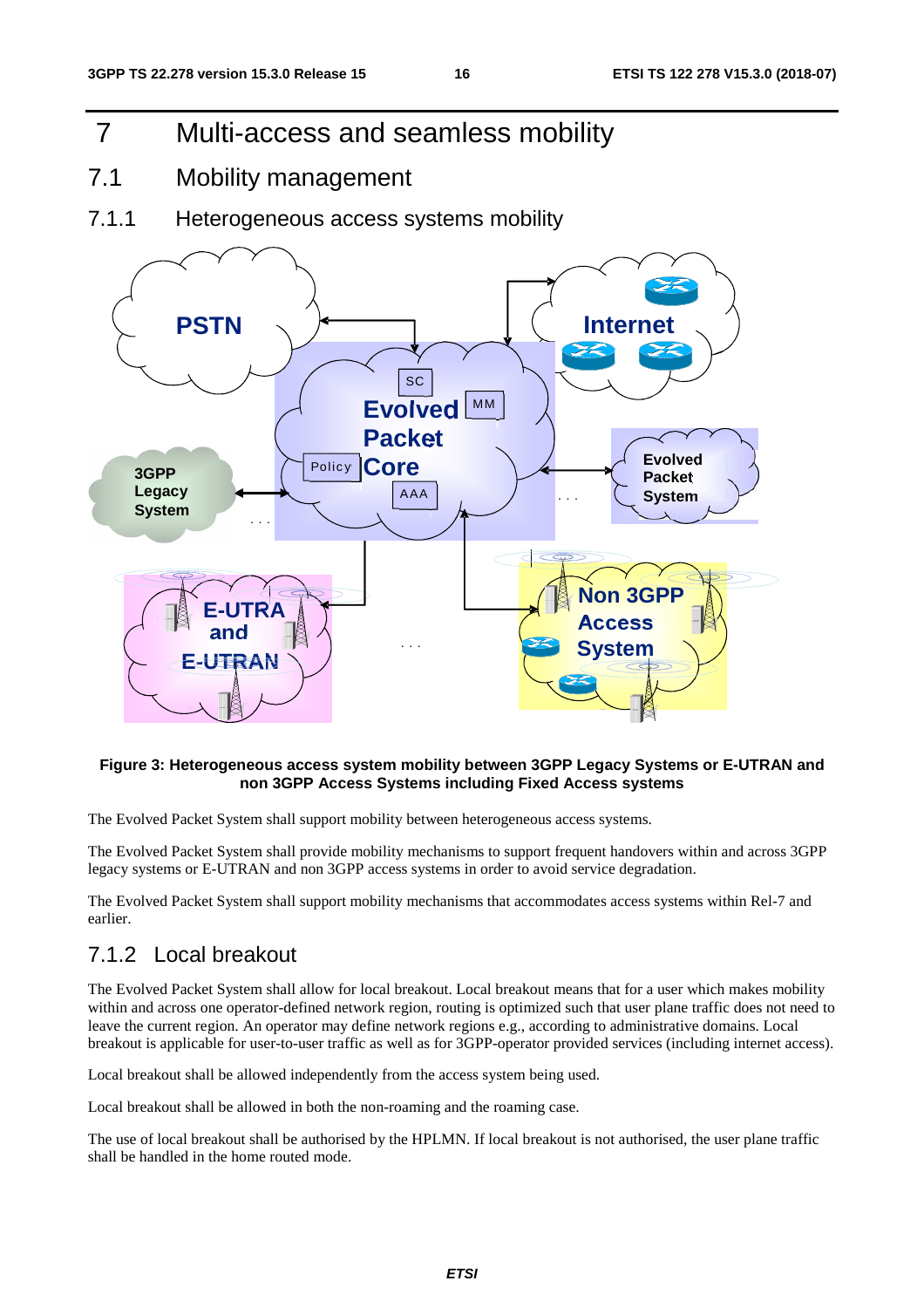#### 7.1.3 Fixed Access Systems

The Evolved Packet System shall be able to support fixed access systems with very limited or no mobility functionality.

The Evolved Packet System shall be able to support mobility within and across 3GPP and non-3GPP access systems including fixed access systems

#### 7.1.4 Service continuity

#### 7.1.4.1 General

Service shall be maintained during and following changes of 3GPP access systems and non 3GPP systems.

Service shall be maintained during and following a change of network in either direction between a Rel-7 and earlier network and an Evolved Packet System.

It shall be possible to support Inter-PLMN handover with seamless service continuity within a 3GPP specified access system (UTRAN, E-UTRAN).

When the access system changes, Multicast and Broadcast services shall be able to continue with their corresponding Multicast and Broadcast services, if the corresponding services are provided in the target access system.

Note: Corresponding Multicast and Broadcast services are the Multicast and Broadcast services in the target access system which is associated to the Multicast and Broadcast services in the source access system, providing similar service experience, e. g. with same content but different bit-rate.



#### **Figure 4: Inter-PLMN handover with seamless service continuity within a 3GPP specified access system**

#### 7.1.4.2 Service continuity at domain and RAT change for TS 11, TS 12 and equivalent PS service

It shall be possible to support continuity of an established voice call, i.e. between a TS11, TS12 and an equivalent PS service, when the UE moves between two different domains and RATs. The user experience shall be as far as possible unaffected by the change of domain and RAT. The RAT change procedure executed to enable service continuity for an established voice call shall target an interruption time not higher than 300 ms.

RAT change and domain selection shall be under the control of the registered PLMN. When the UE is roaming, it shall be possible for the VPLMN to take into account any user's HPLMN operator policy.

To support service continuity of an established voice call a UE shall not be required to support simultaneous radio transmission via different 3GPP defined RATs

Note: In the case of CS emergency calls (TS12) the service continuity at domain and RAT change can only be performed if IMS emergency calls are supported by the target system.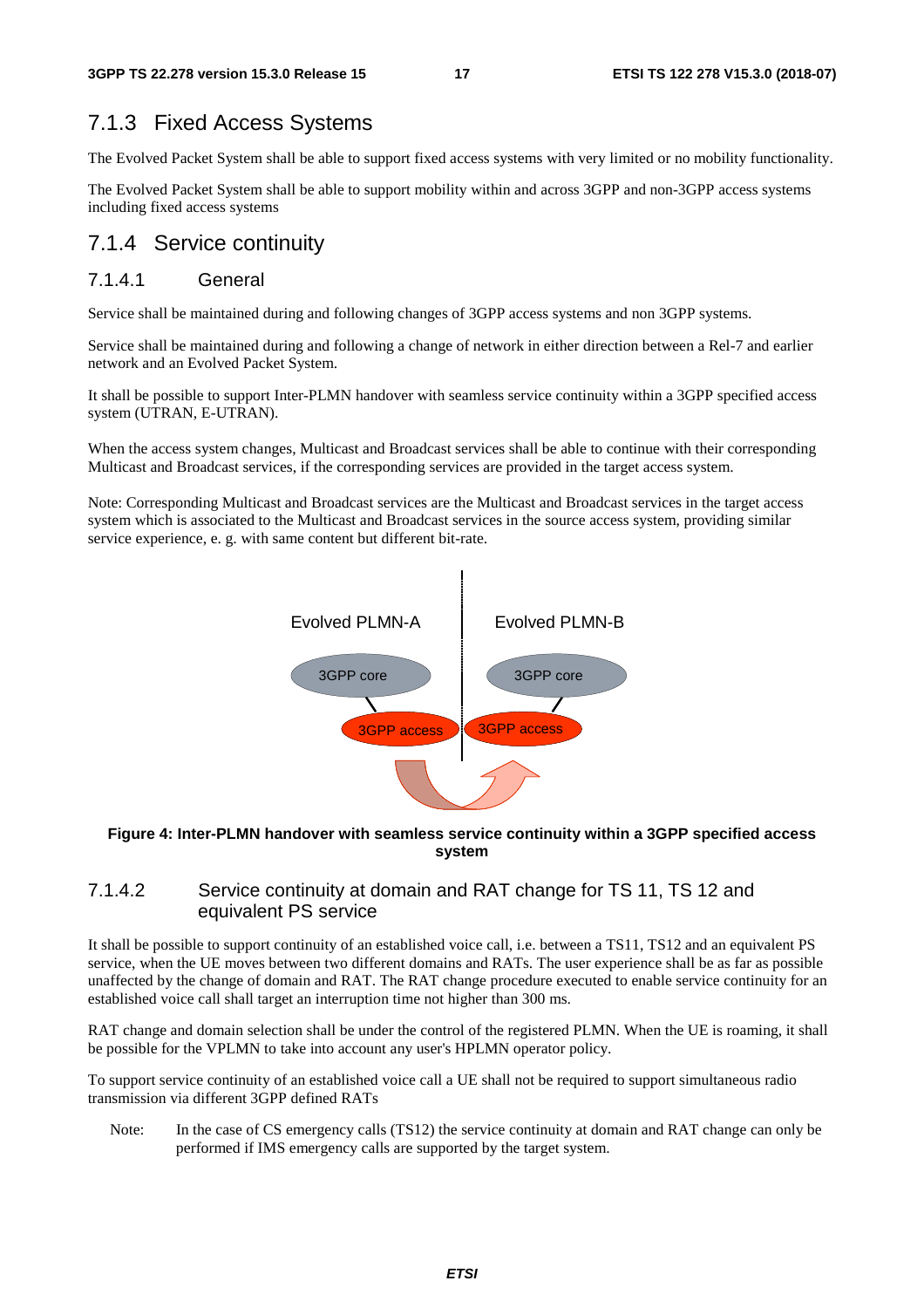#### 7.1.4.2A Voice Call Service continuity between 3GPP defined RATs and non 3GPP defined RATs

Continuity of an established voice call, i.e. between a TS11 and an equivalent PS service, when the UE moves between 3GPP defined RATs and non 3GPP defined RATs, shall be supported provided that the non-3GPP defined RATs is connected to the 3GPP system via the Evolved Packet Core.

The user experience shall be as far as possible unaffected by the change of RAT.

#### 7.1.4.3 Service continuity between E-UTRAN and 3GPP2 accesses on Evolved Packet Core

The Evolved Packet System shall support bidirectional service continuity between cdma2000 1xRTT Revision A [8], [9], [10], [11], [12], [13], [14], [15] and E-UTRAN.

- Note 1: if bi-directional support is not practical, service continuity from E-UTRAN to cdma2000 1xRTT Revision A should have the higher priority.
- Note 2: The CS component of cdma2000 1xRTT Revision A is not expected to be connected to the Evolved Packet Core.

The Evolved Packet System shall support bidirectional service continuity between cdma2000 HRPD (1xEV-DO) Revision A [17], [14], [15], [16] and E-UTRAN for best effort and real-time applications.

The Evolved Packet System shall support bidirectional service continuity between cdma2000 HRPD (1xEV-DO) Revision 0 [18], [14], [15], [16] and E-UTRAN for best effort applications.

#### 7.1.4.4 Service continuity between 3GPP and WiMAX access on Evolved Packet Core

The Evolved Packet System shall support bidirectional service continuity between Mobile WiMAX [20], [22], [23], [24] and GERAN PS.

The Evolved Packet System shall support bidirectional service continuity between Mobile WiMAX [20], [22], [23], [24] and UTRAN PS.

The Evolved Packet System shall support bidirectional service continuity between Mobile WiMAX [20], [22], [23], [24] and E-UTRAN.

Note: The above requirements assume that the service continuity takes place through the Evolved Packet Core.

#### 7.1.5 Access network discovery

To avoid unnecessary background scan by the UE and to facilitate service continuity by the UE it shall be possible for the VPLMN and the HPLMN to provide the UE with access network information pertaining to locally supported non-3GPP access technologies, in a resource efficient and secure manner. This mechanism is meant to facilitate changes, including service continuity, between 3GPP access systems and non 3GPP access systems and vice versa. The information may be restricted to the access technologies the UE can use. To reduce battery drain, a UE should minimise the frequency of scanning for different access technologies.

When discovering non-3GPP accesses a UE shall be able to receive information from a non-3GPP access network concerning to which PLMN, or PLMNs, the non-3GPP access network provides access.

Note: The capability to provide such information by a non-3GPP access network is out of scope of 3GPP.

When a UE receives service via a non-3GPP access it shall be possible for the PLMN that provides the non-3GPP access to indicate local availability of 3GPP access to the UE,, in a secure manner, subject to capabilities of the non-3GPP access network.

#### 7.1.6 Steering of access

When a UE is accessing the Evolved Packet Core via E-UTRA, the operator of the PLMN that provides the access (registered PLMN or RPLMN for short) may request the UE to use - any or a specific - non-3GPP RAT. Similarly, if a UE is accessing the Evolved Packet Core via a non-3GPP RAT then the RPLMN may want to request the UE to use E-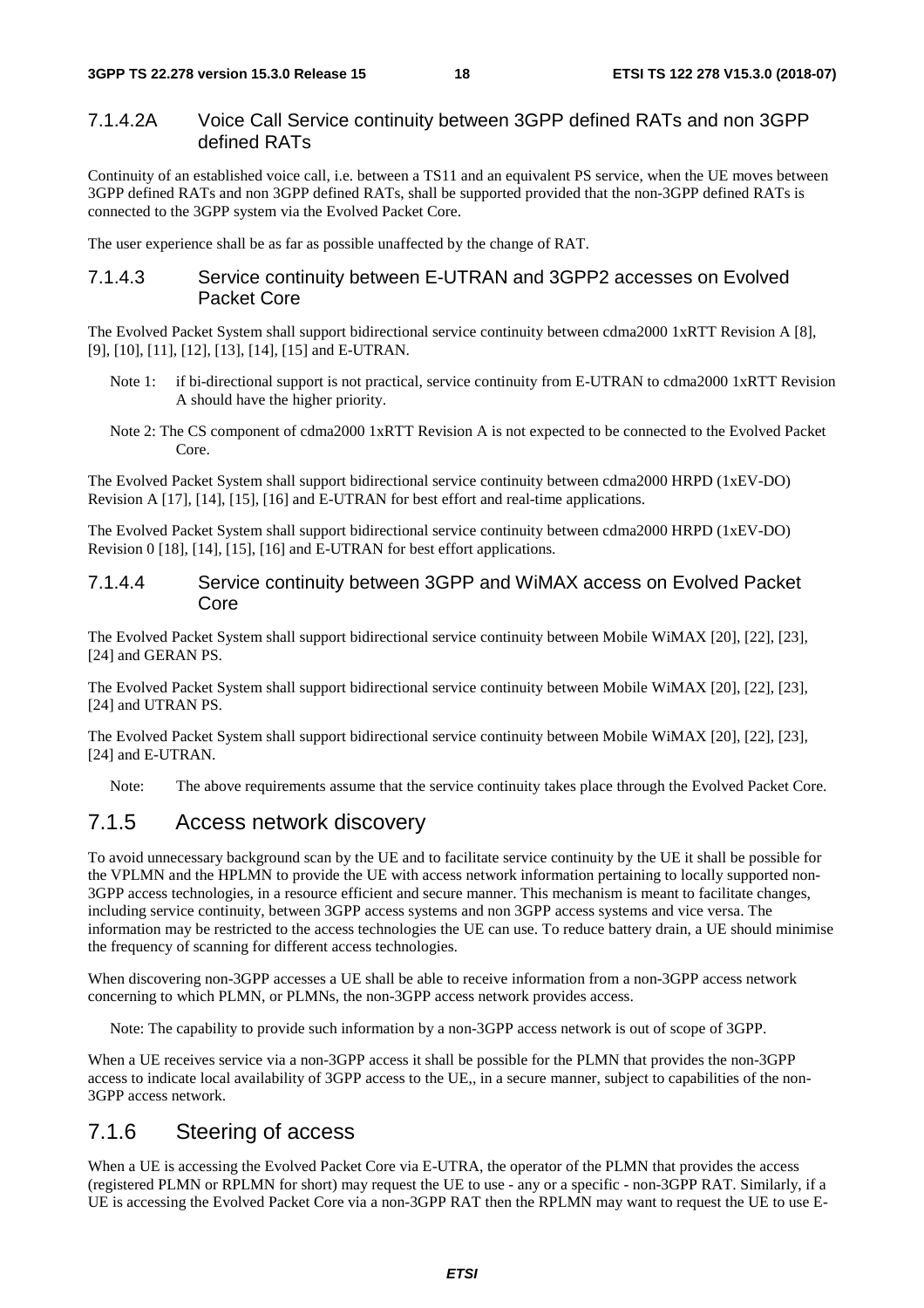UTRA. The reason for such steering may be load balancing (for camped- and traffic load balancing), operator policy, private networks/home cells, service based mobility control etc.

The RPLMN shall be able to download on the UE a list of preferred access technologies in priority order. If, while the UE is registered on that PLMN, an access technology with higher priority than the one currently used is detected, the UE shall attempt to use the higher priority access network to access the RPLMN.

The UE shall only perform access technology selection within the RPLMN.

In case the UE is connected to the PLMN via a non-3GPP access, then the PLMN reselection procedures specified for that access technology may be executed.

- Note 1: The PLMN operator may provide access to the Evolved Packet Core either through an own access network (E-UTRA or non-3GPP access) or in collaboration with an access network operator that operates a non-3GPP access network.
- Note 2: A specific non-3GPP RAT may e.g. be identified by RAT type and the access network name (as advertized by the access network), or a list of access network names.

The HPLMN may also provide the UE with a list of preferred access technologies in priority order for use in the RPLMN. Only one list of preferred access technologies can be active at a time and the list provided by the RPLMN takes precedence over the list provided by the HPLMN. The list of preferred access technologies received from the VPLMN is specific to that VPLMN and PLMNs equivalent to it.

#### 7.1.7 CS fallback

#### 7.1.7.1 General

For those services delivered via the HPLMN that the HPLMN only supports in the CS domain (e.g. voice services), when such services are invoked while the UE is configured to use CS Fallback and registered in the E-UTRAN (either in the HPLMN or in a VPLMN), it shall be possible for the EPS to request the UE to perform a change of radio access technology in order to deliver the service over UTRAN or GERAN or 1xRTT.

In the case of an incoming CS service to a UE that is registered for CS services and active in E-UTRAN, the EPS shall transfer the CLI to the UE if available and the calling party has not restricted the presentation, prior to triggering CS fallback. Depending on UE configuration and when the UE is in connected mode, the user or an application on behalf of the user may request to accept or reject CS fallback before performing a change of radio access technology. The default behaviour of the UE is to accept the CS fallback.

CS fallback shall not be applicable to an Indirect 3GPP Communication.

NOTE: An Evolved ProSe UE-to-Network Relay that is also in a Direct 3GPP Communication with the network may be subject to CS fallback in the Direct 3GPP Communication. In this case, any Indirect 3GPP Communication supported by the Evolved ProSe UE-to-Network Relay would have to be discontinued.

#### 7.1.7.2 Roaming in a VPLMN not supporting CS fallback

When a UE that is configured to use CS fallback registers over E-UTRAN in a VPLMN not supporting CS fallback the default behaviour of the UE is to attempt to select a GERAN/UTRAN/1xRTT CS radio access technology in the VPLMN or in a PLMN equivalent to the VPLMN. The default behaviour of the UE is not to autonomously attempt to (re-)select the E-UTRAN for the duration of the time the UE stays in a VPLMN and PLMNs equivalent to the VPLMN.

The default behaviour may be changed based on user preference settings.

The UE may offer the user to perform a PLMN scan and display the list of available PLMNs. The selection of a different PLMN is performed using the manual mode.

#### 7.1.8 Service Reachability

The Evolved Packet System may provide functionality to enable user access to PLMN IP-based services from outside of the PLMN's domain via non-3GPP access technologies under conditions where there are IP traffic-flow restrictions (e.g. allow only HTTP traffic). Such functionality is known as Service Reachability.

When the Evolved Packet System provides Service Reachability, the following requirements apply: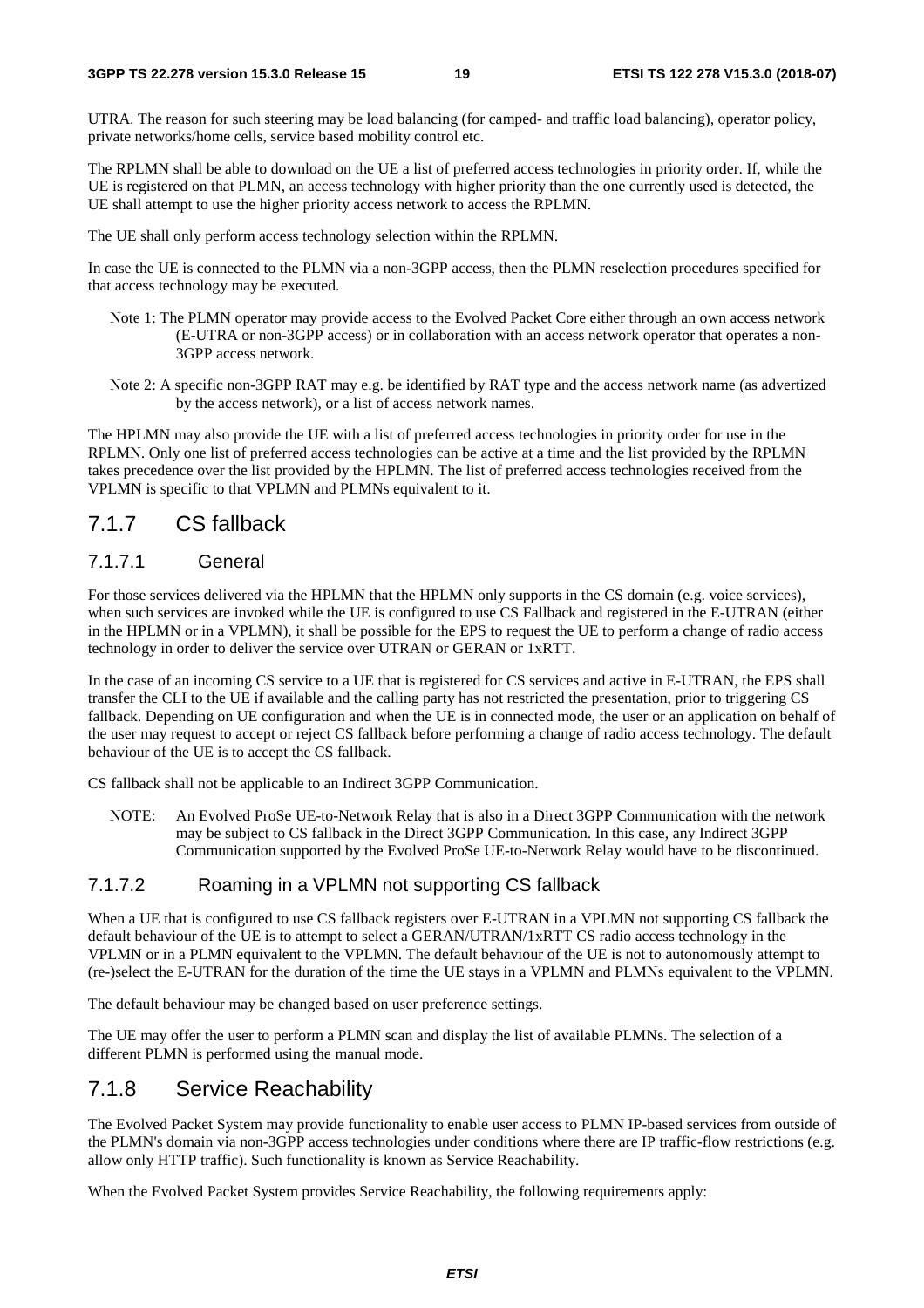- pre-existing EPS security shall be maintained; and
- the third party that placed the IP traffic-flow restriction shall be able to prohibit Service Reachability by blocking PLMN IP-based services intentionally.
- Note 1: Examples of a third party include enterprises and internet service providers whose traffic restriction lie outside the operator's domain.
- Note 2: Service Reachability can also be achieved by the network operator remotely configuring the elements with firewall function, provided there is a trust relationship between the network operator and the operator of the elements with firewall function.

### 7.2 IFOM Service requirements

Simultaneous active mode of operation is an optional capability for multimode UEs, which support 3GPP and WLAN access. UE supporting simultaneous active mode of operation between one set of technologies may not be capable to support simultaneous active mode of operation between a different technology set (e.g. due to radio interference limitations).

The following requirements apply to the case of UEs with multiple interfaces which will simultaneously connect to 3GPP access and one single WLAN access.

- It shall be possible to provide service continuity when the UE moves from the 3GPP access to WLAN access and vice versa.
- If the UE is under the coverage of more than one access, including 3GPP and WLAN accesses and communicates using multiple accesses simultaneously, it shall be possible to select one access when a flow is started and re-distribute the flows to/from a UE between accesses while connected.
- It shall be possible for the operator to enable and control via policies the simultaneous usage of multiple accesses.
- It shall be possible to distribute IP flows to/from a UE between available accesses based on the characteristics of the flows and the capabilities of the available accesses, subjected to user's preferences and operator's policies.
- It shall be possible for the operator to define policies for the control of the distribution of IP flows between available accesses. Each policy shall include a list of preferred accesses and whether the policy may be overridden by the user's preferences.

Note: The possibility of manual selection or user override is not precluded.

These policies may be defined per APN, per IP flow class under any APN or per IP flow class under a specific APN. The IP flow class identifies a type of service (e.g. IMS voice) or an operator defined aggregation of services.

The policies apply with the following priority order:

- 1. Policies per IP flow class under a specific APN.
- 2. Policies per IP flow class under any APN.
- 3. Policies per APN.
- Distribution of flows to/from a UE between available accesses based on the characteristics of the flows and/or the capabilities of the available accesses shall be possible for flows exchanged by both operator controlled (e.g. IMS) and non operator controlled (e.g. web and mail access) applications/services.
- It shall be possible to move all the flows to/from a UE out of a certain access in case the UE loses connectivity with that access (e.g. UE moves out of coverage of a WLAN access while maintaining connectivity through the 3GPP access).
- Re-distribution of flows to/from a UE between accesses may be triggered by changes to the characteristics of the flows (e.g. QoS requirements) or the capabilities of the available accesses (e.g. due to network congestion, mobility event, or UE discovers a new access) during the connection.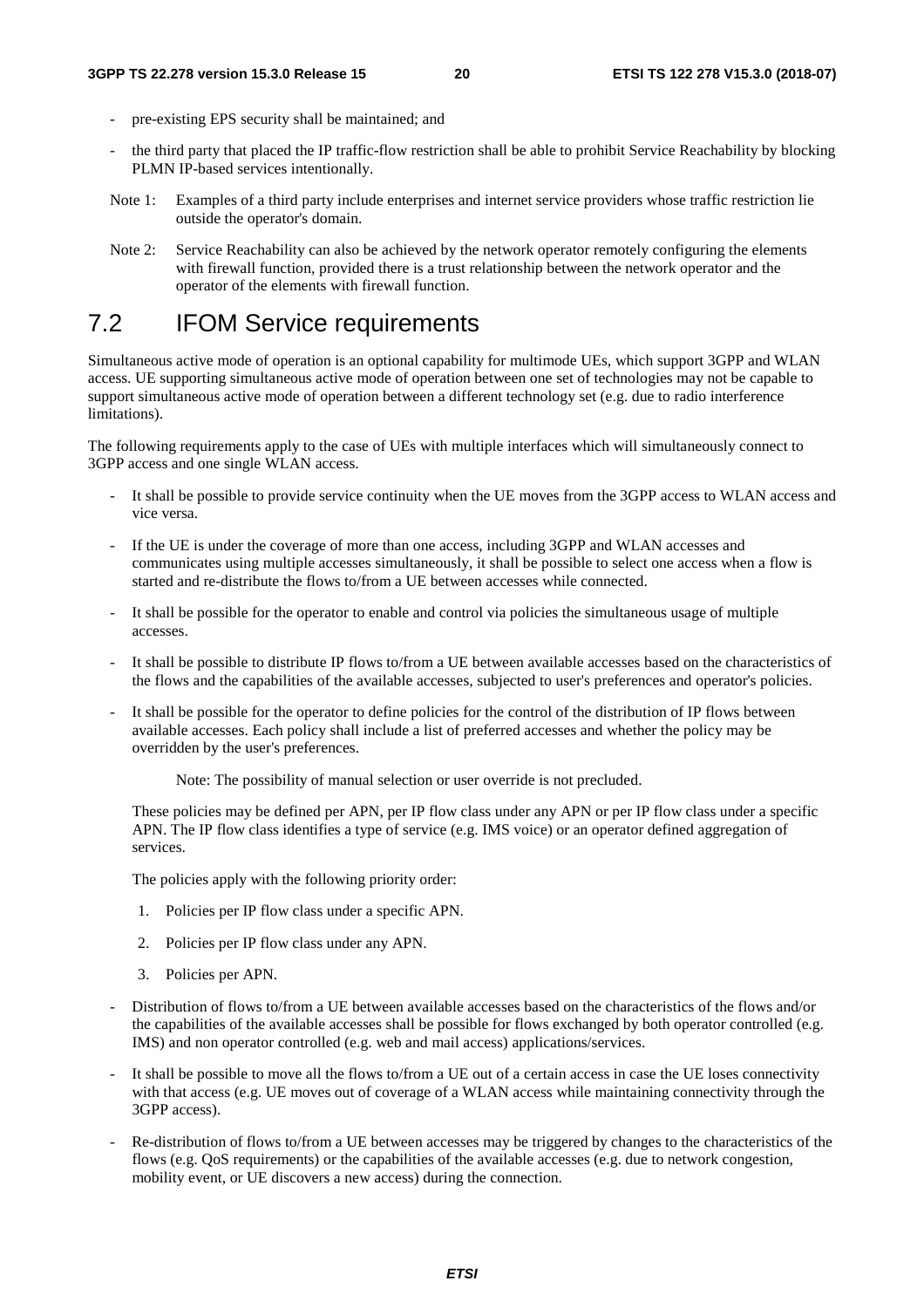### 7A Requirements for Proximity Services

### 7A.0 General

The requirements listed in this clause (7A) exclude GSM and UMTS. Proximity Services shall not impact either of GSM and UMTS.

### 7A.0A Feature description (Informative)

#### 7A.0A.1 ProSe Discovery

ProSe Discovery identifies that ProSe-enabled UEs are in proximity of each other, using E-UTRA (with or without E-UTRAN) or EPC when permission, authorisation and proximity criteria are fulfilled. The proximity criteria can be configured by the operator.

The use of ProSe Discovery must be authorised by the operator, and the authorisation can be on a "per UE" basis, or a "per UE per application" basis. An authorised application can interact with the ProSe Discovery feature to request the use of certain ProSe Discovery preferences.

The network controls the use of E-UTRAN resources used for ProSe Discovery for a ProSe-enabled UE served by E-UTRAN.

ProSe Discovery can be used as a standalone process (i.e. it is not necessarily followed by ProSe Communication) or as an enabler for other services.

#### 7A.0A.2 ProSe Communication

ProSe Communication enables establishment of new communication paths between two or more ProSe-enabled UEs that are in Communication Range. The ProSe Communication path could use E-UTRA or WLAN. In the case of WLAN, only ProSe-assisted WLAN direct communication (i.e. when ProSe assists with connection establishment management and service continuity) is considered part of ProSe Communication.

The network controls the use of E-UTRAN resources used for ProSe Communication for a ProSe-enabled UE served by E-UTRAN. The use of ProSe Communication must be authorised by the operator.

According to operator policy a UE's communication path can be switched between an EPC Path and a ProSe Communication path and a UE can also have concurrent EPC and ProSe Communication paths.

ProSe Communication is also facilitated by the use of an Evolved ProSe UE-to-Network Relay, which acts as a relay between E-UTRAN and Evolved ProSe Remote UEs. The use of this relay function is controlled by the network.

For Public Safety specific usage:

- ProSe Communication can start without the use of ProSe Discovery if the Public Safety ProSe-enabled UEs are in Communication Range.
- Public Safety ProSe-enabled UEs must be able to establish the communication path directly between Public Safety ProSe-enabled UEs, regardless of whether the Public Safety ProSe-enabled UE is served by E-UTRAN, as well as being able to participate in ProSe Group Communication or ProSe Broadcast Communication between two or more Public Safety ProSe-enabled UEs which are in proximity. Any of the involved Public Safety ProSeenabled UEs need to have authorisation from the operator.
- In addition, ProSe Communication can also take place over a ProSe UE-to-UE Relay, a form of relay in which a Public Safety ProSe-enabled UE acts as a ProSe E-UTRA Communication relay between two other Public Safety ProSe-enabled UEs.

### 7A.1 General Requirements for Proximity Services

Based on operator policy and user choice, the proximity of two ProSe-enabled UEs shall be determinable; for example, using direct radio signals or via the operator network.

Subject to user and operator settings, the 3GPP system shall be able to support the usage of WLAN direct discovery.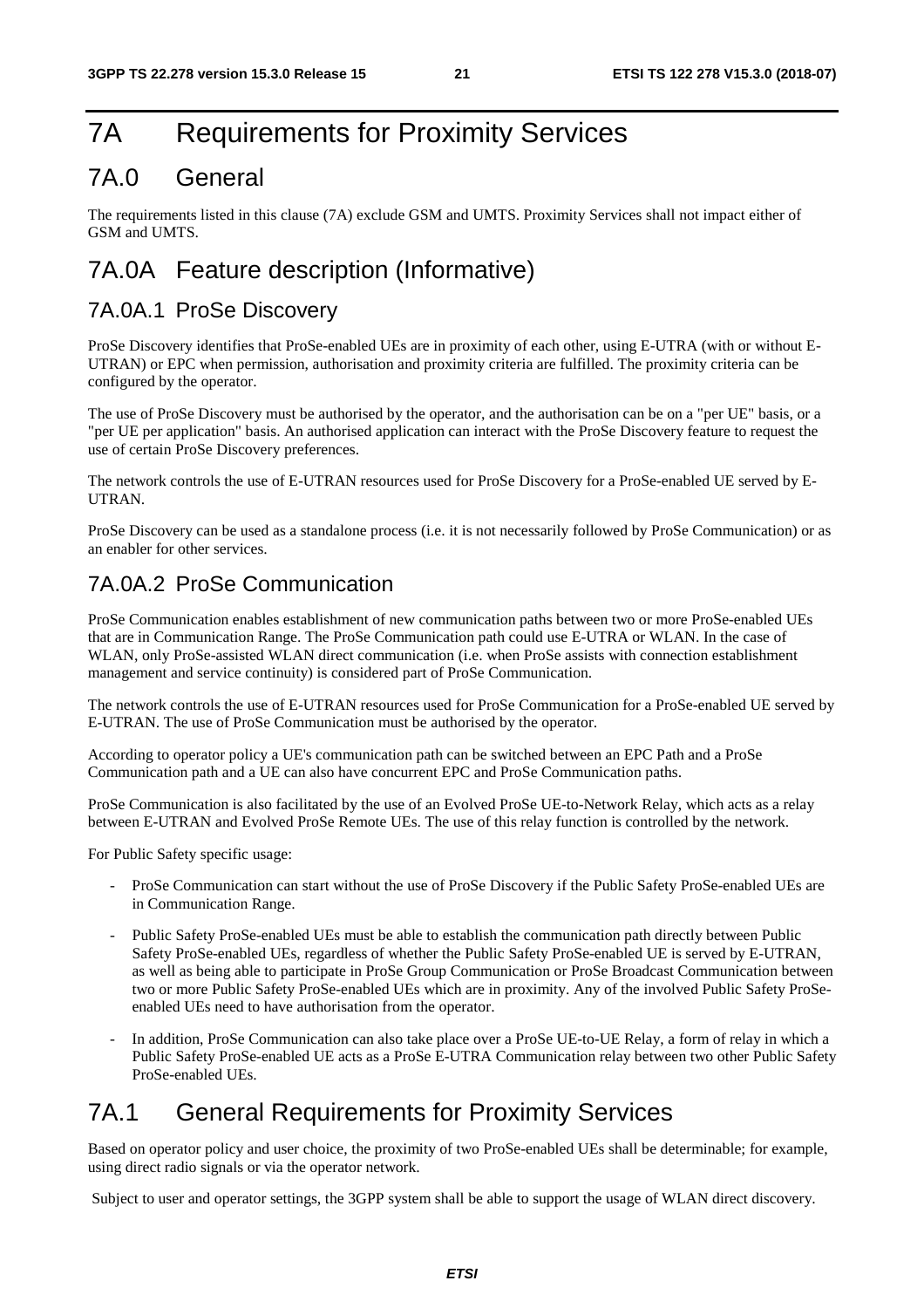In the case the ProSe-enabled UE supports WLAN direct discovery, the 3GPP network shall be able to configure applications in the UE to use E-UTRA direct discovery or WLAN direct discovery or both for discovering other ProSeenabled UEs.

ProSe Discovery shall be able to determine whether or not other ProSe-enabled UEs are of interest to a discovering ProSe-enabled UE. A ProSe-enabled UE is of interest to a discovering ProSe-enabled UE if its proximity needs to be known by one or more authorised applications.

Subject to user and operator settings, a ProSe-enabled UE shall be able to be discoverable only by other ProSe-enabled UEs in proximity that are explicitly permitted by the discoverable ProSe-enabled UE.

Note: 'explicitly permitted' refers to Restricted ProSe Discovery.

Subject to user and operator settings, a ProSe-enabled UE shall be able to be discoverable by all other ProSe-enabled UEs in proximity without explicit permission. The ProSe-enabled UEs can be served by the same or different PLMN, including when roaming.

Note: 'without explicit permission' refers to Open ProSe Discovery.

All requirements for ProSe Discovery also apply when one or both of the ProSe-enabled UEs involved in ProSe Discovery are roaming in a VPLMN.

Operator policy disabling or limiting individual ProSe features shall override any user choice.

The following requirements apply to the case where ProSe-enabled UEs use E-UTRA to determine proximity of other ProSe-enabled UEs:

- The operator shall be able to dynamically control the proximity criteria for ProSe Discovery. Examples of the criteria include radio range and geographic range.
- ProSe Discovery shall support a minimum of three range classes for example short, medium and maximum range.
- The operator shall be able to authorise per subscription the maximum range class ProSe Discovery is allowed to use.
- The ProSe Discovery process shall enable authorised applications to request and to use a certain range class when discovering other ProSe-enabled UEs.
- The ProSe Discovery process shall enable authorised applications to request and to use a certain range class when the ProSe-enabled UE is being discovered by other ProSe-enabled UEs.
- Note: For the case where ProSe-enabled UEs use WLAN direct discovery to determine proximity of other ProSe-enabled UEs, the range is determined by the underlying technology.

The operator shall be able to dynamically control the proximity criteria for any ProSe E-UTRA Communication (including ProSe E-UTRA Communication between two ProSe-enabled UEs, ProSe Group Communication and ProSe Broadcast Communication). Examples of the criteria include: Communication Range, channel conditions, achievable QoS.

The impact of ProSe Discovery and ProSe Communication on E-UTRA radio usage, network usage and battery consumption should be minimized. This requirement applies to any ProSe E-UTRA Communication between two ProSe-enabled UEs, ProSe Group Communication, ProSe Broadcast Communication, and ProSe-assisted WLAN direct communication.

ProSe shall support the simultaneous operation of a large number of applications on a ProSe-enabled UE, ensuring that the 3GPP system provides ProSe Discovery proximity information only to applications that were authorised by the 3GPP operator.

An application on a ProSe-enabled UE shall be able to use ProSe Discovery to request EPC ProSe to determine the proximity of another ProSe-enabled UE; EPC ProSe shall be able to determine proximity of two ProSe-enabled UEs and inform the requesting application of their proximity.

The operator shall be able to enable or disable the ProSe Discovery feature in its network.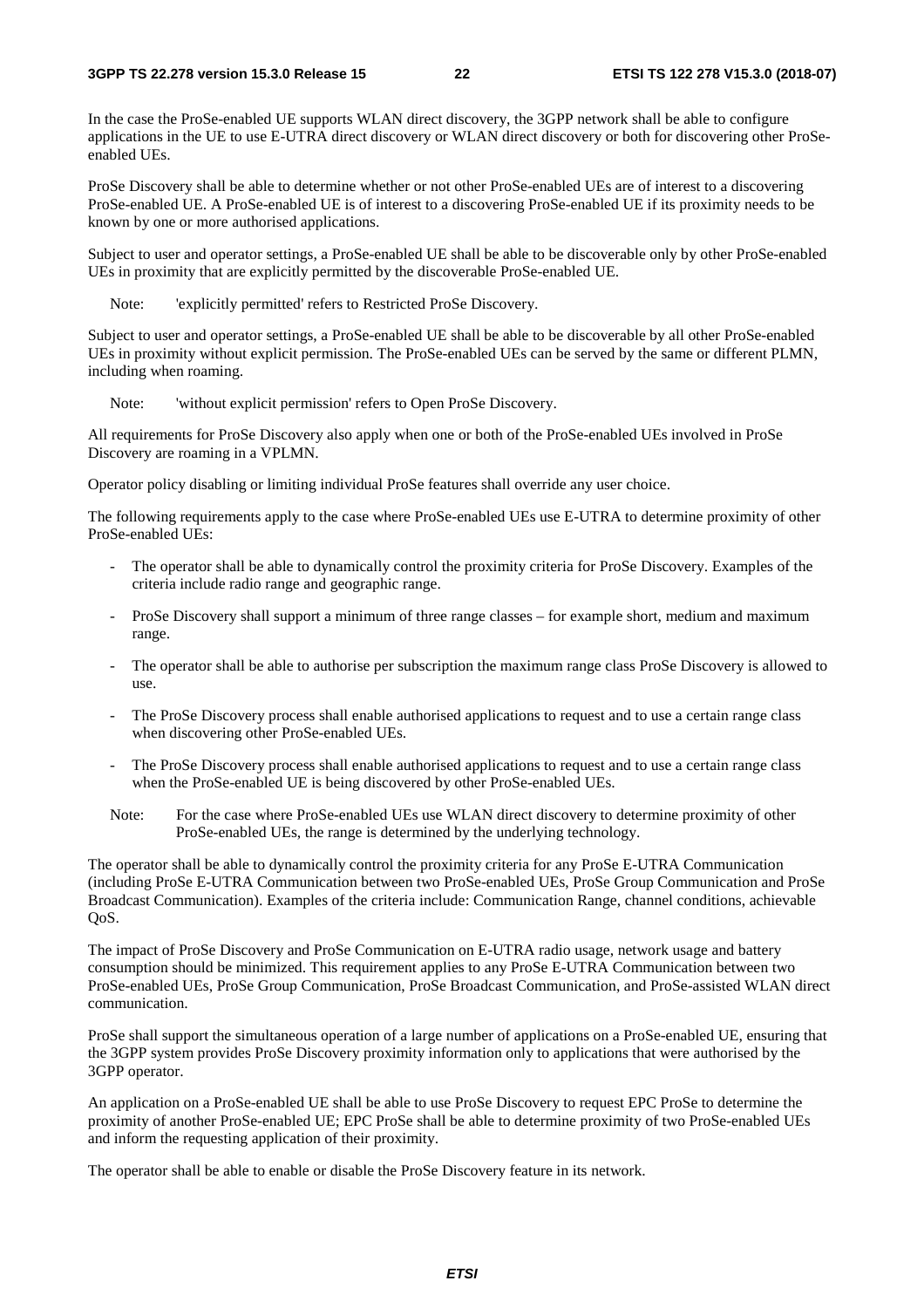The system shall be capable of monitoring communication characteristics (e.g. channel condition, QoS of the path, volume of traffic etc.) on the ProSe E-UTRA Communication path, regardless of whether there is an existing data session on the EPS path. This requirement applies to any ProSe E-UTRA Communication between two ProSe-enabled UEs, ProSe Group Communication and ProSe Broadcast Communication. The monitored communication characteristics on the ProSe E-UTRA Communication path (e.g. channel condition, QoS of the path, volume of traffic etc.) may be different for ProSe E-UTRA Communication between two ProSe-enabled UEs, ProSe Group Communication and ProSe Broadcast Communication.

The establishment of a user traffic session on the ProSe E-UTRA Communication path and the switching of user traffic between a ProSe E-UTRA Communication path and an EPC Path are under control of the network. This requirement applies to any ProSe E-UTRA Communication between two ProSe-enabled UEs, ProSe Group Communication and ProSe Broadcast Communication.

The Radio Access Network shall control the radio resources associated with the ProSe E-UTRA Communication path. This requirement applies to any ProSe E-UTRA Communication between two ProSe-enabled UEs, ProSe Group Communication and ProSe Broadcast Communication.

The ProSe mechanism shall enable the operator to change the communication path of a user traffic session to a ProSe Communication path or EPC Path without negatively affecting the QoS of the session. This requirement is not applicable to ProSe Group Communication and ProSe Broadcast Communication.

The ProSe mechanism shall enable the operator to change the communication path of a user traffic session of a ProSeenabled UE to a ProSe Communication path or EPC Path without negatively affecting the communication paths (including ProSe Communication paths) of other ongoing user traffic sessions of this or other ProSe-enabled UEs. This requirement is not applicable to ProSe Group Communication and ProSe Broadcast Communication.

The ProSe mechanism shall enable the operator to change the communication path of a user traffic session to a ProSe Communication path or EPC Path based upon the QoS requirements of the session and the QoS requirements of other ongoing sessions of this or other ProSe-enabled UEs. This requirement is not applicable to ProSe Group Communication and ProSe Broadcast Communication.

The system shall be capable of selecting the most appropriate communications path (ProSe Communication path or EPC Path), according to operator preferences. This requirement is not applicable to ProSe Group Communication and ProSe Broadcast Communication. The criteria for evaluation may include the following, although not restricted to:

- System-specific conditions: backhaul link, supporting links or EPC performance;
- Cell-specific conditions: for example cell loading;
- ProSe and EPC Path conditions: Communication Range, channel conditions and achievable QoS;
- Service-type conditions: APN, service discriminator.

Subject to operator policy and user consent, the system shall be capable of establishing a new user traffic session with a ProSe E-UTRA Communication path, and maintaining both of the ProSe E-UTRA Communication path and the existing EPC Path, when the UEs are determined to be in Communication Range allowing ProSe E-UTRA Communication. This requirement applies to any ProSe E-UTRA Communication between two ProSe-enabled UEs, ProSe Group Communication and ProSe Broadcast Communication. The UEs can be:

- Served by the same PLMN, including when roaming; or
- Served by different PLMNs, including when roaming.
- Note: ProSe E-UTRA Communication between UEs served by different PLMNs can be subject to the availability of suitable radio resources (e.g. shared RAN in a MOCN/GWCN environment).

The 3GPP system shall be capable of moving a user traffic session from the EPC Path to a ProSe E-UTRA Communication path, when the ProSe-enabled UEs are determined to be in Communication Range allowing ProSe E-UTRA Communication. This requirement applies to any ProSe E-UTRA Communication between two ProSe-enabled UEs, ProSe Group Communication and ProSe Broadcast Communication.

The 3GPP system shall be capable of moving a user traffic session from a ProSe E-UTRA Communication path to an EPC Path. At a minimum, this functionality shall support the case when the ProSe E-UTRA Communication path is no longer feasible. This requirement applies to any ProSe E-UTRA Communication between two ProSe-enabled UEs, ProSe Group Communication and ProSe Broadcast Communication.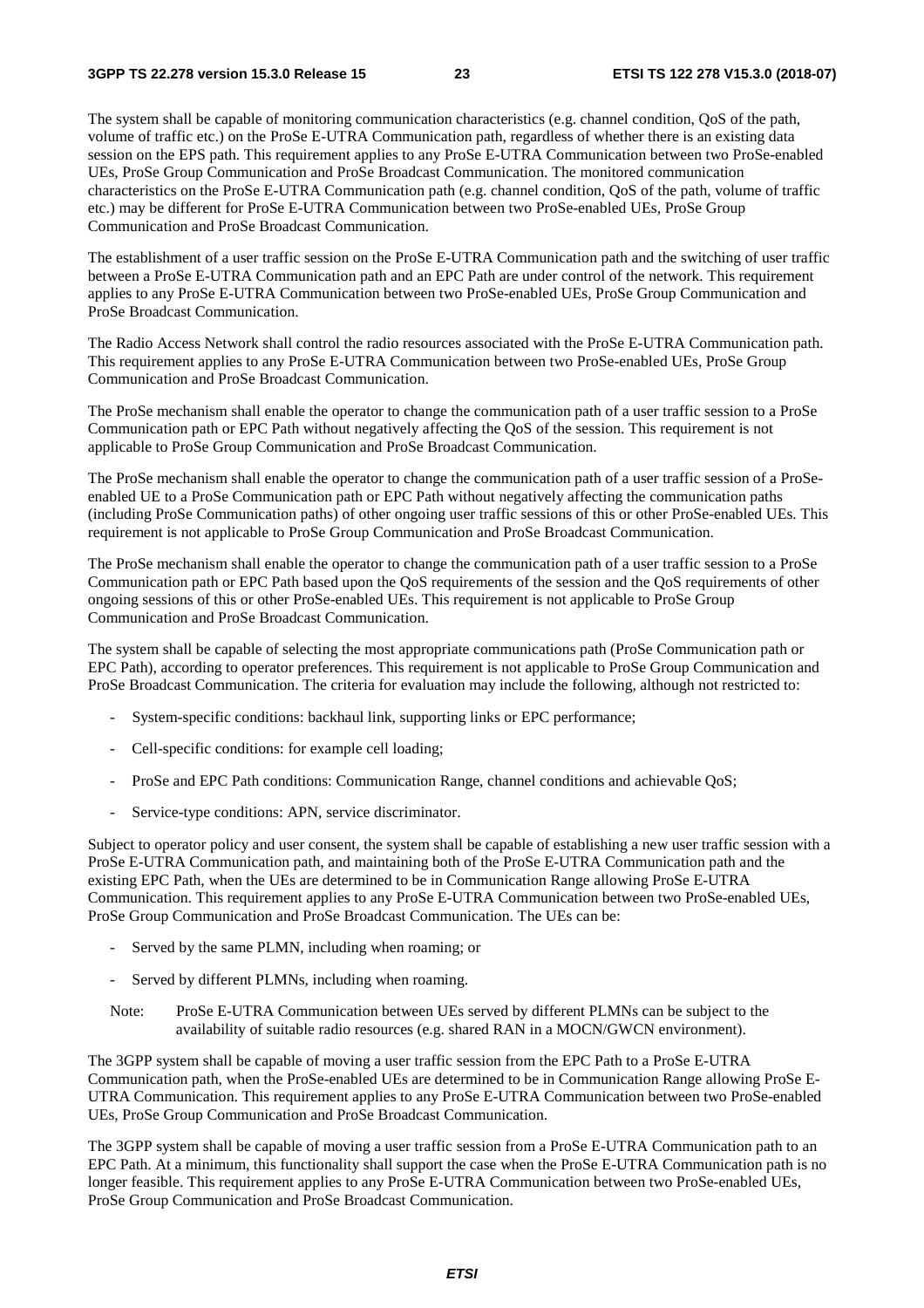The user shall not perceive the switching of user traffic sessions between the ProSe E-UTRA Communication and EPC Paths when triggered by the network. This requirement is not applicable to ProSe Group Communication and ProSe Broadcast Communication.

The user shall not perceive the switching of user traffic sessions between the ProSe E-UTRA Communication and EPC Paths when triggered by the ProSe-enabled UE. This requirement is not applicable to ProSe Group Communication and ProSe Broadcast Communication.

The HPLMN operator shall be able to authorize the ability of a ProSe-enabled UE to use ProSe Communication, separately for the HPLMN and for roaming in VPLMNs. This requirement applies to any ProSe E-UTRA Communication between two ProSe-enabled UEs, ProSe Group Communication, ProSe Broadcast Communication and ProSe-assisted WLAN direct communication.

The HPLMN operator shall be able to authorize the ability of a ProSe-enabled UE to use ProSe Communication to communicate with ProSe-enabled UEs served by a different PLMN. This requirement applies to any ProSe E-UTRA Communication between two ProSe-enabled UEs, ProSe Group Communication, ProSe Broadcast Communication and ProSe-assisted WLAN direct communication.

The VPLMN operator shall be able to turn on or off the ability for all the inbound roamers from a specific PLMN to use ProSe Communication. This requirement applies to any ProSe E-UTRA Communication between two ProSe-enabled UEs, ProSe Group Communication, ProSe Broadcast Communication and ProSe-assisted WLAN direct communication.

ProSe proximity information shall be suitable for integration with the Location and Presence information used by the network to offer its services.

ProSe shall be able to accommodate potentially large numbers of concurrently participating ProSe-enabled UEs.

ProSe Discovery and ProSe Communication shall be available to ProSe-enabled UEs that are registered to a PLMN and are served by an E-UTRAN of said PLMN even if potentially served by different eNBs. Whether or not UEs are served by the same eNB, E-UTRAN resources involved in ProSe will be under real time 3GPP network control.

The network shall be able to collect Discovery information from a ProSe-enabled UE regarding which ProSe-enabled UEs are discovered to be in its proximity. Restrictions due to regulation on data collection apply.

ProSe shall:

- Allow a ProSe-enabled UE to selectively discover ProSe-enabled UEs of interest;
- Ensure that 3GPP UE/subscriber identifiers are not disclosed to unauthorised parties when ProSe is used;
- Allow both granting and revocation of discovery permissions;
- Enable applications to individually request the setting of discovery parameters, such as discovery range class.

A minimum set of ProSe Discovery and ProSe Communication capabilities for applications may be defined and present on ProSe-enabled UEs, providing ProSe features for applications.

The operator network shall be able to continuously control the use of E-UTRAN resources for ProSe Discovery and ProSe E-UTRA Communication between UEs, as long as these UEs are served by E-UTRAN and using operator's spectrum. This requirement applies to any ProSe E-UTRA Communication between two ProSe-enabled UEs, ProSe Group Communication and ProSe Broadcast Communication.

Potential negative impact of ProSe on the E-UTRAN services should be minimized. This requirement applies to any ProSe E-UTRA Communication between two ProSe-enabled UEs, ProSe Group Communication, ProSe Broadcast Communication, and ProSe-assisted WLAN direct communication.

Subject to operator policies MOCN networks shall support establishing ProSe Communication between ProSe-enabled UEs camping on the same radio access network but served by different MOCN PLMNs. This requirement applies to any ProSe E-UTRA Communication between two ProSe-enabled UEs, ProSe Group Communication, ProSe Broadcast Communication and ProSe-assisted WLAN direct communication.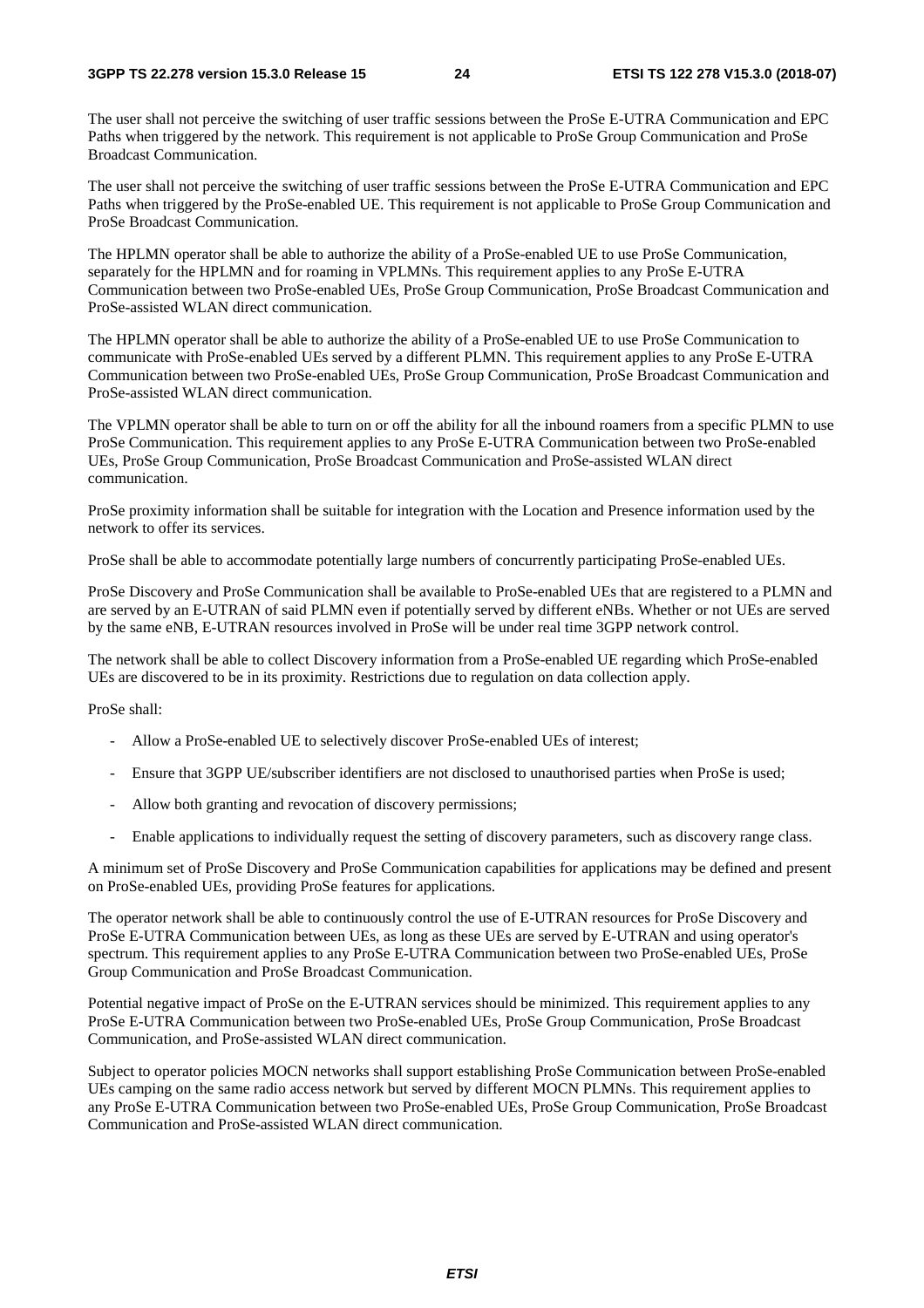### 7A.2 Public Safety Specific Requirements for Proximity Services

A Public Safety ProSe-enabled UE with ProSe Discovery enabled for discovery of other public safety UEs shall be able to discover other discoverable public safety UEs, without network interaction if allowed by the operator, even when served by E-UTRAN whether or not ProSe E-UTRA Communication is used (including whether or not ProSe Group Communication or ProSe Broadcast Communication are used).

Note**:** A network operator can provide additional services for public safety UEs that are under 3GPP network coverage, such as providing accurate location information through GPS data.

A user of a Public Safety ProSe-enabled UE shall be able to activate or deactivate the UE's ProSe Discovery feature while served by E-UTRAN, if allowed by the operator whether or not ProSe E-UTRA Communication is used (including whether or not ProSe Group Communication or ProSe Broadcast Communication are used).

ProSe shall not be available to ProSe-enabled UEs not served by E-UTRAN, except in the following cases:

- Public Safety ProSe-enabled UEs can use ProSe when operating on public safety spectrum even when not served by E-UTRAN. In this case, at least a one-time pre-authorization to use ProSe is needed.
- A Public Safety ProSe-enabled UE with ProSe Discovery enabled shall be able to discover other discoverable Public Safety ProSe-enabled UEs when some or all of the Public Safety ProSe-enabled UEs involved in ProSe Discovery are not served by E-UTRAN, whether or not ProSe E-UTRA Communication is used (including whether or not ProSe Group Communication or ProSe Broadcast Communication are used).

A Public Safety ProSe-enabled UE shall be capable of determining autonomously whether or not a discovered ProSeenabled UE is a public safety UE.

The configuration of a Public Safety ProSe-enabled UE that allows the Public Safety ProSe-enabled UE to discover other discoverable Public Safety ProSe-enabled UEs shall be independent from its configuration to allow or not to allow other Public Safety ProSe-enabled UEs to discover it.

Public Safety ProSe-enabled UEs whether they are served by E-UTRAN or not, shall be capable of establishing a secure ProSe E-UTRA Communication on a ProSe E-UTRA Communication path and exchange user traffic on public safety spectrum, assuming they are in Communication Range, are authenticated and authorised. This requirement applies to ProSe E-UTRA Communication between two Public Safety ProSe-enabled UEs, ProSe Group Communication and ProSe Broadcast Communication.

ProSe-enabled UEs shall not be able to use ProSe Discovery and/or Communication services when in Limited Service state, except for Public Safety ProSe-enabled UEs which shall be treated as out-of-coverage under the following circumstances:

- It cannot find a suitable cell of the selected PLMN
- It receives a "PLMN not allowed" response to a registration request
- It receives a "GPRS not allowed" response to a registration request

Public Safety ProSe-enabled UEs using UE preconfigured resource shall not cause interference to a cell if the UE considers the cell as an acceptable cell and is operating as out-of-coverage as per the circumstances above.

The operator shall be able to authorise, via network control, Public Safety ProSe-enabled UEs to establish ProSe Communication when at least one of the two Public Safety ProSe-enabled UEs is served by EUTRAN.

The operator shall be able to pre-configure Public Safety ProSe-enabled UEs (e.g., in the USIM or ME) with the permission to use ProSe Discovery and/or Communication services for Public Safety, without the need for the Public Safety ProSe-enabled UEs to connect to the network to get this initial configuration. This requirement applies to any ProSe E-UTRA Communication between two Public Safety ProSe-enabled UEs, ProSe Group Communication and ProSe Broadcast Communication.

The system shall enable Public Safety ProSe-enabled UEs to mutually authenticate each other when not served by E-UTRAN.

Assuming Public Safety ProSe-enabled UEs are in Communication Range, are authenticated and are authorised, a Public Safety ProSe-enabled UE on public safety spectrum, whether or not it is served by E-UTRAN, shall be capable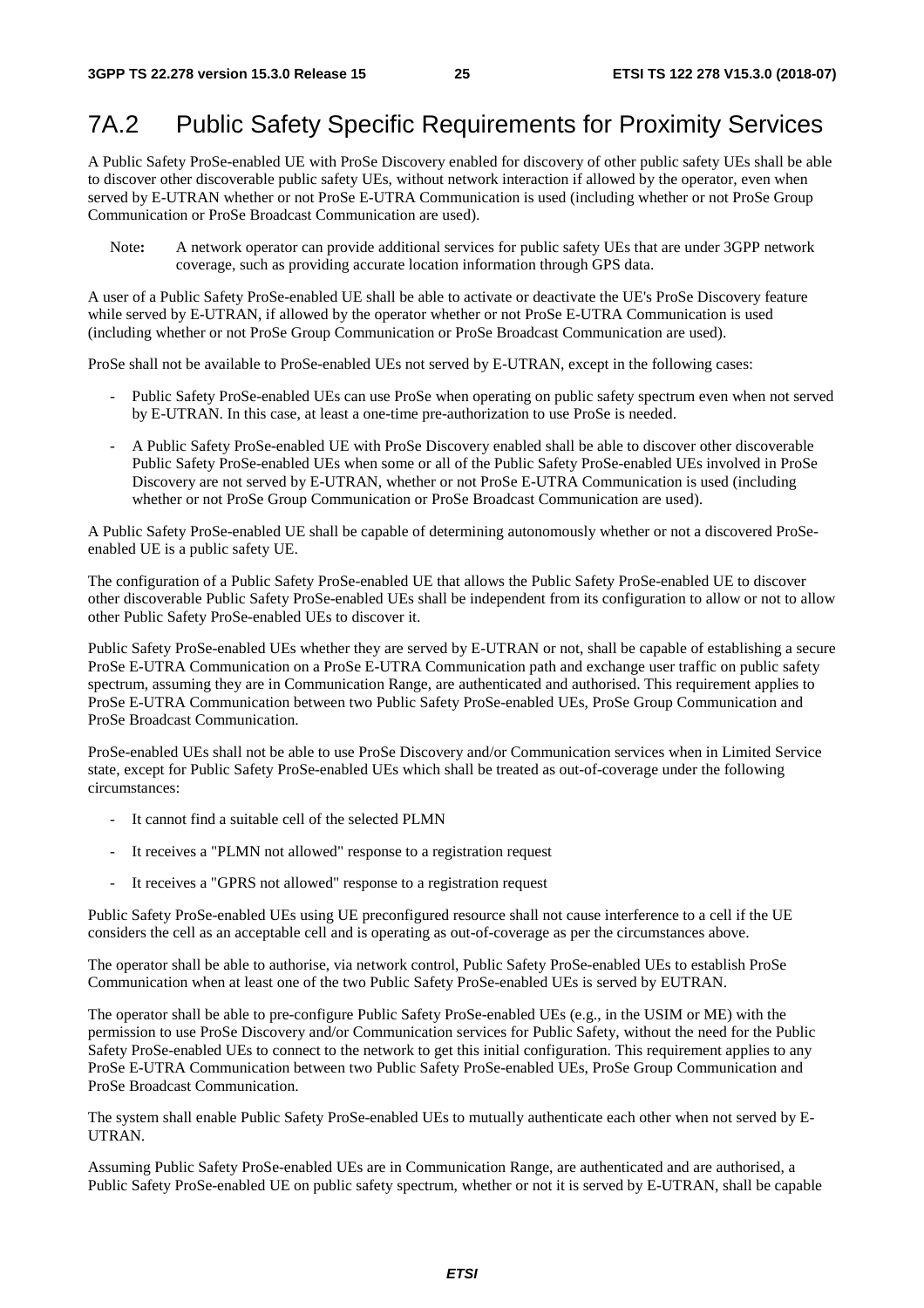of establishing multiple one-to-one ProSe E-UTRA Communications using multiple ProSe E-UTRA Communication paths, and of exchanging user traffic with each Public Safety ProSe-enabled UE across these multiple paths.

A Public Safety ProSe-enabled ProSe-enabled UE, whether or not it is served by E-UTRAN shall be capable of transmitting data to a group of Public Safety ProSe-enabled UEs using ProSe Group Communications with a single transmission, assuming they are within Communication Range, authenticated and authorised.

Authentication shall allow for security-enablement of large groups, regardless whether group members have discovered each other when served by E-UTRAN or not.

A Public Safety ProSe-enabled UE whether or not it is served by E-UTRAN shall be capable of receiving a ProSe Group Communications transmission, of which it is a group member, regardless of whether or not it has been discovered by the transmitting Public Safety ProSe-enabled UE.

An authorised Public Safety ProSe-enabled UE, whether or not it is served by E-UTRAN shall be capable of sending a broadcast message to all authorised Public Safety ProSe-enabled UEs within Communication Range, regardless of group membership, using ProSe Broadcast Communication in a single transmission.

An authorised Public Safety ProSe-enabled UE, whether or not it is served by E-UTRAN, may be capable of acting as a relay for other public safety UEs.

An authorised Public Safety ProSe-enabled UE shall be capable of acting as a relay for ProSe E-UTRA Communication between two Public Safety ProSe-enabled UEs, ProSe Broadcast Communication, and ProSe Group Communication.

A ProSe UE-to-UE Relay shall be able to relay data for a group of Public Safety ProSe-enabled UEs using ProSe Group Communications regardless of their group membership.

An authorised Public Safety ProSe-enabled UE, whether or not it is served by E-UTRAN, shall be capable of being enabled/disabled by a user or the system to act as a relay for other Public Safety ProSe-enabled UEs.

The user of a Public Safety ProSe-enabled UE acting as a relay should not perceive service degradation due to its use as a relay, regardless whether or not the Public Safety ProSe-enabled UE is served by E-UTRAN.

There shall be a maximum of one ProSe UE-to-UE relay between two Public Safety ProSe-enabled UEs.

A ProSe UE-to-UE Relay serving as a relay for other Public Safety ProSe-enabled UE shall be able to be served at the same time by the UE serving as a relay for it.

A ProSe UE-to-UE Relay shall be capable of relaying communications for one or more Public Safety ProSe-enabled UEs that are within Communication Range of the ProSe UE-to-UE Relay.

A Public Safety ProSe-enabled UE shall be capable of acting as a relay regardless of whether or not it has been discovered by a Public Safety ProSe-enabled UE using it as a relay if they are within Communication Range.

In the case where communication is relayed by an Evolved ProSe UE-to-Network Relay between an E-UTRAN and a ProSe-enabled UE there shall be no ProSe UE-to-UE Relays between the ProSe-enabled UE and E-UTRAN.

An authorised Public Safety ProSe-enabled UE shall be capable of communication using both the network infrastructure and ProSe Communication with Public Safety ProSe-enabled UEs not served by E-UTRAN in parallel whether or not ProSe Discovery is used.

In addition, the system shall be able to move the user traffic session back to the EPC Path once the Public Safety ProSeenabled UE is served by E-UTRAN. The user may inhibit the switch back to the EPC Path.

It is desirable that an authorised Public Safety ProSe-enabled UE, whether or not it is served by E-UTRAN, supports the capability to exchange data via ProSe from within a building to Public Safety ProSe-enabled UEs outside the building using a power class 3 E-UTRA UE [29].

Authorised Public Safety ProSe-enabled UEs, whether being served or not by E-UTRAN, shall be able to communicate with other authorised Public Safety ProSe-enabled UEs whether or not ProSe discovery is used.

A Public Safety ProSe-enabled UE shall provide the ability for the end user to activate/deactivate ProSe E-UTRA Communication whether or not the UE is served by E-UTRAN and whether or not ProSe discovery is used. This requirement applies to any ProSe E-UTRA Communication between two Public Safety ProSe-enabled UEs, and to ProSe Group Communication and ProSe Broadcast Communication.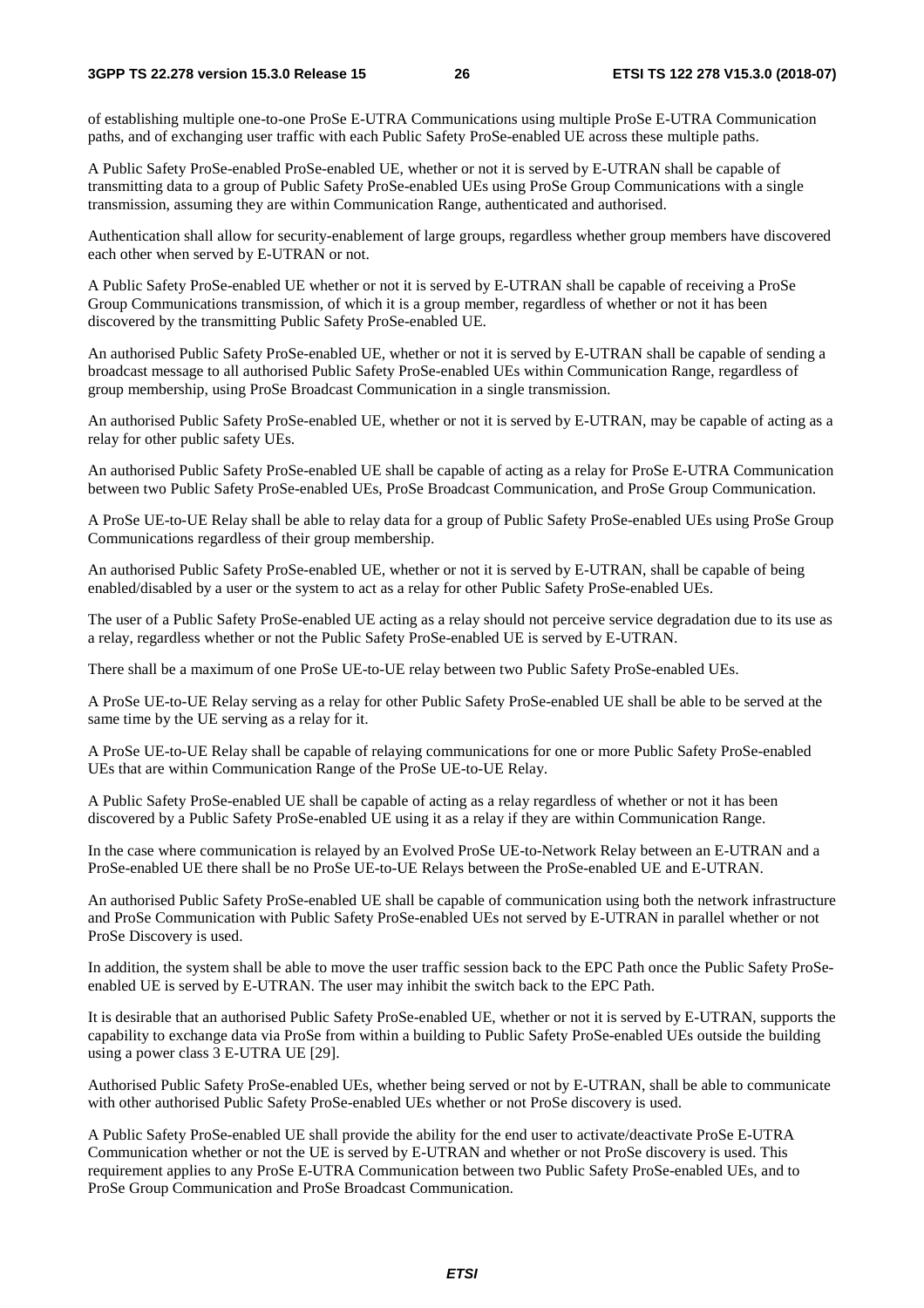A Public Safety ProSe-enabled UE shall support independent activation/deactivation of ProSe Discovery and ProSe E-UTRA Communication whether or not it is served by E-UTRAN. This requirement applies to any ProSe E-UTRA Communication between two Public Safety ProSe-enabled UEs, ProSe Group Communication and ProsSe Broadcast Communication.

Re-authorization and specific configurations, including spectrum configurations, of Public Safety ProSe-enabled UEs shall be subject to public safety operator policy.

An operator shall be able to configure a Public Safety ProSe-enabled UE with the permission to be discoverable or not by one or more Public Safety ProSe-enabled UEs, without prior registration to the network.

Subject to operator policy and/or network authorization, a user of a Public Safety ProSe-enabled UE shall be able to select the ProSe Communication path (direct or routed via local eNB) when the Public Safety ProSe-enabled UE is being served by E-UTRAN. This requirement applies to any ProSe E-UTRA Communication between two Public Safety ProSe-enabled UEs, ProSe Group Communication and ProSe Broadcast Communications. The network authorization shall consider the current traffic condition in the specific area.

A Public Safety ProSe-enabled UE shall be able to operate in spectrum allocated exclusively for ProSe and spectrum allocated for both ProSe and other services.

### 7A.3 ProSe-assisted WLAN direct communication

The Evolved Packet System shall support the following requirements for WLAN to enable ProSe communication.

Subject to operator policy and user consent, a ProSe-enabled UE with WLAN capability shall be able to establish ProSe-assisted WLAN direct communications with another ProSe-enabled UE when they are within WLAN direct communications range, based on ProSe Discovery and WLAN configuration information from the 3GPP EPC.

The 3GPP EPC shall be able to provide configuration information to ProSe-enabled UEs for the purpose of establishing ProSe-assisted WLAN direct communications.

The EPC shall be able to provide configuration information that enables confidentiality and integrity on the ProSeassisted WLAN direct communications link.

The HPLMN operator shall be able to authorise ProSe-assisted WLAN direct communications for a ProSe-enabled UE, separately for use in the HPLMN and when roaming in VPLMNs.

The HPLMN operator shall be able to authorise a ProSe-enabled UE to engage in ProSe-assisted WLAN direct communications with a ProSe-enabled UE being served by a different PLMN.

The VPLMN operator shall be able to turn on or off ProSe-assisted WLAN direct communications for inbound roamers.

Both the HPLMN and VPLMN operators shall be able to charge for ProSe-assisted WLAN direct communications.

When a ProSe-enabled UE uses ProSe-assisted WLAN direct communications, both the HPLMN and VPLMN shall be able to collect accounting data for ProSe-assisted WLAN direct communications including:

- ProSe-assisted WLAN direct communication duration, amount of data transferred, etc.

Subject to operator policy and user consent the EPC and a ProSe-enabled UE shall be capable of negotiating the move of a traffic flow between the EPC Path and the ProSe-assisted WLAN direct path.

There shall be no impact upon the RAN from service continuity procedures for ProSe-enabled UE traffic sessions that are moved between the infrastructure and WLAN direct communication paths.

The network shall be able to determine whether two ProSe-enabled UEs are within WLAN direct communications range and whether the WLAN direct link can provide the necessary QoS to support the end user application.

The network shall ensure service continuity for ProSe-assisted WLAN direct communications flows and be capable of considering QoS requirements of all data flows when negotiating a communications path switch for a given end user application.

The system shall be capable of establishing a new user traffic session for a ProSe-assisted WLAN direct communications path.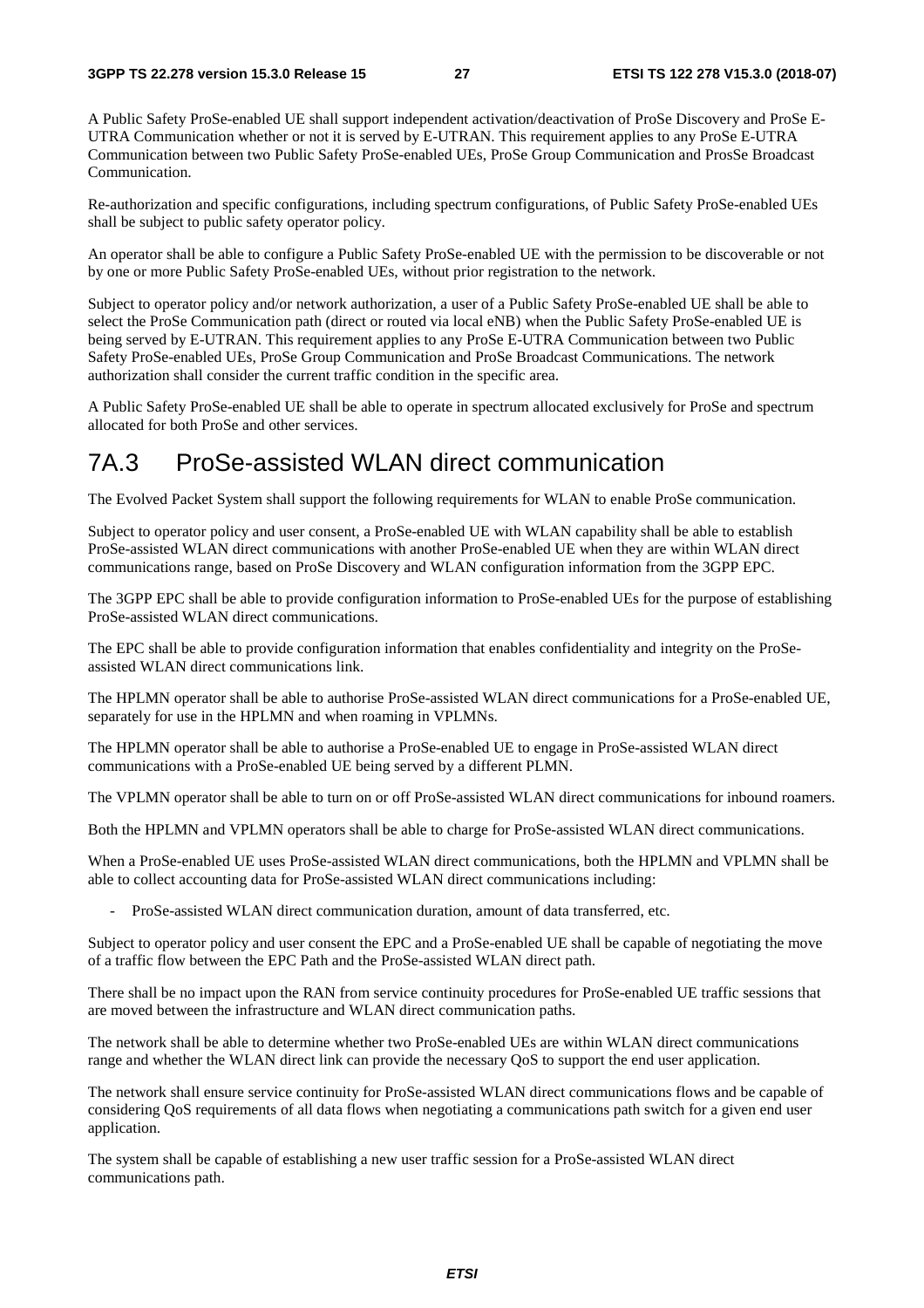Subject to operator policy and user consent the EPS shall be capable of maintaining existing E-UTRAN infrastructure communications while ProSe-assisted WLAN direct communication is established by a given ProSe-enabled UE.

Subject to operator policy and user consent the EPS shall be capable of establishing new E-UTRAN infrastructure communications while ProSe WLAN communication is on-going for a given ProSe-enabled UE.

The EPC shall be able to request a UE to perform a path switch between the EPC Path and WLAN direct path for some or all of the UE's traffic sessions based on the load in the 3GPP network.

### 7B Indirect 3GPP Communication

### 7B.1 Feature description

Indirect 3GPP Communication enables an Evolved ProSe Remote UE (e.g. wearable device, UE) to connect to the 3GPP network via an Evolved ProSe UE-to-Network Relay. The connection between the Evolved Prose Remote UE and the Evolved ProSe UE-to-Network Relay can use E-UTRA or WLAN.

The Evolved ProSe Remote UE has the functionality to directly connect to the EPC without an Evolved ProSe UE-to-Network Relay.The Evolved ProSe Remote UE will be visible to and controlled by the 3GPP network when connected via an Evolved ProSe UE-to-Network Relay. The Evolved ProSe Remote UE can use Indirect 3GPP Communication either in E-UTRAN coverage or out of E-UTRAN coverage.

The requirements listed in this clause (7B) exclude GSM and UMTS. Indirect 3GPP Communication to the 3GPP network shall not impact either of GSM and UMTS.

The Evolved ProSe Remote UE and the Evolved ProSe UE-to-Network Relay are served by the same PLMN.

### 7B.2 General Requirements for Indirect 3GPP Communication

The 3GPP system shall be capable of supporting Indirect 3GPP Communications between an Evolved ProSe Remote UE and the 3GPP network via an Evolved ProSe UE-to-Network Relay. This requirement applies to any Indirect 3GPP Communication between an Evolved ProSe Remote UE and Evolved ProSe UE-to-Network Relay, including ProSe Group Communication and ProSe Broadcast Communication.

There shall be a maximum of one Evolved ProSe UE-to-Network Relay between an Evolved ProSe Remote UE and E-UTRAN.

The connection between an Evolved ProSe Remote UE and an Evolved ProSe UE-to-Network Relay shall be able to use E-UTRA or WLAN.

The Evolved ProSe Remote UE supporting only E-UTRA can use Indirect 3GPP Communication either in E-UTRAN coverage or out of E-UTRAN coverage.

The Evolved ProSe Remote UE supporting E-UTRA and other RAT(s) can use Indirect 3GPP Communication either in E-UTRAN coverage or out of coverage of all supported 3GPP RAT(s) of the UE.

A UE shall be capable of acting as an Evolved ProSe UE-to-Network Relay between an Evolved ProSe Remote UE and E-UTRAN if it is authorised by the3GPP network to act as a relay and served by this E-UTRAN.

An authorised Evolved ProSe UE-to-Network Relay shall be capable of being enabled/disabled by the 3GPP network to act as a relay to/from E-UTRAN for other Evolved ProSe Remote UEs unable to access E-UTRAN.

The 3GPP network shall control the Evolved ProSe Remote UE via an Indirect 3GPP Communication using E-UTRA or WLAN. This requirement applies to any Indirect 3GPP Communication between an Evolved ProSe Remote UE and Evolved ProSe UE-to-Network Relay, including ProSe Group Communication and ProSe Broadcast Communication.

The 3GPP network shall be able to identify, authenticate, address and reach an Evolved ProSe Remote UE when it accesses the 3GPP network via an Indirect 3GPP Communication.

The 3GPP network shall manage the E-UTRA(N) resources used for the communication path between the Evolved ProSe Remote UE and the network when it accesses the 3GPP network via an Indirect 3GPP Communication.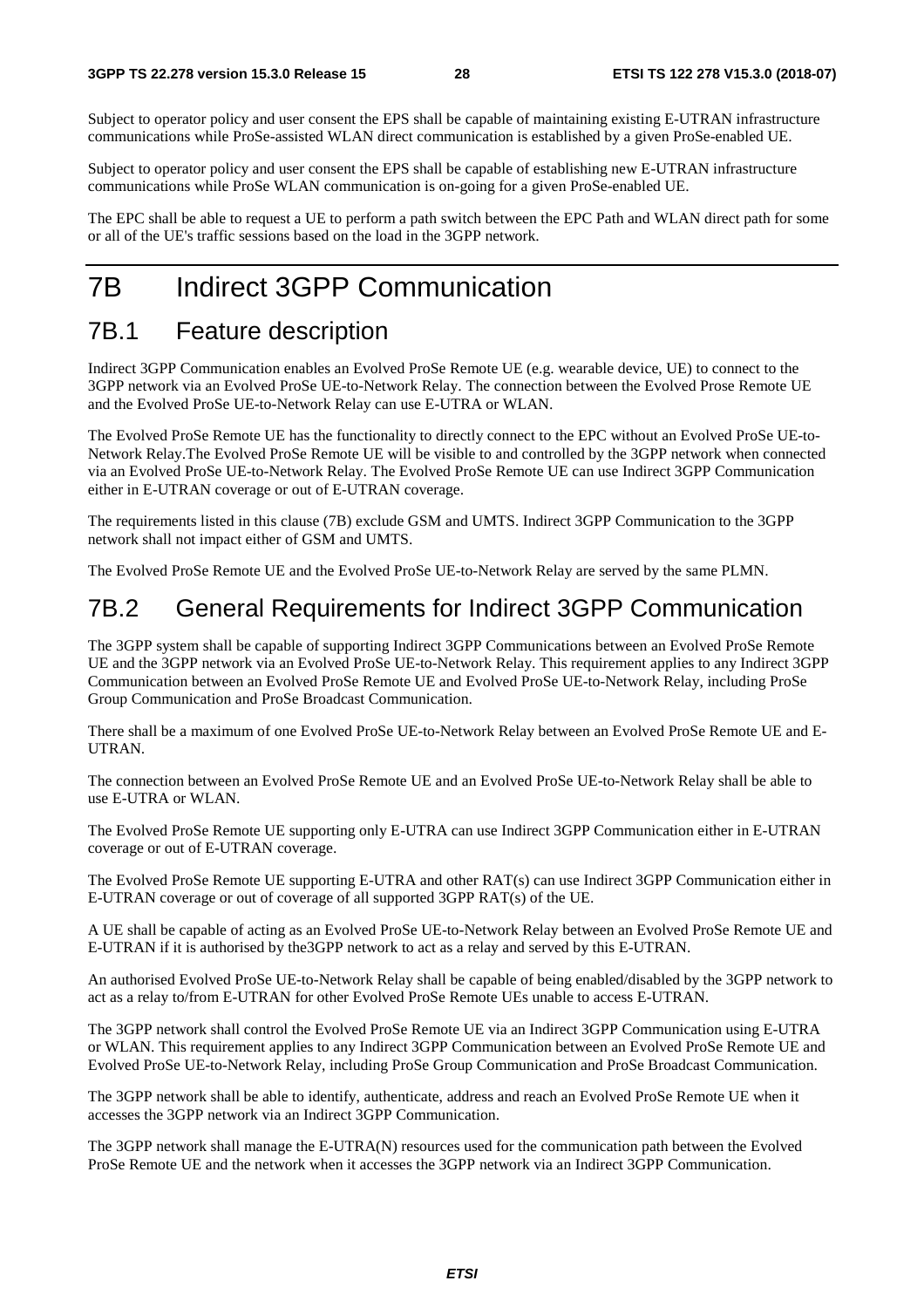#### **3GPP TS 22.278 version 15.3.0 Release 15 29 ETSI TS 122 278 V15.3.0 (2018-07)**

The 3GPP network shall provide efficient use of E-UTRA radio spectrum (i.e., not increase interference or power consumption of the in-coverage UE when shared with out-of-coverage UEs).

The 3GPP network shall provide resource efficient management of shared radio spectrum for all users (e.g., Public Safety, commercial).

Based on the preference of the end-user of the Evolved ProSe UE-to-Network Relay, the 3GPP network shall be able to allow/disallow access from an Evolved ProSe Remote UE to the network via an Evolved ProSe UE-to-Network Relay.

The 3GPP system shall support the real time user traffic session (e.g. Multimedia telephony and/or real time video) for an Evolved ProSe Remote UE when the Evolved ProSe Remote UE is connected to the 3GPP network via an Indirect 3GPP Communication.

The 3GPP systems shall support small data services (e,g, CIoT, eMTC) for an Evolved ProSe Remote UE when the Evolved ProSe Remote UE uses an Indirect 3GPP Communication.

The 3GPP systems shall support data services (e,g, non-real time data) for an Evolved ProSe Remote UE when the Evolved ProSe Remote UE uses an Indirect 3GPP Communication.

The 3GPP system shall enable emergency calls via the Evolved ProSe Relay UE in case that the Evolved ProSe Remote UE supports emergency calls.

The 3GPP system shall be able to support the change for an Evolved ProSe Remote UE from a direct 3GPP communication to an Indirect 3GPP Communication and vice-versa.

NOTE: Potential reasons for changing could be to achieve better QoS or battery efficiency, as well as either the Evolved ProSe Remote UE or Evolved ProSe UE-to-Network Relay moving in or out of E-UTRAN coverage.

The 3GPP network shall be able to ensure service continuity when the Evolved ProSe Remote UE changes from a direct 3GPP communication to an Indirect 3GPP Communication and vice-versa.

The 3GPP system shall be able to support QoS for a user traffic session even in Indirect 3GPP Communication using E-UTRA.

The support of Indirect 3GPP Communication shall not lead to a significant increase of complexity of the Evolved Prose Remote UE compared to direct communication to 3GPP network.

The use of Indirect 3GPP Communication should typically lead to a decrease in power consumption and shall not lead to an increase in power consumption at the Evolved ProSe Remote UE when compared to the Evolved ProSe Remote UE using the direct 3GPP communication for the same traffic.

An Evolved ProSe UE-to-Network Relay shall be able to relay data for a group of Evolved ProSe Remote UEs using ProSe Group Communications regardless of their group membership, if authorized by the 3GPP network.

## 7C Requirements for relay UE selection for Evolved ProSe Remote UE access via an Evolved ProSe UEto-Network Relay

### 7C.1 General

At the time of remote UE selection of Evolved ProSe UE-to-Network Relay, there might be several Evolved ProSe UEto-Network Relay capable UEs in proximity of the Evolved ProSe Remote UE, and available for discovery and relay connection establishment. The requirements listed in the following sub-sections relate to the selection of an appropriate Evolved ProSe UE-to-Network Relay to be used for Evolved ProSe Remote UE access to a 3GPP PLMN.

The 3GPP system shall support selection of one out of potentially several Evolved ProSe Relay capable UEs, in proximity of the Evolved ProSe Remote UE and available for discovery and relay connection establishment, through a 3GPP defined relay UE selection procedure.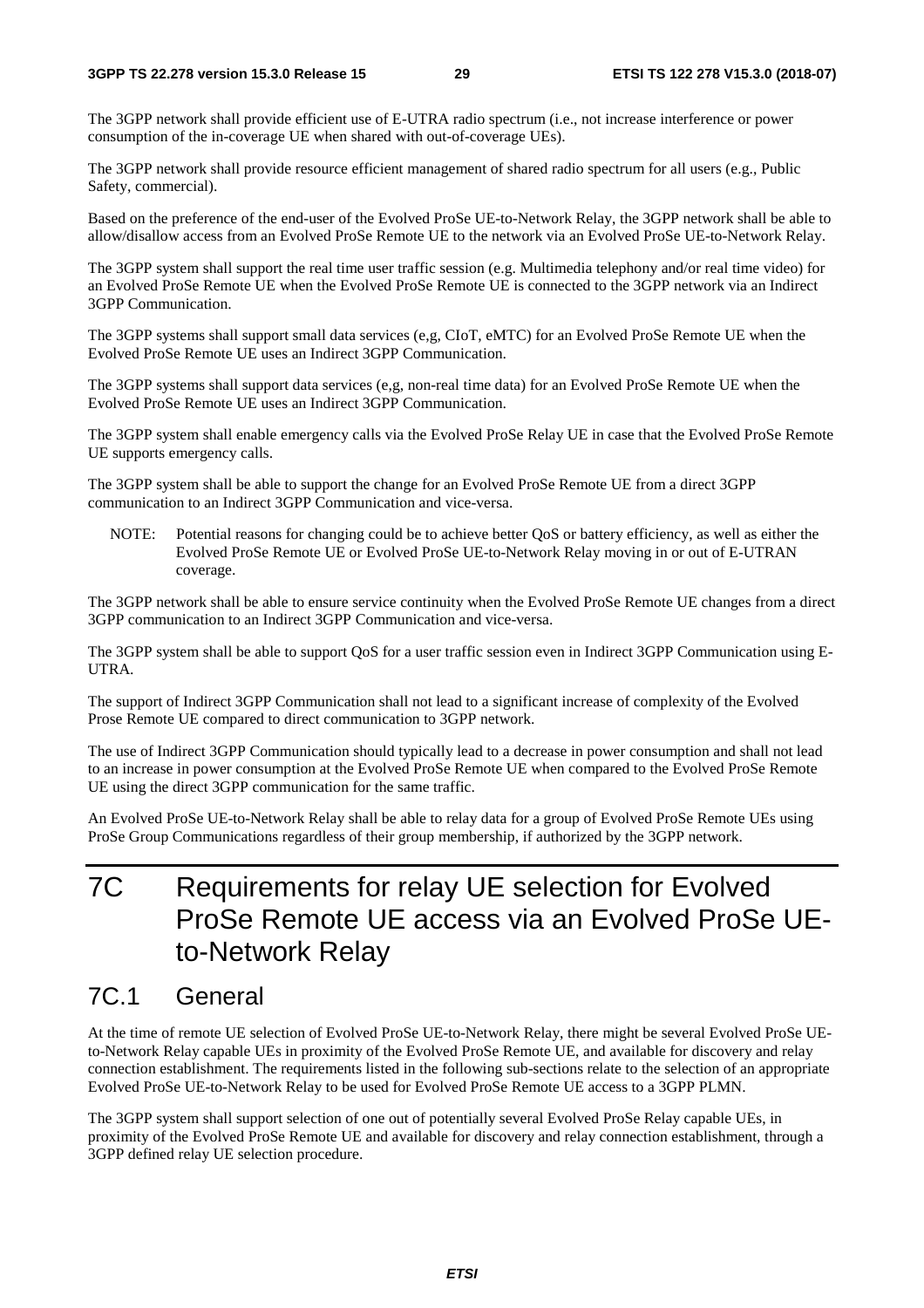The 3GPP system shall support selection of Evolved ProSe UE-to-Network Relays with subscriptions with the same owner as the subscription of the Evolved ProSe Remote UE as well as Evolved ProSe UE-to-Network Relays with subscriptions with a different owner than the subscription of the Evolved ProSe Remote UE.

The 3GPP system shall support pairing of an Evolved ProSe Remote UE and a specific Evolved ProSe UE-to-Network Relay to allow for fast remote connectivity setup with UE consent given, and/or MNO control applied, at the time of pairing.

### 7C.2 Relay UE selection

The 3GPP system shall support selection of an Evolved ProSe UE-to-Network Relay based on a combination of different criteria e.g.,

- the subcriptions of Evolved ProSe UE-to-Network Relay and Evolved ProSe Remote UE,
- the capabilities of the Evolved ProSe UE-to-Network Relay,
- the QoS that is achieveable by selecting the Evolved ProSe UE-to-Network Relay,
- the power consumption required by Evolved ProSe UE-to-Network Relay UE and Evolved ProSe Remote UE,
- the pre-paired Evolved ProSse UE-to-Network Relay,
- the 3GPP or non-3GPP access the Evolved ProSe UE-to-Network Relay uses to connect to the network, or
- the 3GPP PLMN the Evolved ProSe UE-to-Network Relay connects to.
- Note: Other criteria can play a role in selection of an Evolved ProSe UE-to-Network Relay.

The 3GPP network shall be able to control Evolved ProSe UE-to-Network Relay selection either explicitly (e.g. by signalling) or implicitly (e.g. by provisioning of policies in the Evolved ProSe Remote UE and Evolved ProSe UE-to-Network Relay).

The 3GPP system shall support pre-configuration of Relay UE discovery information in addition to pre-configured PLMN selection information, needed for Relay UE selection, in the Evolved ProSe Remote UEs. It should include the applicable Relay UE identity to allow identification of to which Evolved ProSe Relay UE a specific set of information applies.

The 3GPP system shall support provisioning of information in the Evolved ProSe Remote UE (ME and/or USIM) used for relay UE selection.

The 3GPP system shall support having preferences stored in the Evolved ProSe Remote UE related to the relay UE selection criteria, configured/controlled by the home operator, user selectable, or a combination of both.

The 3GPP system shall support mechanisms for allowing an Evolved ProSe Remote UE to get information regarding which PLMN a specific Evolved ProSe UE-to-Network Relay connects to, prior to indirect 3GPP connection establishment.

The 3GPP system shall support mechanisms for allowing an Evolved ProSe Remote UE to get information regarding what PLMNs a specific Evolved ProSe UE-to-Network Relay connects to, in case of network sharing, prior to indirect 3GPP connection establishment.

### 8 Performance requirements for the Evolved Packet System

The Evolved Packet System comprises the Evolved Packet Core together with the evolved radio access network (E-UTRA and E-UTRAN).

The performance objectives for the Evolved Packet System include higher user data rates, reduced latency, improved system capacity and coverage, reduced network complexity and lower operating costs.

The Evolved Packet System shall meet or exceed the following performance criteria: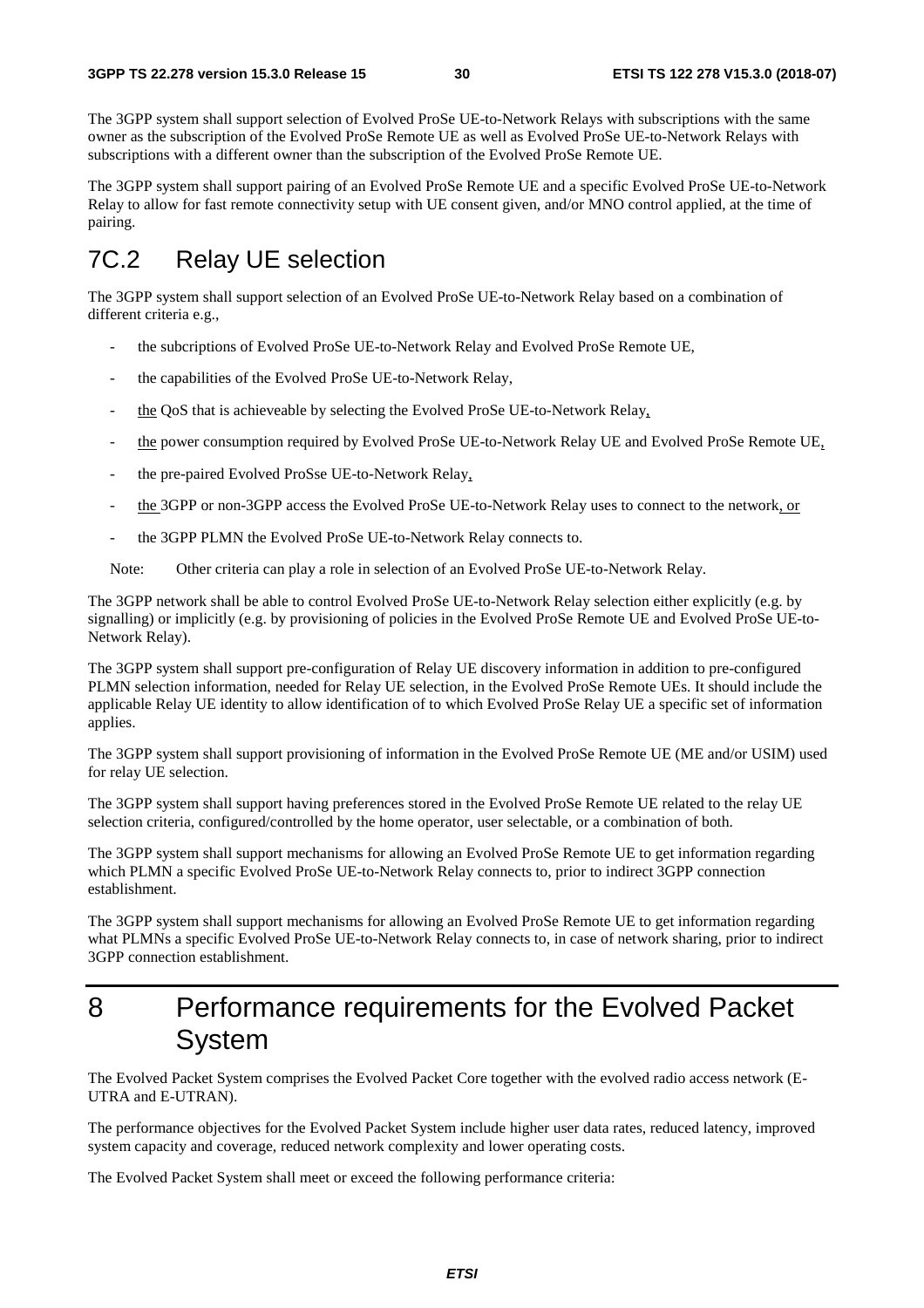- a) The radio access network shall be capable of supporting instantaneous peak packet data rates of 100 Mbps on the radio access bearer downlink to the UE and 50 Mbps on the uplink.
- b) The Evolved Packet System shall be capable of providing lower user and control plane latency when compared to existing 3GPP access networks. The maximum delay should be comparable to that for fixed broadband Internet access technologies. [e.g. less than 5ms in ideal conditions]
- c) The system shall be capable of supporting large volumes of mixed e.g. voice, data and multimedia traffic. Enhanced load balancing and steering of roaming methods should be used to minimise cell congestion.
- d) The level of system complexity and mobility management signalling shall be optimised to reduce infrastructure and operating costs. UE power consumption shall also be minimised accordingly.
- e) For the Evolved Packet System the interruption time during handover of RT and NRT services shall be kept to minimum and shall not exceed the values defined in TR 25.913[4].
- f) The Evolved Packet System shall be capable of providing low latency mobile broadband communication services with the following requirements:
	- maximum delay in the EPS of 10 ms for 98% packets,
	- 99,9999% reliability excluding the delayed packets.
- g) The Evolved Packet System shall be capable of providing low latency communication services (e.g., discrete automation as described in TS 22.261 [30]) with maximum delay in the EPS of 10 ms and 99,99% reliability.
- h) The Evolved Packet System shall be capable of providing ultra reliable low latency communication services (e.g., intelligent transport systems as described in TS 22.261 [30]) with maximum delay in the EPS of 30 ms and 99,999% reliability.
- i) The Evolved Packet System shall be capable of providing ultra reliable low latency communication services (e.g., remote control and electricity distribution – high voltage as described in TS 22.261 [30]) with maximum delay in the EPS of 5 ms and 99,999% reliability.
- j) To support ultra reliable low latency communication services, the Evolved Packet System shall support the transmission over the radio interface of a packet of 32 bytes with a reliability of 99,999% and a user plane latency of 1ms, as described in TR 38.913 [31].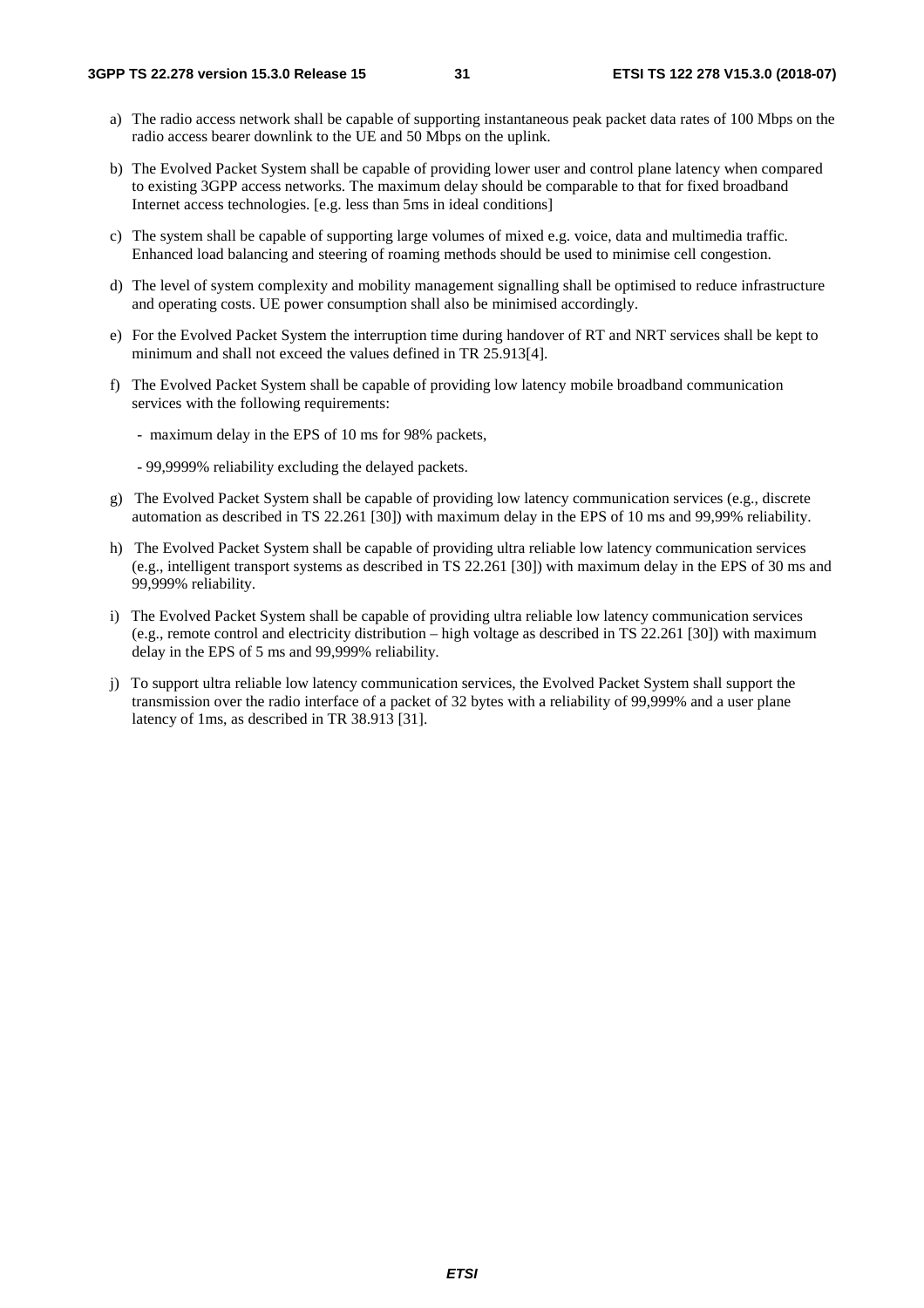### 9 Security and privacy

### 9.1 General

The Evolved Packet System shall provide a high level of security and privacy for users and Evolved Packet System operators.

### 9.2 Security requirements

The Evolved Packet System shall provide a high level of security, equivalent or better than Rel-7 3GPP systems.

Any possible lapse in security in one access technology shall not compromise security of other accesses.

The Evolved Packet System should provide protection against threats and attacks including those present in the Internet.

The Evolved Packet System shall support information authenticity between the terminal and Evolved Packet Systems.

The Evolved Packet System shall allow for a network to hide of internal network elements from the UE.

Security policy shall be under the control of the home operator.

The security solution should not interfere with service delivery or 3GPP inter-access handovers in a way that is noticeable to end-users or service providers.

Appropriate traffic protection measures should be provided by the Evolved Packet System.

The Evolved Packet System shall provide appropriate mechanisms to enable lawful intercept.

The Evolved Packet System shall ensure that no unauthorized user can obtain a legitimate IP address that can be used to establish communication or enable malicious attacks on evolved system entities.

Release 99 or later Releases' USIM application on the UICC is required to authenticate a user in an Evolved Packet System and hence allowing the user to get services in the Evolved Packet System according to her/his subscription.

Note: The above requirement is applicable when providing access to the EPC via E-UTRAN.

Once authenticated via a 3GPP or Evolved Packet System, the USIM shall not be required to re-authenticate upon changing between these systems, unless specifically requested by the operator (PLMN).

Note: It may be possible to use other applications on the UICC in order to provide authentication on the 3GPP or Evolved Packet System (e.g. for connection to IMS). In addition, in case it is desirable to improve the level of security or to add new security mechanisms for accessing the Evolved Packet System compared to the one provided in Rel-7, a revised/upgraded application on the UICC may be required.

### 9.3 Privacy requirements

The Evolved Packet System shall provide several appropriate levels of user privacy including communication confidentiality, location privacy, and identity protection.

The privacy of the contents, origin, and destination of a particular communication shall be protected from disclosure to unauthorised parties.

The Evolved Packet System shall be able to hide the identities of users from unauthorised third parties.

It shall be possible to provide no disclosure, at any level of granularity, of location, location-related information, e.g. geographic and routing information, or information from which a user's location can be determined, to unauthorised parties, including another party on a communication.

### 9.4 ProSe Security, Authorization and Privacy Requirements

The Evolved Packet System shall support the following requirements for ProSe security, authorization and privacy. The requirements listed in this sub-clause exclude GSM and UMTS.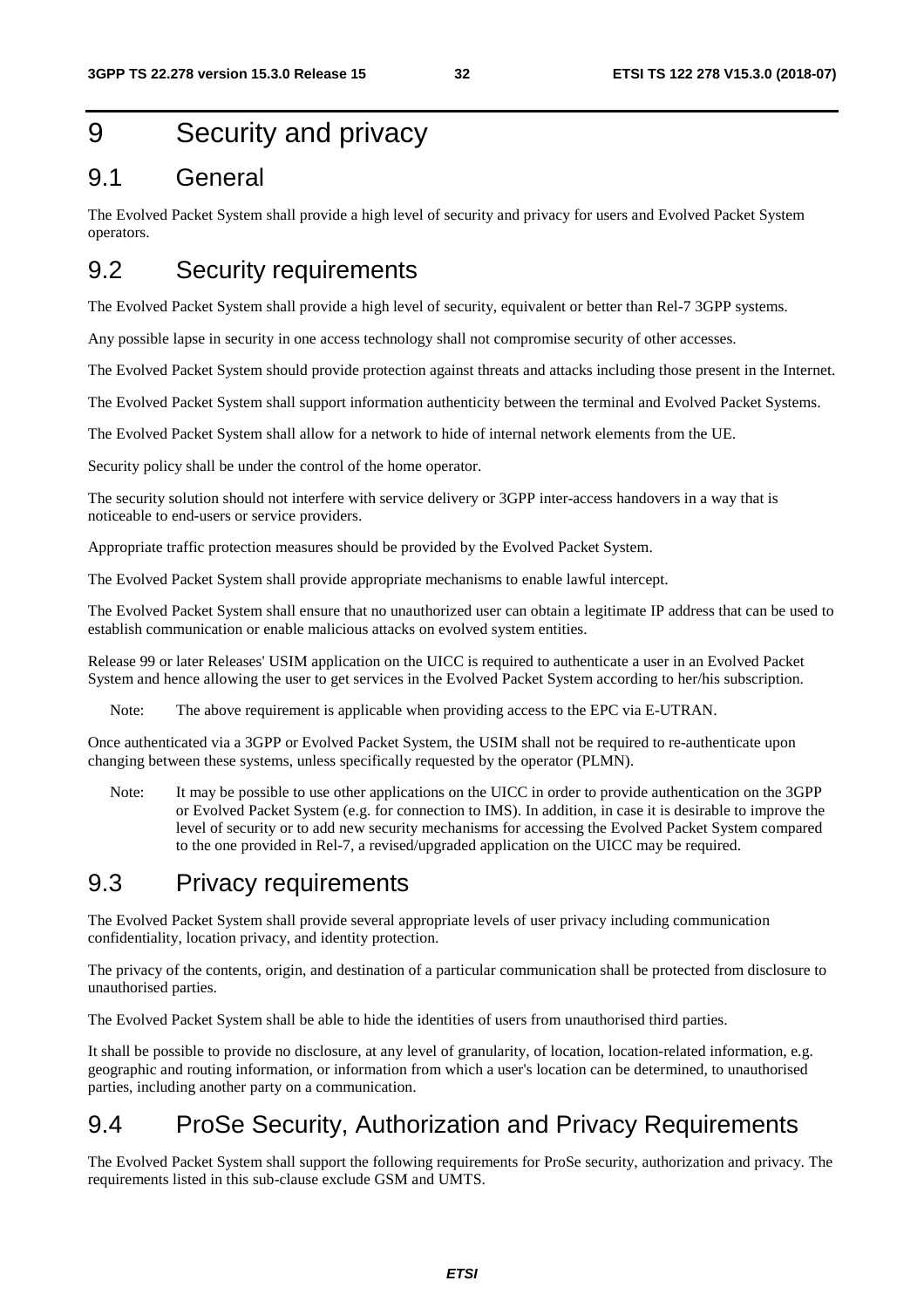#### **3GPP TS 22.278 version 15.3.0 Release 15 33 ETSI TS 122 278 V15.3.0 (2018-07)**

When operating ProSe (in both public safety and general cases), the EPS shall be able to support regional or national regulatory requirements, (e.g. lawful interception, PWS).

When offering ProSe, the EPS shall respect local regulatory frameworks on the use of licensed spectrum.

The EPS shall ensure that the confidentiality and integrity of both user data and network signalling over the ProSe Communication path to a level comparable with that provided by the existing 3GPP system. This requirement applies to any ProSe E-UTRA Communication between two ProSe-enabled UEs, ProSe Group Communication, ProSe Broadcast Communication and ProSe-assisted WLAN direct communication.

A mechanism shall be provided to ensure the confidentiality and integrity of user data and signalling over the ProSe Communication path for Public Safety UEs not served by E-UTRAN.

Existing 3GPP security mechanisms shall be reused whenever possible and appropriate.

The level of security provided by the existing EPS shall not be adversely affected when ProSe is enabled.

The EPS shall protect the confidentiality of the subscriber's, UE's, and user's permanent identities used in the EPS when ProSe Discovery and/or ProSe E-UTRA Communication are used. This requirement applies to any ProSe E-UTRA Communication between two ProSe-enabled UEs, ProSe Group Communication and ProSe Broadcast Communication. The EPS shall have confidentiality features that enable the subscriber's, UE's, and user's permanent identities to be protected when ProSe-assisted WLAN direct communication is used.

The system shall ensure the authenticity of the ProSe Discovery information used by an application that is authorised by the operator and the user.

The EPS shall be able to restrict ProSe Discovery information to the ProSe-enabled UEs and applications that have been authorised by the users and operator.

The permission to be discoverable is given by the user and shall be executed by the EPS, subject to operator control, on a per-application basis.

Authentication shall allow for security-enablement of large groups, regardless of whether group members have discovered each other when being served by E-UTRAN or not.

The operator shall be able to enable or disable its ProSe Discovery feature.

The operator shall be able to authorise discovery operations for each individual ProSe-enabled UE, including by preprovisioning of the UE.

The operator shall be able to authorise the ability of a ProSe-enabled UE to be discoverable by other ProSe-enabled UEs.

The operator shall be able to authorise the ability of a ProSe-enabled UE to discover other ProSe-enabled UEs.

The operator shall be able to authorise the use of ProSe Discovery information by an application.

Based on user input, a ProSe-enabled UE shall be able to allow the use of ProSe Discovery information by an application.

The network shall be able to authorise a third-party application to use ProSe capability features, by interacting with the ProSe-enabled UE

The operator shall be able to authorise the ability of a ProSe-enabled UE to discover ProSe-enabled UEs served by the E-UTRAN of other PLMNs.

The VPLMN shall be able to turn on or off the ability for all the inbound roamers from a specific PLMN to be discovered using ProSe Discovery.

When a ProSe-enabled UE is roaming in a VPLMN, its HPLMN shall be able to authorise the ProSe-enabled UE to discover and independently be discoverable by other ProSe-enabled UEs via settings which may be different from those for the non-roaming case.

The network shall be able to authorise ProSe Discovery preferences (e.g. discover and/or be discoverable) requested by third-party applications.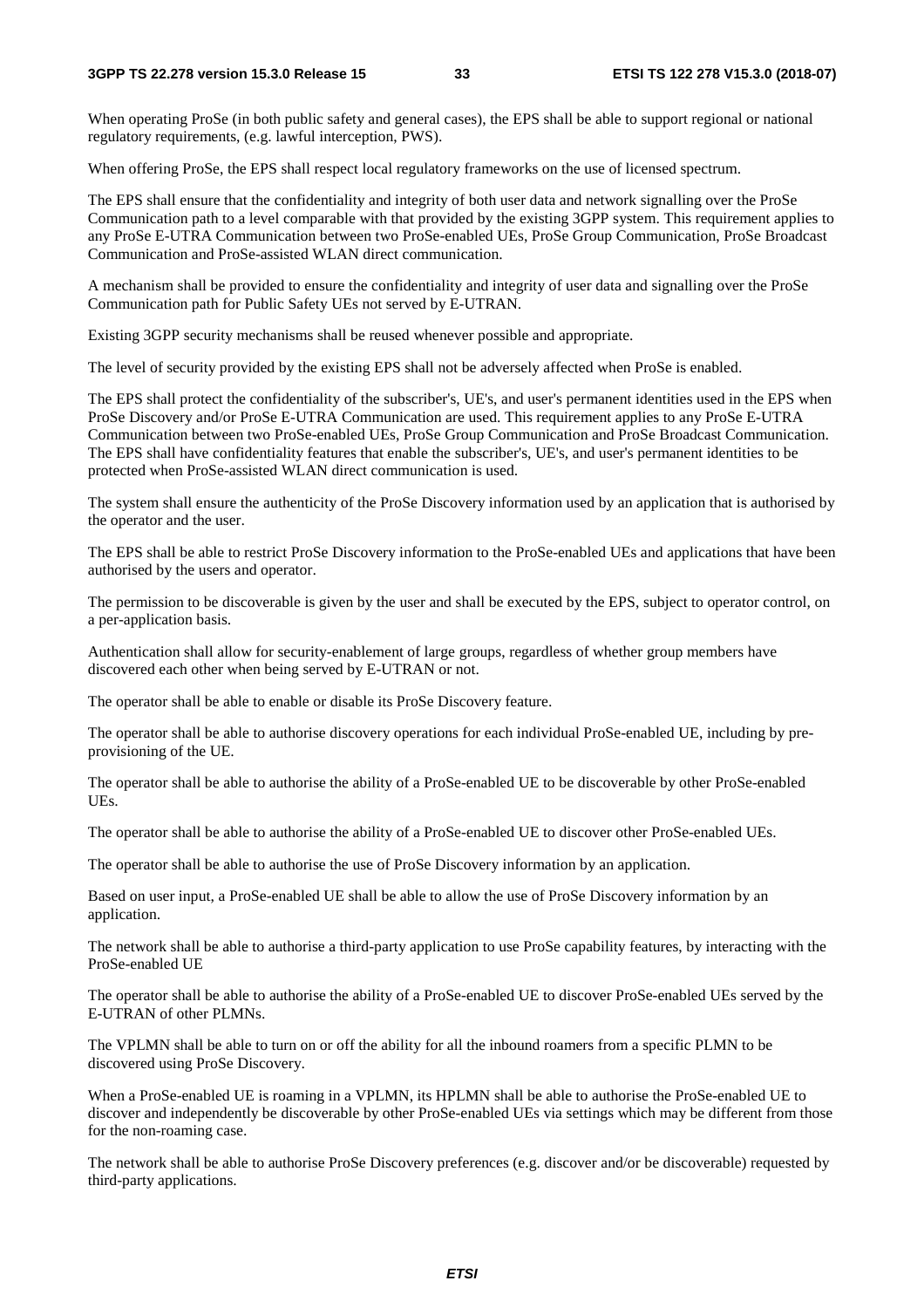The network shall be able to store information of third-party applications necessary for performing security and charging functions.

### 9.5 Security and Authorization Requirements for Indirect 3GPP Communication

The 3GPP network shall be able to ensure that the end-to-end confidentiality and integrity of data and signalling between an Evolved ProSe Remote UE and 3GPP core network when the Evolved ProSe Remote UE accesses the 3GPP network via an Indirect 3GPP Communication comparable with when the Evolved ProSe Remote UE accesses the 3GPP network via a direct 3GPP communication.

The 3GPP network shall be able to support regional or national regulatory requirements (e.g. lawful interception, PWS) for a UE independently of whether the UE accesses the 3GPP network via a direct 3GPP communication or an Indirect 3GPP Communication.

Based on the HPLMN operator preference, the 3GPP network shall be able to authorize the ability of an Evolved ProSe Remote UE to access the 3GPP network via an Indirect 3GPP Communication.

NOTE: Separate authorization should be possible for home and roaming use.

Based on the HPLMN operator preference, the 3GPP network shall be able to authorize the ability of a UE (Evolved ProSe UE-to-Network Relay) to relay another UE (Evolved ProSe Remote UE), separately for the HPLMN and for roaming in VPLMNs.

### 10 Charging Aspects

The Evolved Packet System shall support various charging models including all those supported by the 3GPP system contained within TS22.115 [5] .

Charging models that shall be supported by the Evolved Packet System include (non-exhaustive list):

- calling party pays
- charging based on assured QoS
- charging based on the transport
- charging based on an event
- charging based on content
- charging adjustment (e.g. based on subscription bands)
- alternate party charging

The Evolved Packet System shall also be able to support introduction of new charging schemes including online and offline schemes, and charging schemes for the multi-access system environment

Charging mechanisms of the Evolved Packet System shall provide (non-exhaustive list):

- Cost effective Control and Charging of IP Flows
- Perform online charging
- Support differentiated charging including zero rating of the bearer and event charging
- Awareness of subscriber identity, time-of-day, roaming status, QoS, Service input etc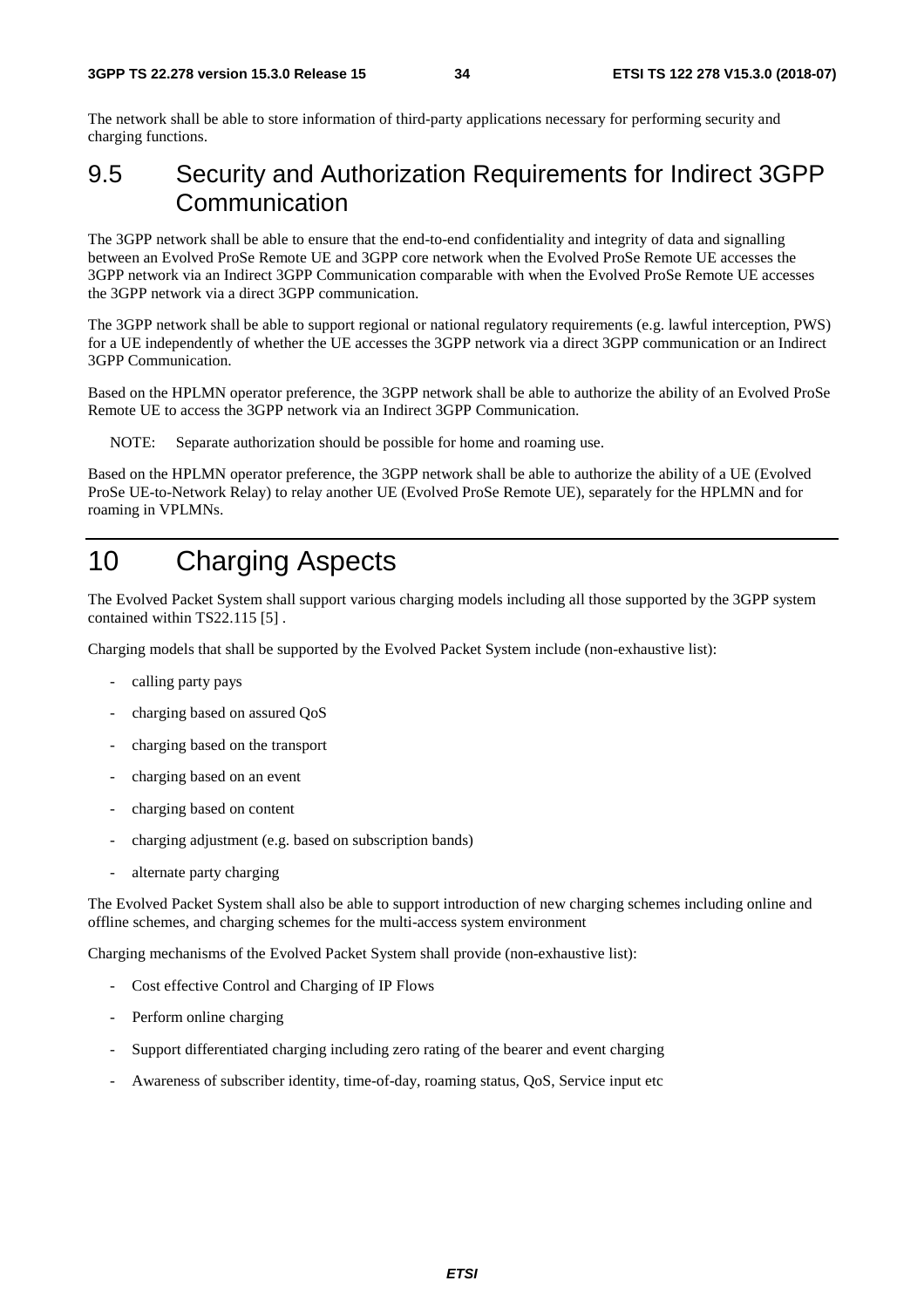### Annex A (informative): Requirements for further study

### A.1 Management of access networks

The Evolved Packet System shall be able to allow for self-managing technologies (e.g. Plug-and-Play) for dynamically adding and removing non-3GPP defined access networks.

Such self-managing technologies shall take into account the Evolved Packet System and access network policies.

E.g. depending on such policies it shall be possible to for the 3GPP system operator to request encryption of user traffic that is transmitted over the access network.

Note 1: The non-3GPP access network needs to have defined interworking with 3GPP.

An example could be a WLAN (operated by some WLAN operator) that can, if needed, automatically be connected to a PLMN. This would enable the PLMN operator to provide additional access resources on a dynamic basis and to provide service to more customers (e.g. at mass events).

Note 2: The degree of automation provided for network attachment is yet to be determined, but is intended to simplify (or completely automate) administration procedures.

### A.2 Use cases for Fixed Mobile Convergence

A family has purchased a family subscription plan that is independent of access (e.g. fixed or wireless) and location (e.g. both when at home and away from home). The subscription contains at least the following components:

- Internet access: Operator specific service such as firewall and content filtering (parental control) independent of access for selected devices within the family. The service should be available at home, within the home mobile network and when roaming to a visited mobile network.
- Voice/Multimedia: QoS and mobility between home WLAN and LTE wide area<br>Charging schemas connected to access type, preference and location
- Charging schemas connected to access type, preference and location<br>■ Video: Premium Video on Demand Service incl. quaranteed bandwide
- Video: Premium Video on Demand Service incl. guaranteed bandwidth and QoS regardless of access network.

#### **Description**

#### **Use case 1: Internet access with Parental control and personal firewall**

The kids leave their house and take a bus to their grandparents' house.

The operator specific services, like parental control and personal firewall, are invoked for specific users and terminals from both fixed network and from mobile network; this allows the kids to get the same service and filtering inside the home, in the bus going to grandparents and at the grandparents. In this use case the grandparents have a separate service provider than the family but the services will still be provided by the service provider where the family has a subscription.

#### **Use case 2: Voice/Multimedia and Charging**

The father travels home after work while talking on the phone with his colleague.

The ongoing Voice/Multimedia call between the father and his colleague is maintained while switching over between LTE Wide area and residential fixed broadband WLAN network. Once the call is switched over to WLAN charging for home-based access is applied. Bandwidth and QoS is maintained for the duration of the call to guarantee the same service delivery.

#### **Use case 3: Video**

The kids in the backseat of the car are watching an Internet TV show on their laptop using LTE while driving home from the grandparent's house.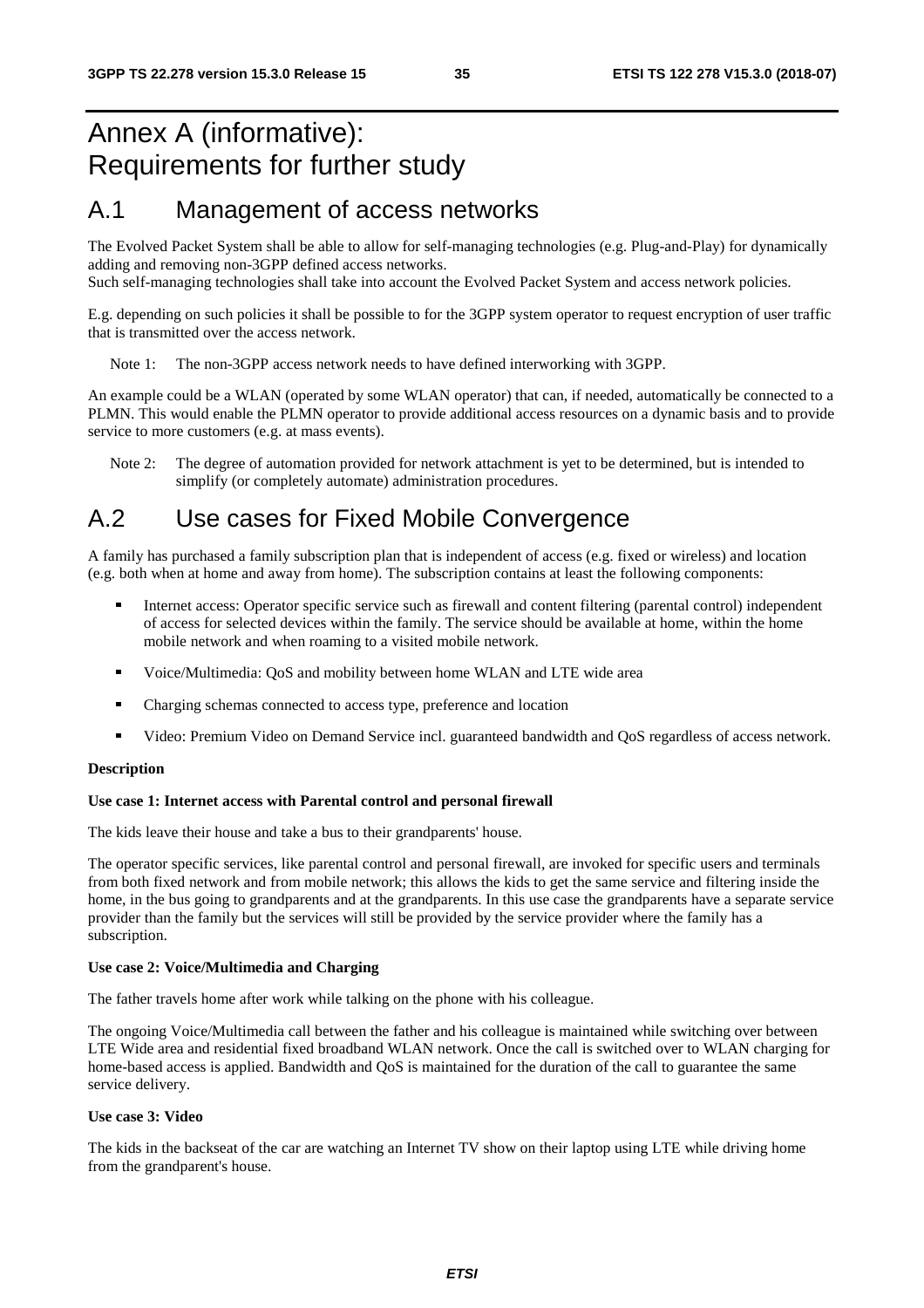The TV show is sent from an Internet TV provider. Once home the terminal detects indoor WLAN coverage where the subscriber has a WLAN Residential Gateway connected to his Fixed Broadband network. The user or the terminal automatically may select to switch the IP connection to the wireline broadband connection and enable the user to resume watching the same TV show on the same laptop, possibly with a better quality picture as allowed by the available bandwidth, user-specific policy, network policy and QoS setting.

#### **Use case 4: H(e)NB/Femtocell**

A subscriber desires to improve coverage and access speed for their 3GPP device in their home. They purchase and install a small eNodeB (Femtocell AP) device for their home which attaches to the home LAN and establishes a connection back to the subscriber's mobile service provider network. The mobile network provider coordinates with the broadband access provider to deliver proper bandwidth and QoS to support a good QoE for calls and data sessions made within the home that access services from the mobile network. The Femtocell also allows some types of data traffic to be shared with the home LAN, including traffic for Internet applications. Local traffic can be discerned and accounted for differently than traffic that is carried on the mobile network.

#### **Use case 5: Application Mobility**

A subscriber is in a multimedia call on their mobile device, and then wishes to change the device they are using to a fixed network attached device (e.g. Set Top Box / TV). The multimedia call is handed over from the mobile network to the fixed network after the subscriber chooses to transfer the multimedia call to a STB / TV. Bandwidth and QoS is maintained for the large screen experience to be meaningful. Accounting and settlement is supported among the application and network service providers, and reflects the changes to the access technology and required bandwidth.

#### **Use case 6: Common Quota**

A Common Quota (CQ) can be assigned for both fixed and mobile accesses for a limited time period for a defined set of subscriptions. During each session the network elements monitor the CQ which may be consumed by one or more devices over either the wireless or fixed networks.

When a defined percentage of the CO and/or all the CO has been consumed, one or more subscribers in the defined set can be notified of the event (e.g. via SMS and/or email).

When the CO has been consumed the access to the services is blocked.

#### **Use case 7: Video On Demand Service**

Video On Demand (VoD) service is provided to the subscriber via the Set Top Box to the TV or to the PC. A user orders a VoD service interacting with the VoD infrastructure, which sends a resource request to the network. The user may also request mid-session requests triggering the increase/decrease of network resources. The requests will be accepted or rejected according to the available network resources.

#### **Use case 8: Broadband Access Wholesale**

In Broadband network the wholesale scenario is quite important as it may be required by the regulation, known as unbundling (access, connectivity and services). For example the operator of the broadband access network lease/sell transport of the connection through its own network from the user to the buyer / leased network. So in the wholesale scenario the renting operator has the end-to-end Service responsibility to the customer and is viewed as the "Retailer" of the service or application. While the leasing network operator has the responsibility for the access network and for the connectivity.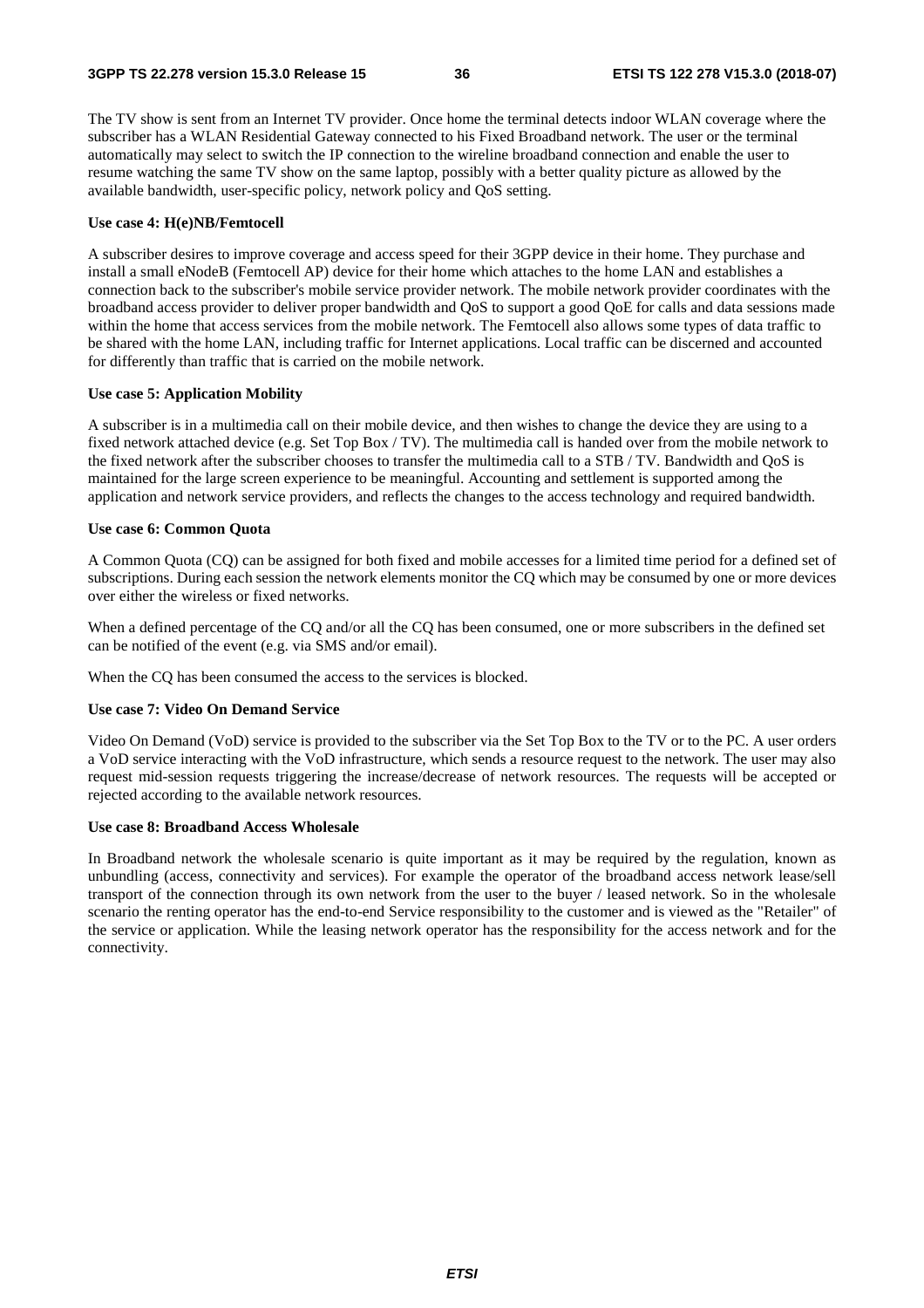Annex B (Normative): Void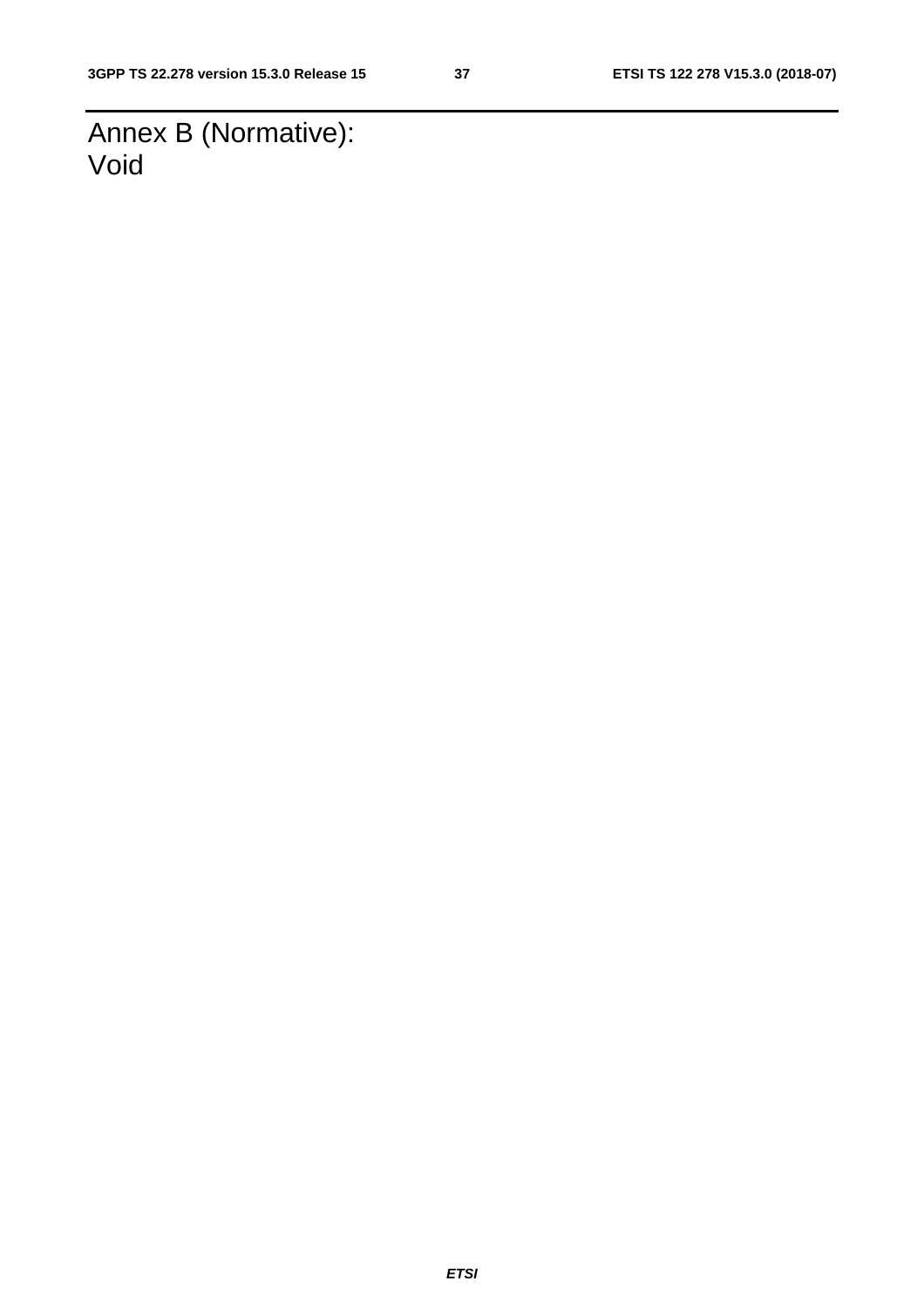### Annex B1 (Informative): Interworking between Mobile Operators and Data Application Providers

This Annex provides various scenarios and use cases applicable for interworking between mobile operators and data applications.

### B1.1 Scenarios

Figure 1 shows the non-roaming scenario where the mobile operator owns the EPS as well as application layer entities. Access and IP connectivity is provided by the mobile operator. Application platforms, also provided by the mobile operator, shown in the figure connect to the core network directly. Application platforms could be application servers (e.g. Video on Demand Server, PSS Server, MTC Server, etc.). Applications developed using APIs (e.g. REST, GSMA OneAPI) and resident on the API Gateway are connected to the operator core network via the API Gateway. The dashed lines between Operator CN and IMS as well as API Gateway are already specified.



**Figure 1: Operator owned non-roaming scenario** 

Figure 2 provides the non-roaming scenario where the mobile operator does not own all the application layer entities. Access and IP connectivity is provided by the mobile operator. The 3rd party Application Platforms in this figure could be application servers (e.g. Video on Demand Server, PSS Server, MTC Server, etc.) or could be 3rd party software development platforms. The horizontal line represents the demarcation between the mobile operator domain and the 3rd party application provider domain. The mobile operator and 3rd party application providers may have agreements.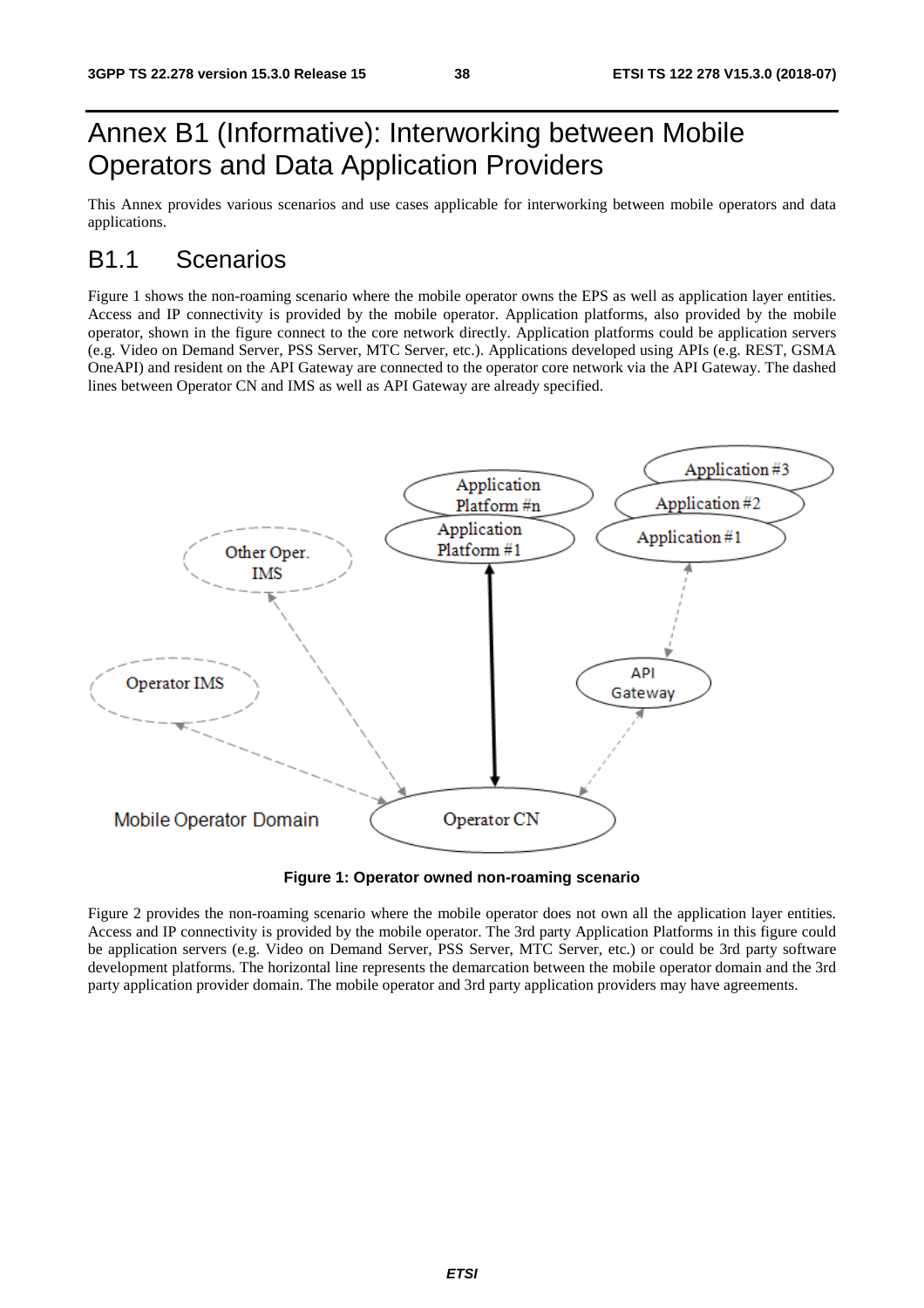

**Figure 2: Collaborative non-roaming scenario** 

Figure 3 provides the roaming scenario for both the above owned and collaborative scenarios. This figure shows the home-routed scenario where all traffic is routed to home mobile operator EPS and applications are delivered via roaming agreements between mobile operators.



**Figure 3: Operator owned/collaborative roaming scenario – Home Routed** 

Figure 4 provides the roaming scenario between mobile operators and 3rd party application provider domains. In this scenario the application provider has agreements with visited mobile operator. This figure shows the local-breakout scenario where all traffic is routed to application domain from the visited operator network.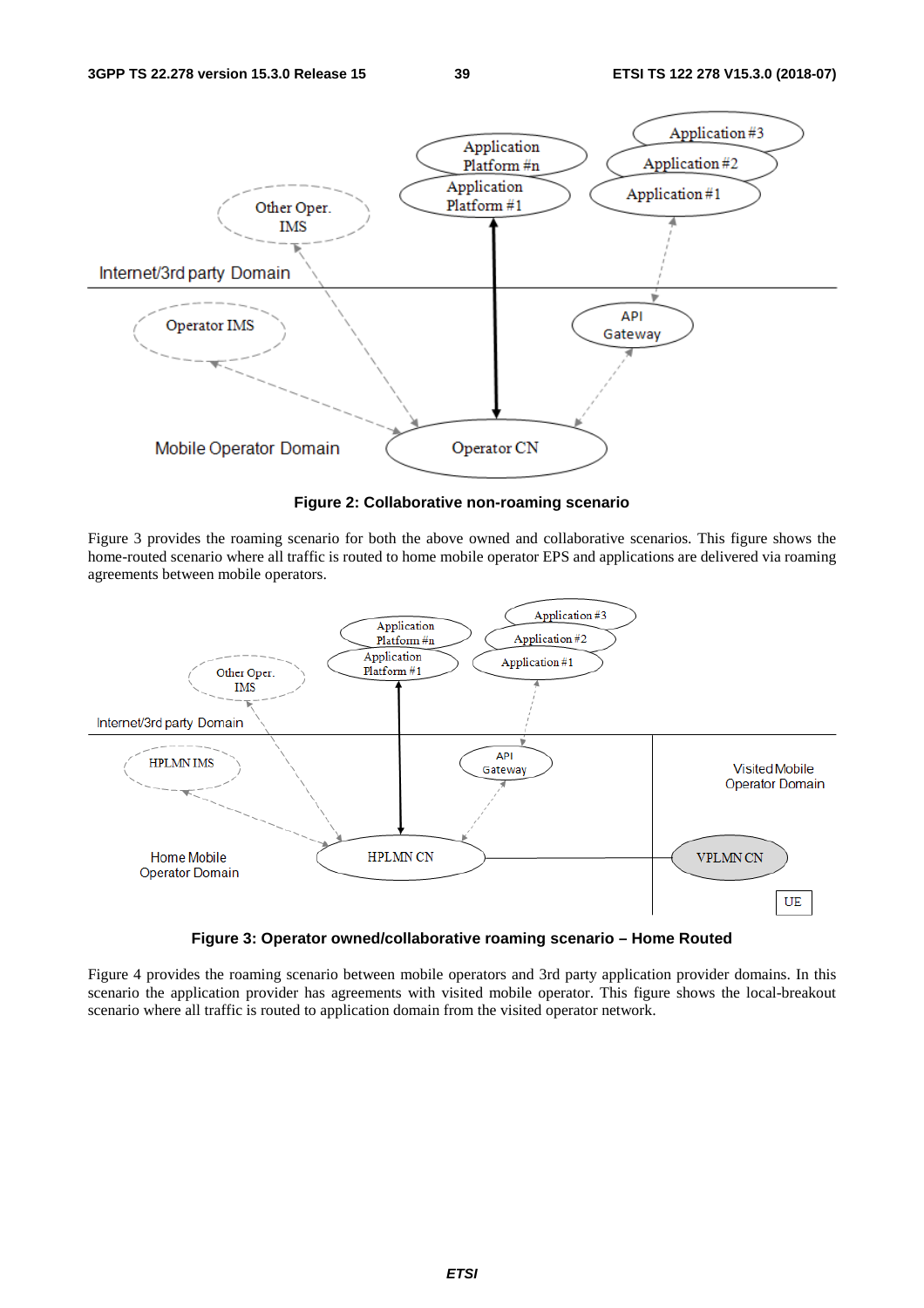

#### **Figure 4: Collaborative roaming scenario – Local Breakout**

#### B1.2 Use cases

#### B1.2.1 Use cases for owned / collaborated scenarios.

#### **Pre-conditions**

A data application provider X develops an application customized for streaming high definition movies to the mobile end user over 3GPP access.

The data application provider X develops this application specifically for a mobile network operator (MNO) Y. The data application provider X hosts this application and establishes agreements with a mobile network operator (MNO) Y to pilot the service. Authentication and charging are provided by the MNO Y. The data application provider X can collaborate with other MNOs as well.

Alice has subscribed to a 3GPP device and video services from the MNO Y.

#### **Use case 1: Authentication and Authorization**

Alice gets onto a train for 4-hour long ride to a neighboring country. She turns on her device and looks at the movie catalog. She decides to view a movie and selects the movie offered by the data application provider X and watches it without worrying about the radio access network she is using and any additional login/password procedures.

#### **Use case 2: Allocation of resources and other policy interactions**

All along the MNO Y manages the resources and the QoS needed for high definition movie streaming to Alice. On the train, Alice gets distracted by the scenery and misses a few scenes. She rewinds and views the missing scenes.

#### **Use case 3: Simultaneous interactions with multiple application providers**

Alice comes across an interesting gadget in the movie and decides to pause on that scene and get a higher resolution closeup view. The close up view prompts an advertisement to pop up for the gadget. Based on this advertisement, Alice purchases the gadget. She is given the choice of paying immediately or being charged on her MNO monthly bill. She decides to charge to her MNO bill.

#### **Use case 4: Roaming**

Alice continues watching the movie and the train crosses the country border. She starts roaming into another MNO Z, which has roaming agreement with MNO Y. The movie quality is unaltered in the process of roaming.

#### **Use case 5: Charging**

She gets a bill from the MNO at the end of the month which includes the price for the movie she watched on the train and the gadget she purchased.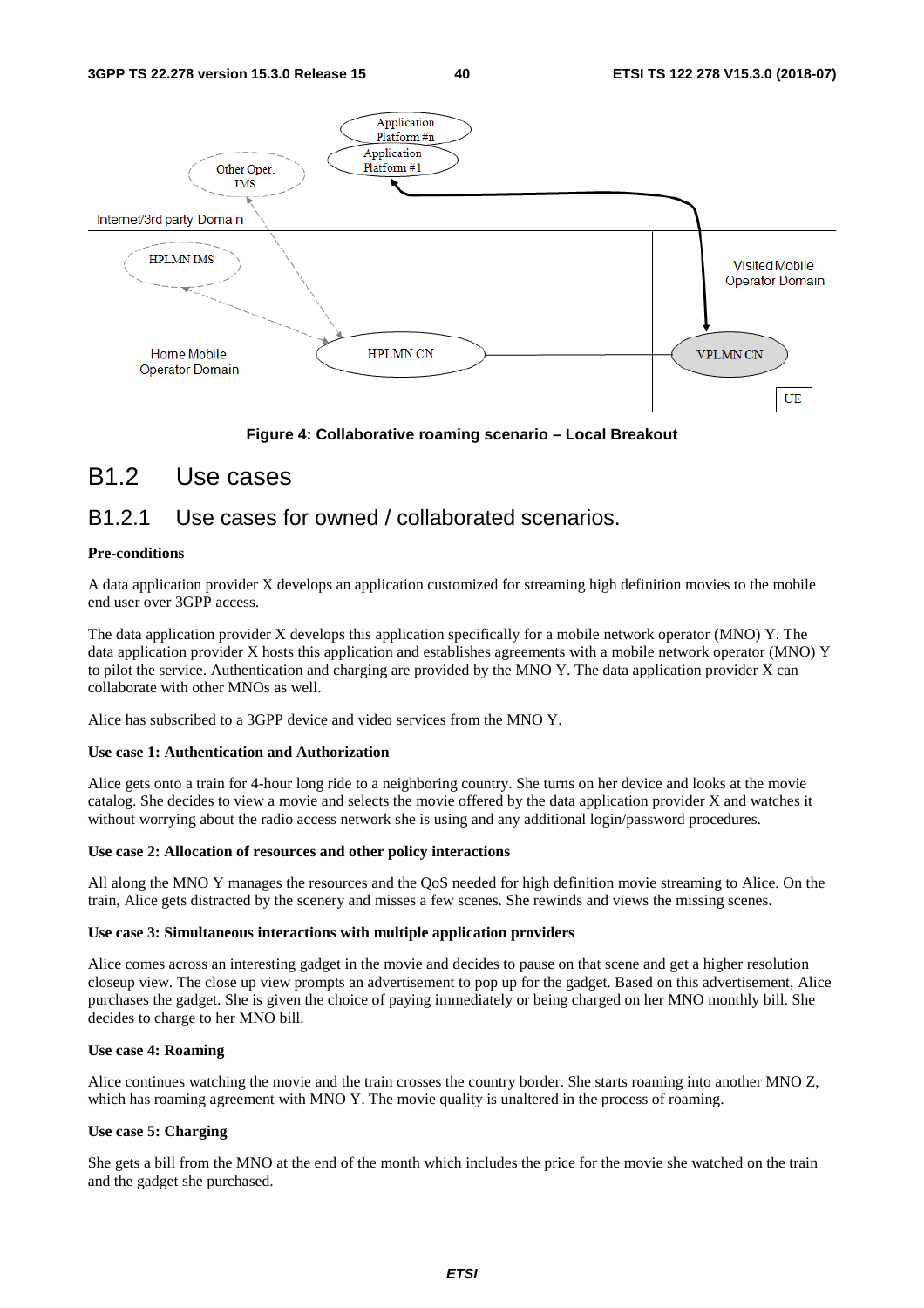#### B1.2.2 Use cases for non-collaborated scenarios.

#### B1.2.2.1 UE initiates and requests MNO for preferential traffic handling

#### Pre-conditions

- 1. Mobile Network Operator Y (MNO Y) has no business relationship nor is there any service collaboration with Data Application Provider X (DAP X).
- 2. DAP X develops a free application customized for streaming movies to the mobile end user over 3GPP access. DAP X develops the application independently from MNO Y and hosts this application outside of MNO Y's network. The user accesses the service via the network of MNO Y connected to DAP X via a transit network. The service is provided to the user transparently through MNO Y's network.
- 3. The network of MNO Y supports tiered bearers and MNO Y offers prefential traffic handling on demand from users with a preview period defined either by the operator or the application provider for acceptance of the service. MNO Y has a roaming agreement with MNO Z to provide preferential traffic handling for users at an extra cost to the user. MNO Y has no knowledge or control of the service being delivered by DAP X. Further MNO Y has no knowledge of the resources available at DAP X or of those in the transit network through which it is connected.
- 4. Alice has subscribed to a 3GPP data service from MNO Y and has downloaded the free movie streaming application from DAP X. She has purchased credit through the application to enable streaming of content. No further authentication of authorisation is required with DAP X in order for Alice to receive content. The movie streaming application uses default level of resources and QoS (e.g. best effort, or based the subscriber profile) from the PLMN.
- 5. Alice is on a train travelling across national boarder from Country A to Country B. Country A is served by MNO Y. Country B is served by MNO Z.

Use case 6: Authentication and Authorization

Alice decides to watch a movie. She turns on her device, registers with the network operated by MNO Y and launches the application to browse the movie catalogue. She decides to view a movie so she selects it and starts to watch it.

Use case 7: Allocation of resources and other policy interactions

At some point in the movie (e.g. due to mobility, network congestion, etc) Alice becomes dissatisfied with the quality of the movie.

Alice requests preferential traffic handling from MNO Y.

Alternative 1. Alice does not notice any improvement in the quality of the streamed movieand she does not confirm the request for preferential traffic handling within the preview period.

Alternative 2. Alice notices a marked improvement in the quality of the streamed movie and she confirms the request for preferential traffic handling.

As the train crosses the national boarder between Country A and Country B, Alice is notified of the change in MNO and charging.

Alternative 3. Alice decides not to consent for the additional charge. The quality of the bearer reverts to its default level after the specified consent period has expired.

Alternative 4. Alice decides to pay additional charge and consents. The quality of the bearer remains at its present level.

Use case 8: Charging

Alternative 1. Alice receives a bill from MNO Y at the end of the month that includes roaming charges from MNO Z, but no additional charges for preferential traffic handling.

Alternative  $2 +$  Alternative 3. Alice receives a bill from MNO Y at the end of the month that includes roaming charges from MNO Z, and the cost for preferential traffic handling from MNO Y.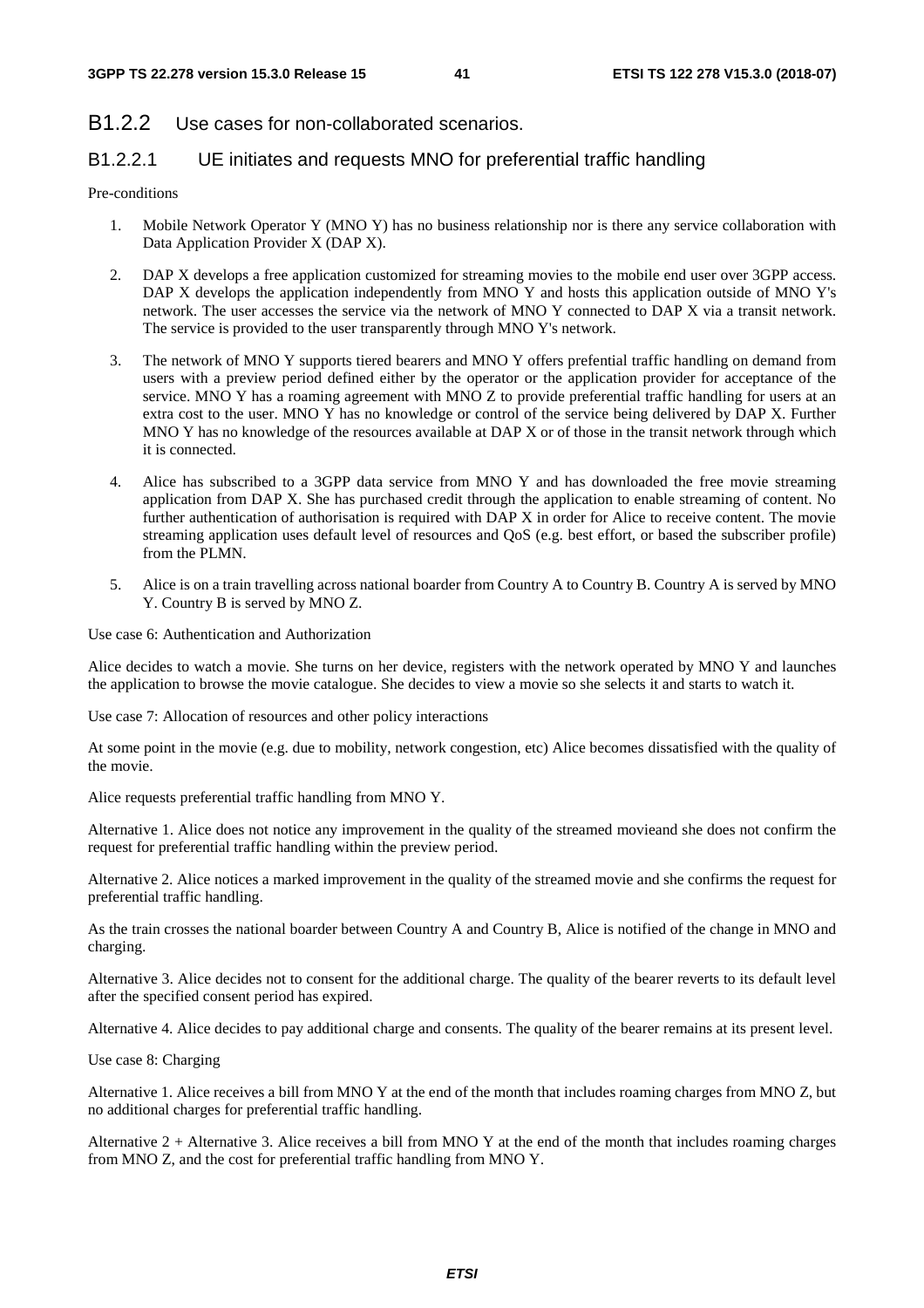Alternative  $2 +$  Alternative 4. Alice receives a bill from MNO Y at the end of the month that includes roaming charges from MNO Z, as well as the cost for preferential traffic handling from MNO Y and the additional cost for preferential traffic handling from MNO Z.

Alice does not receive any bill from DAP X related to the request for preferential traffic handling.

#### B1.2.2.2 UE initiates and Data Application Provider requests MNO for preferential traffic handling

Pre-conditions

1. Mobile Network Operator Y (MNO Y) has a business relationship but no service collaboration with Data Application Provider X (DAP X).

Other pre-conditions are as specified for B1.2.2.1

Authentication and Authorization is as per Use Case 6 in B1.2.2.1

Use case 9: Allocation of resources and other policy interactions

At some point in the movie (e.g. due to mobility, network congestion, etc) Alice becomes dissatisfied with the quality of the movie. Alice requests preferential traffic handling from DAP X.

Alternatives 1 to are as described in Use case 2 under B1.2.X.

Use case 10: Charging

Alternative 1. Alice receives a bill from MNO Y at the end of the month that includes roaming charges from MNO Z.

Alternative  $2 +$  Alternative 3. Alice receives her bill from MNO Y at the end of the month that includes roaming charges from MNO Z. In addition, Alice receives a statement from DAP X which includes an entry for the cost of preferential traffic handling from MNO Y.

Alternative 2 + Alternative 4. Alice receives her normal bill from MNO Y at the end of the month including roaming charges from MNO Z. In addition, Alice receives a statement from DAP X which includes an entry for the cost of preferential traffic handling from MNO Y and MNO Z.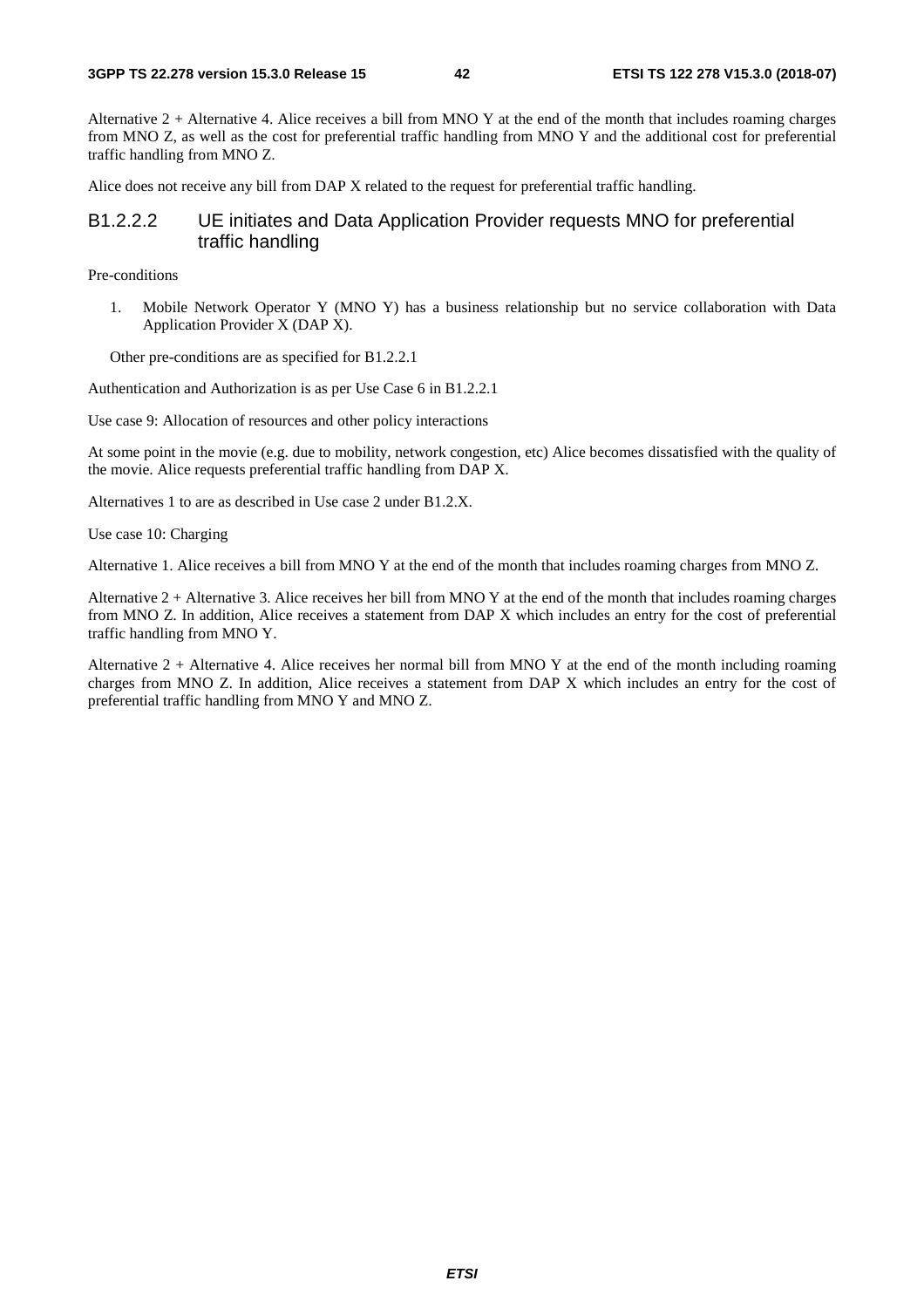## Annex B2 (Informative): Service Reachability

### B2.1 Use case: Blocking Service Reachability

#### B2.1.1 Description

This describes a case where the intention of the firewall provider is to ensure all traffic of a specific type, e.g. VoIP, is blocked even though the network operator and UE uses Service Reachability.

#### B2.1.2 Pre-conditions

- The network operator provides a VoIP service.
- The user is subscribed to the VoIP service.
- The UE is connected to a firewalled WLAN network that is independent from the network operator.
- The firewall of the WLAN network blocks VoIP traffic as a result of the firewall provider policy.
- The UE and network operator implements Service Reachability.
- The firewall provider blocks Service Reachability.
- The network operator and firewall provider are different entities.
- This scenario applies regardless of whether there is a business relationship between the network operator and the firewall provider.

#### B2.1.3 Service Flow

- a) The user attempts to make a voice call using the network operator VoIP service.
- b) The firewall blocks the VoIP call.
- c) The UE then uses the Service Reachability functionality to initiate the call.
- d) The firewall blocks the Service Reachability function.

#### B2.1.4 Post-conditions

- User VoIP call attempt fails.
- The firewall provider policy to block VoIP traffic is maintained.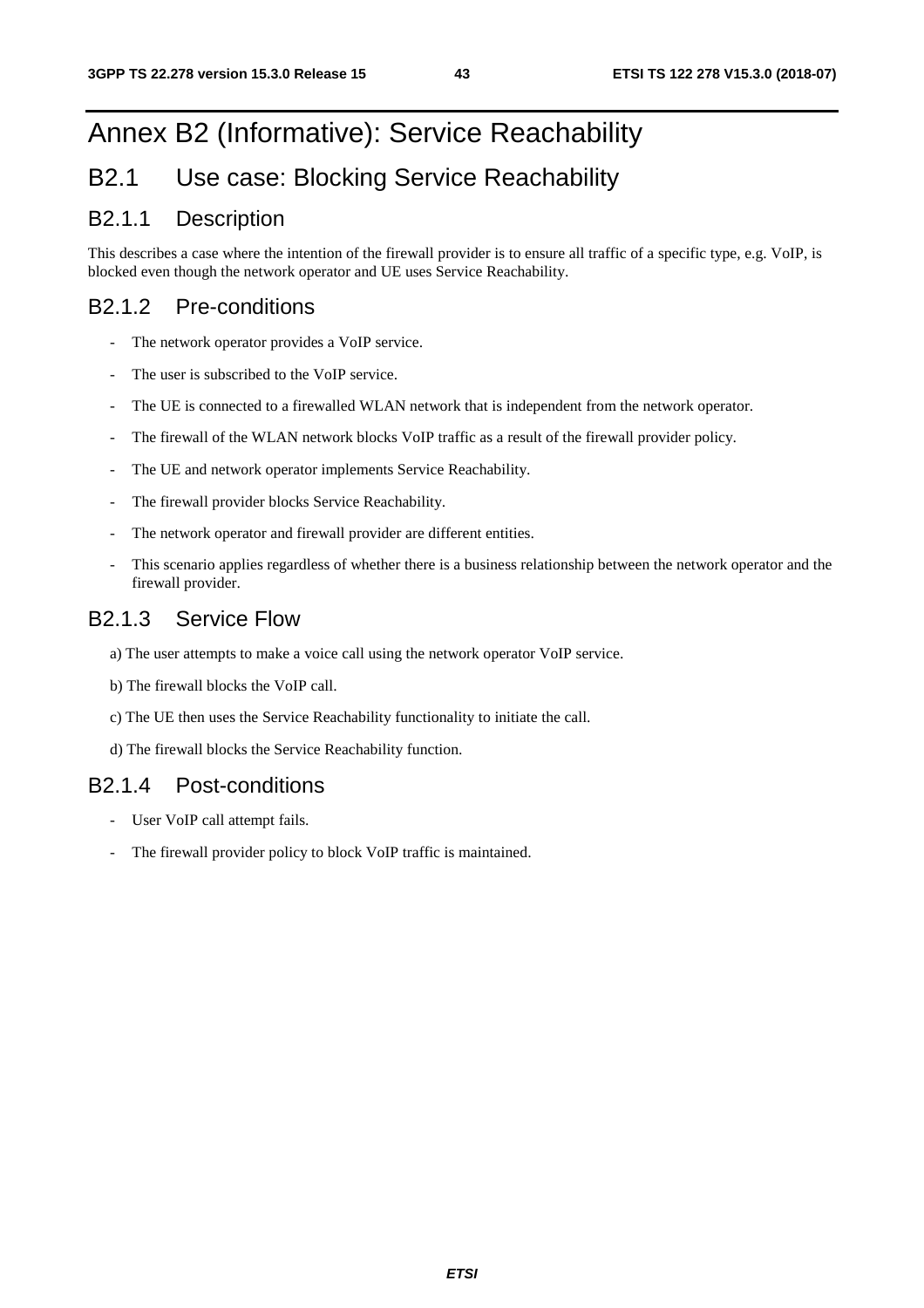## Annex C (informative): Change history

|                | <b>Change history</b> |                     |             |           |                |                    |                       |                                                                                                                                                                                                        |       |            |                |
|----------------|-----------------------|---------------------|-------------|-----------|----------------|--------------------|-----------------------|--------------------------------------------------------------------------------------------------------------------------------------------------------------------------------------------------------|-------|------------|----------------|
| <b>TSG SA#</b> | <b>SA Doc.</b>        | SA1 Doc             | <b>Spec</b> | <b>CR</b> | Rev            | Rel                |                       | Cat Subject/Comment                                                                                                                                                                                    | Old   | <b>New</b> | WI             |
| $SP-35$        | SP-070128             | S1-070187           | 22.278      | 0001      | $\overline{2}$ | Rel-8              | F                     | Clarification on QoS classes for<br>evolved 3GPP system                                                                                                                                                | 8.0.0 | 8.1.0      | SAE-R          |
| $SP-35$        | SP-070127             | S1-070197           | 22.278      | 0002      | $\blacksquare$ | Rel-8              | $\overline{B}$        | Provision of access network<br>information to the UE                                                                                                                                                   | 8.0.0 | 8.1.0      | SAE-R          |
| $SP-36$        | SP-070365             | S1-070806           | 22.278      | 0003      | $\overline{3}$ | $Rel-8$            | B                     | Requirement for handovers<br>between LTE and 3GPP2<br>access networks                                                                                                                                  | 8.1.0 | 8.2.0      | SAE-R          |
| SP-36          |                       | SP-070369 S1-070556 | 22.278      | 0005      |                | $Rel-8$            | D                     | Editorial correction for<br>performance requirements for<br>evolved 3GPP system                                                                                                                        | 8.1.0 | 8.2.0      | SAE-R          |
| SP-36          |                       | SP-070367 S1-070807 | 22.278      | 0006      | $\mathbf{1}$   | Rel-8              | B                     | Performance requirements for<br>evolved 3GPP system                                                                                                                                                    | 8.1.0 | 8.2.0      | SAE-R          |
| SP-36          |                       | SP-070370 S1-070764 | 22.278      | 0008      | $\mathbf{1}$   | Rel-8              | B                     | Requirement for national<br>roaming between LTE-only<br>operators and 2G/3G-only<br>operators                                                                                                          | 8.1.0 | 8.2.0      | SAE-R          |
| $SP-36$        |                       | SP-070483 S1-070805 | 22.278      | 0009      | 5              | Rel-8              | В                     | Requirements for service<br>continuity between 3GPP<br>system and WiMAX                                                                                                                                | 8.1.0 | 8.2.0      | SAE-R          |
| $SP-37$        |                       | SP-070566 S1-071324 | 22.278      | 10        | 2              | Rel-8              | D                     | Addition of 3GPP reference for<br>the evolved 3GPP packet<br>system (EPS)                                                                                                                              | 8.2.0 | 8.3.0      | SAE-R          |
| SP-37          |                       | SP-070566 S1-071096 | 22.278      | 11        | 1              | Rel-8              | B                     | Multiple IP session                                                                                                                                                                                    | 8.2.0 | 8.3.0      | SAE-R          |
| SP-37          |                       | SP-070566 S1-071097 | 22.278      | 12        | 1              | Rel-8              | в                     | Voice service continuity between<br>3GPP RAT and non 3GPP RAT                                                                                                                                          | 8.2.0 | 8.3.0      | SAE-R          |
| SP-37          |                       | SP-070566 S1-070994 | 22.278      | 13        | 1              | Rel-8              | B                     | Alignment of terminology with<br>SA <sub>2</sub>                                                                                                                                                       | 8.2.0 | 8.3.0      | SAE-R          |
| SP-37          |                       | SP-070566 S1-071122 | 22.278      | 14        | 1              | Rel-8              | B                     | Access network discovery                                                                                                                                                                               | 8.2.0 | 8.3.0      | SAE-R          |
| $SP-38$        |                       | SP-070855 S1-071856 | 22.278      | 0021      | $\overline{2}$ | Rel-8              | $\overline{\text{c}}$ | Support for efficient delivery of<br>text-based broadcast messages                                                                                                                                     | 8.3.0 | 8.4.0      | AIPN-SAE       |
| SP-38          |                       | SP-070855 S1-071912 | 22.278      | 0022      | 1              | $ReI-8$            | B                     | <b>Emergency Call Support</b>                                                                                                                                                                          | 8.3.0 | 8.4.0      | AIPN-SAE       |
| SP-38          |                       | SP-070856 S1-071913 | 22.278      | 0015      | 3              | Rel-8              | B                     | <b>Enhancements to Access</b><br>network discovery and steering<br>of access                                                                                                                           | 8.3.0 | 8.4.0      | AIPN-SAE       |
| SP-38          |                       | SP-070856 S1-071915 | 22.278      | 0017      | 1              | Rel-8              | F                     | Multi-access MBMS                                                                                                                                                                                      | 8.3.0 | 8.4.0      | SAE-R          |
| SP-38          |                       | SP-070856 S1-071916 | 22.278      | 0018      | 1              | Rel-8              | В                     | QoS change requirement<br>clarification                                                                                                                                                                | 8.3.0 | 8.4.0      | SAE-R          |
| $SP-38$        | SP-070929 -           |                     | 22.278      | 0024      | 2              | Rel-8              | С                     | Addition of list of applicable<br>specifications for the EPS and<br>amended scope                                                                                                                      | 8.3.0 | 8.4.0      | AIPN-SAE       |
| <b>SP-40</b>   |                       | SP-080306 S1-080740 | 22.278      | 0028      | $\overline{2}$ | Rel-8              | F                     | Clarification of EPS access<br>using pre-Rel-8 USIMs                                                                                                                                                   | 8.4.0 | 9.0.0      | AIPN-SAE       |
| SP-40          |                       | SP-080306 S1-080720 | 22.278      | 0030      | $\mathbf{1}$   | Rel-8              | F                     | <b>WIMAX Forum specification</b><br>reference in TS 22.278                                                                                                                                             | 8.4.0 | 9.0.0      | AIPN-SAE       |
| SP-40          |                       |                     |             |           |                |                    |                       | Creation of v.9.0.0. Content<br>identical to $8.4.0 + CRs$ 28r2<br>and 30r1 (but not including CR<br>27r1, applicable to Rel-8 only, to<br>remove Features which Stage 3<br>was not completed on time) | 8.4.0 | 9.0.0      | $\blacksquare$ |
| $SP-41$        |                       | SP-080495 S1-082018 | 22.278      | 0037      | $\overline{a}$ | Rel-9              | A                     | Service continuity (mirror to a<br>Rel-8 CR)                                                                                                                                                           | 9.0.0 | 9.1.0      | AIPN-SAE       |
| $SP-41$        | SP-080639 -           |                     | 22.278      | 0039      | $\mathbf{3}$   | Rel-9              | Α                     | Access Network Discovery and<br>Steering of Access                                                                                                                                                     | 9.0.0 | 9.1.0      | AIPN-SAE       |
| SP-41          |                       | SP-080495 S1-082398 | 22.278      | 0041      | $\overline{2}$ | Rel-9              | A                     | Update IP session control and<br>local breakout requirements                                                                                                                                           | 9.0.0 | 9.1.0      | AIPN-SAE       |
| $SP-41$        |                       | SP-080495 S1-082386 | 22.278      | 0043      | 3              | Rel-9              | А                     | Requirement on support of CS<br>Fallback                                                                                                                                                               | 9.0.0 | 9.1.0      | AIPN-SAE       |
| SP-41          | SP-080652             |                     | 22.278      | 0043      | 5              | Rel-9              | Α                     | De-implementation of CR43r3<br>and implementation of 43r5, as<br>approved during SA#41                                                                                                                 | 9.1.0 | 9.1.1      | AIPN-SAE       |
| $SP-42$        |                       | SP-080774 S1-083114 | 22.278      | 0045      |                | Rel-9              | A                     | Deletion of redundant reference                                                                                                                                                                        | 9.1.1 | 9.2.0      | AIPN-SAE       |
| SP-42          |                       | SP-080783 S1-083465 | 22.278      | 0049      | $\overline{2}$ | Rel-9              | B                     | Terminal Identification of 3GPP<br>and 3GPP2 devices                                                                                                                                                   | 9.1.1 | 9.2.0      | TEI9           |
| SP-42          |                       | SP-080778 S1-084334 | 22.278      | 0051      | $\mathbf{1}$   | $\overline{Rel.9}$ | В                     | Support for Multimedia Priority<br>Service in EPS                                                                                                                                                      | 9.1.1 | 9.2.0      | AIPN-SAE       |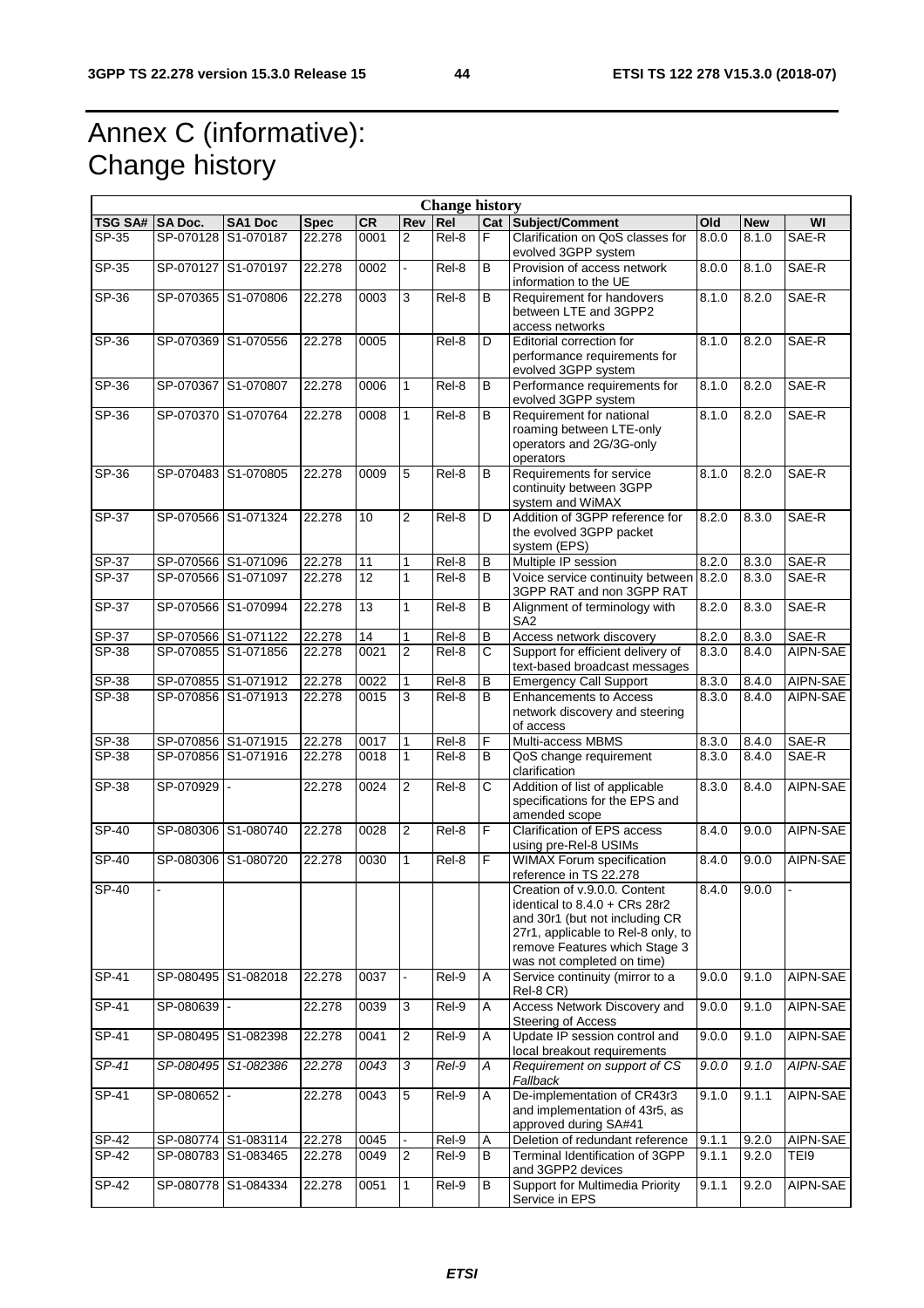| $SP-42$      |                     | SP-080783 S1-084368  | 22.278 | 0054 | $\mathbf{1}$   | Rel-9         | C              | EPS operational deployment<br>and mobility optimization                                                     | 9.1.1  | 9.2.0               | TEI9                |
|--------------|---------------------|----------------------|--------|------|----------------|---------------|----------------|-------------------------------------------------------------------------------------------------------------|--------|---------------------|---------------------|
| <b>SP-42</b> |                     | SP-080783 S1-084069  | 22.278 | 0055 |                | Rel-9         | В              | Removal of chapter 6.1.2 and<br>6.1.3                                                                       | 9.1.1  | 9.2.0               | TEI9                |
| <b>SP-42</b> |                     | SP-080783 S1-084425  | 22.278 | 0056 | 3              | Rel-9         | D              | <b>Enhanced ANDSF</b><br>Requirements                                                                       | 9.1.1  | 9.2.0               | TEI9                |
| SP-42        | SP-080783 S1-084414 |                      | 22.278 | 0057 | 1              | Rel-9         | С              | Basic support for multiaccess                                                                               | 9.1.1  | 9.2.0               | TEI9                |
| $SP-42$      |                     | SP-080783 S1-084363  | 22.278 | 0058 | 1              | Rel-9         | B              | Adding an appendix with FMC<br>uses cases to 22.278                                                         | 9.1.1  | 9.2.0               | TEI9                |
| <b>SP-44</b> | SP-090417           | S1<br>091153rev      | 22.278 | 0062 | 2              | Rel-9         | Α              | <b>Access Technology Selection</b><br>across PLMNs                                                          | 9.2.0  | 9.3.0               | <b>SAES</b>         |
| $SP-44$      | SP-090371           | S1-091169            | 22.278 | 0066 |                | Rel-9         | A              | Move sentence about non-3GPP<br>access                                                                      | 9.2.0  | 9.3.0               | <b>SAES</b>         |
| <b>SP-44</b> | SP-090371           | S1-091352            | 22.278 | 0067 |                | Rel-9         | A              | Frequency of Scanning for<br>Different Access Technologies                                                  | 9.2.0  | 9.3.0               | <b>SAES</b>         |
| <b>SP-45</b> |                     | SP-090476 S1-093272  | 22.278 | 0060 | 4              | Rel-9         | A              | Alignment about<br>accepting/rejecting CSFB                                                                 | 9.3.0  | 9.4.0               | AIPN-SAE            |
| SP-46        | SP-090843           | S1-094500            | 22.278 | 0070 | $\overline{2}$ | Rel-9         | F              | One active policy ruleset in<br><b>ANDSF</b>                                                                | 9.4.0  | 9.5.0               | eANDSF              |
| SP-46        | SP-090904           |                      | 22.278 | 0071 | $\overline{7}$ | <b>Rel-10</b> | B              | Adding of IFOM Requirements                                                                                 | 9.5.0  | 10.0.0              | <b>IFOM</b>         |
| <b>SP-47</b> | SP-100185 S1-100236 |                      | 22.278 | 0080 | 5              | <b>Rel-10</b> | B              | Requirements for Fixed Mobile<br>Interworking                                                               | 10.0.0 | 10.1.0              | <b>BBAI</b>         |
| $SP-49$      | SP-100575           | S1-102056            | 22.278 | 0089 |                | <b>Rel-10</b> | $\overline{A}$ | Removal of references to 3GPP<br><b>OSA</b>                                                                 | 10.1.0 | 10.2.0              | <b>TEI10</b>        |
| SP-49        |                     | SP-100582 S1-102032  | 22.278 | 0083 |                | <b>Rel-11</b> | Iв             | Adding a H(e)NB use case to<br>FMC use cases                                                                | 10.1.0 | 11.0.0              | <b>BBAI</b>         |
| SP-49        |                     | SP-100582 S1-102303  | 22.278 | 0084 | $\mathbf{1}$   | <b>Rel-11</b> | B              | <b>Adding a Application Mobility</b><br>use case to FMC use cases                                           | 10.1.0 | 11.0.0              | <b>BBAI</b>         |
| SP-49        | SP-100582 S1-102307 |                      | 22.278 | 0086 | 1              | $Rel-11$ D    |                | Clarifications on FMC use cases                                                                             |        | 10.1.0 11.0.0 BBAI  |                     |
| $SP-49$      |                     | SP-100582 S1-102308  | 22.278 | 0085 | $\overline{2}$ | <b>Rel-11</b> | Iв             | Adding a Common Quota use<br>case to FMC use cases                                                          | 10.1.0 | 11.0.0              | <b>BBAI</b>         |
| $SP-49$      |                     | SP-100582 S1-102309  | 22.278 | 0087 | $\overline{2}$ | <b>Rel-11</b> | B              | New Requirements for Fixed<br>Mobile Convergence scenario                                                   | 10.1.0 | 11.0.0              | <b>BBAI</b>         |
| $SP-50$      |                     | SP-100802 S1-103263  | 22.278 | 0090 | 1              | $Rel-11$ $F$  |                | Clarifying the scenarios<br>supported by FMC interworking,<br>including building block II                   |        | 11.0.0 11.1.0       | <b>BBAI</b>         |
| SP-50        |                     | SP-100802 S1-103266  | 22.278 | 0091 | 2              | <b>Rel-11</b> | Iв             | New Requirements for<br>Enterprise Interworking scenario                                                    | 11.0.0 | 11.1.0              | <b>BBAI</b>         |
| $SP-50$      |                     | SP-100802 S1-103242  | 22.278 | 0093 | 3              | $Rel-11$ B    |                | 3GPP EPC based FMC                                                                                          |        | 11.0.0 11.1.0 BBAI  |                     |
| SP-50        | SP-100802 S1-103321 |                      | 22.278 | 0095 | $\mathbf{1}$   | $Rel-11$ B    |                | Use cases for BBAI Building<br>Block 3 - Converged scenario                                                 | 11.0.0 | 11.1.0              | <b>BBAI</b>         |
| SP-50        |                     | SP-100802 S1-103323  | 22.278 | 0097 |                | <b>Rel-11</b> | <b>B</b>       | Evolved Packet Core support for 11.0.0<br>fixed access                                                      |        | 11.1.0              | <b>BBAI</b>         |
|              |                     |                      |        |      |                |               |                | LTE logo changed into LTE<br>Advanced logo                                                                  | 11.1.0 | 11.1.1              |                     |
| SP-51        |                     | SP-110165 S1-110297  | 22.278 | 0094 | $\overline{2}$ | $ReI-11$ B    |                | Scenarios for Interworking<br>between Mobile Operators and<br><b>Application Providers</b>                  |        |                     | 11.1.0 11.2.0 MOSAP |
| SP-51        |                     | SP-110165 S1-110404  | 22.278 | 0098 | 3              | <b>Rel-11</b> | l B            | New requirements for MOSAP                                                                                  |        |                     | 11.1.0 11.2.0 MOSAP |
| $S P-51$     |                     | SP-110165 S1-110302  | 22.278 | 0100 | $\overline{2}$ | <b>Rel-11</b> | B              | Use cases for MOSAP                                                                                         |        |                     | 11.1.0 11.2.0 MOSAP |
| SP-51        |                     | SP-110169 S1-110181  | 22.278 | 0099 | 2              | $ReI-11$ B    |                | <b>Fixed Broadband Access</b><br>Network Requirements for BBAI<br>Building Block 3 - Convergent<br>scenario |        | 11.1.0 11.2.0 BBAI  |                     |
| SP-52        | SP-110372 S1-111223 |                      | 22.278 | 0101 | $\overline{2}$ | <b>Rel-11</b> | B              | User consent-based charging<br>use case for MOSAP                                                           |        | 11.2.0 11.3.0       | <b>MOSAP</b>        |
| SP-52        |                     | SP-110372 S1-111412  | 22.278 | 0103 | $\overline{2}$ | <b>Rel-11</b> | Iв             | Non-collaboration requirements<br>for MOSAP                                                                 | 11.2.0 | 11.3.0              | <b>MOSAP</b>        |
| SP-53        |                     | SP-110575 S1-112357  | 22.278 | 0110 | 3              | $Rel-11$ F    |                | MOSAP - Roaming LBO<br><b>Architecture Correction</b>                                                       | 11.3.0 |                     | 11.4.0 MOSAP        |
| SP-54        |                     | SP-110883 S1-113264r | 22.278 | 0106 | 3              | $Rel-12$ B    |                | <b>End User Service Reachability</b><br>via Non-3GPP Access<br>Technologies                                 |        | 11.4.0 12.0.0       | <b>SMURFs</b>       |
| SP-56        |                     | SP-120295 S1-121406  | 22.278 | 0113 | 2              | $Rel-12$ $B$  |                | Mechanism to block Service<br>Reachability                                                                  |        | 12.0.0 12.1.0       | <b>SMURFs</b>       |
| SP-59        |                     | SP-130116 S1-131308  | 22.278 | 0120 | 7              | $Rel-12$ B    |                | Incorporation of ProSe Security,<br>Authorization & Privacy<br>Requirements                                 |        | 12.1.0 12.2.0 ProSe |                     |
| SP-59        |                     | SP-130116 S1-131310  | 22.278 | 0121 | 3              | $Rel-12$ B    |                | Add WLAN assisted<br>communication requirements                                                             |        | 12.1.0 12.2.0 ProSe |                     |
| SP-59        |                     | SP-130116 S1-131319  | 22.278 | 0122 | 6              | $Rel-12$ $B$  |                | Add definitions and<br>abbreviations                                                                        |        | 12.1.0 12.2.0 ProSe |                     |
| $SP-59$      |                     | SP-130116 S1-131307  | 22.278 | 0123 | 2              | $Rel-12$ B    |                | <b>General Requirements for</b><br><b>Proximity Services</b>                                                |        | 12.1.0 12.2.0 ProSe |                     |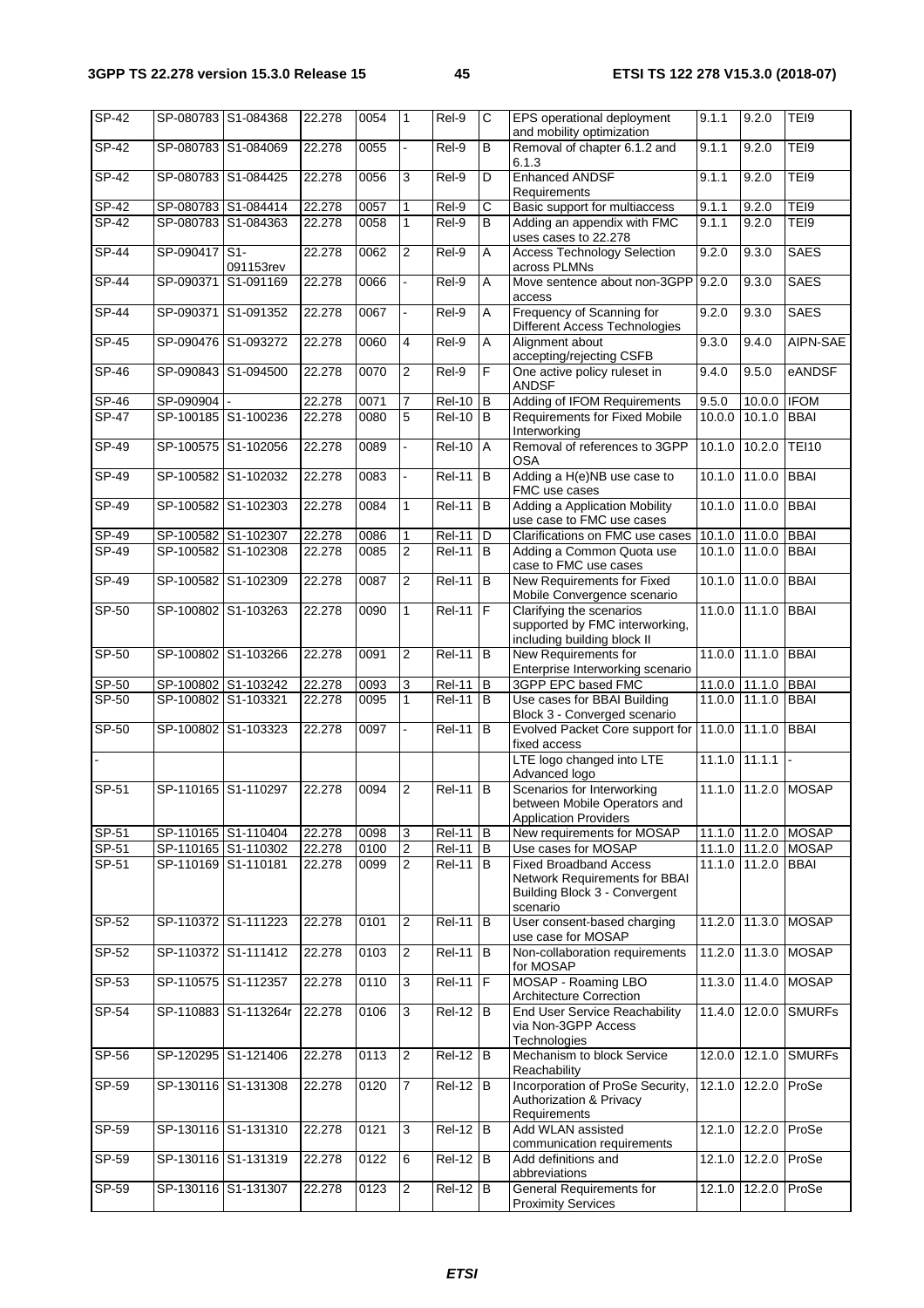| SP-59   |                     | SP-130116 S1-131309 | 22.278 | 0124 | 1              | $ReI-12$ B      |                         | <b>Public Safety Specific</b><br><b>Requirements for Proximity</b><br>Services                                                                                                |               | 12.1.0 12.2.0       | ProSe |
|---------|---------------------|---------------------|--------|------|----------------|-----------------|-------------------------|-------------------------------------------------------------------------------------------------------------------------------------------------------------------------------|---------------|---------------------|-------|
| $SP-60$ |                     | SP-130315 S1-132025 | 22.278 | 0133 | $\mathbf{1}$   | $Rel-12$ F      |                         | Explicitly excluding GSM and<br><b>UMTS from ProSe</b>                                                                                                                        |               | 12.2.0 12.3.0 ProSe |       |
| $SP-60$ |                     | SP-130315 S1-132140 | 22.278 | 0150 | 3              | <b>Rel-12</b>   | F                       | Replace WiFi Direct with WLAN<br>direct communications                                                                                                                        | 12.2.0        | 12.3.0              | ProSe |
| SP-60   |                     | SP-130315 S1-132145 | 22.278 | 0143 | $\overline{2}$ | $Rel-12$        | ĪF                      | Clarify what means off network<br>ProSe                                                                                                                                       | 12.2.0        | 12.3.0              | ProSe |
| SP-60   |                     | SP-130315 S1-132146 | 22.278 | 0140 | $\overline{2}$ | $Rel-12$ F      |                         | Deleting a duplicate Public<br>Safety requirement arising from<br>the ProSe Group use case                                                                                    |               | 12.2.0 12.3.0       | ProSe |
| SP-60   |                     | SP-130315 S1-132150 | 22,278 | 0128 | 3              | $Rel-12$ $F$    |                         | Addition of an agreed<br>requirement in the Public Safety<br>Specific Requirements for<br><b>Proximity Services</b>                                                           |               | 12.2.0 12.3.0       | ProSe |
| SP-60   |                     | SP-130315 S1-132153 | 22.278 | 0152 | $\overline{2}$ | $ReI-12$        | F                       | <b>Correcting Service Continuity</b><br>Requirement in UE-to-Network<br><b>Relay Scenarios</b>                                                                                |               | 12.2.0 12.3.0       | ProSe |
| SP-60   |                     | SP-130315 S1-132165 | 22.278 | 0153 | 4              | <b>Rel-12</b>   | F                       | Infrastructure path corrections                                                                                                                                               |               | 12.2.0 12.3.0       | ProSe |
| SP-60   |                     | SP-130315 S1-132166 | 22.278 | 0156 | $\overline{2}$ | $Rel-12$ $F$    |                         | Clarification to interactions<br>between ProSe relaying, ProSe<br><b>Communication and ProSe</b><br><b>Group Communication</b>                                                |               | 12.2.0 12.3.0       | ProSe |
| SP-60   |                     | SP-130315 S1-132169 | 22.278 | 0148 | 4              | Rel-12          | D                       | Clarifying the Requirement on<br>Authorizing ProSe Data<br>Sessions in Public Safety<br>Scenarios                                                                             | 12.2.0        | 12.3.0              | ProSe |
| SP-60   |                     | SP-130315 S1-132193 | 22.278 | 0131 | 4              | Rel-12          | l B                     | Addition of a new requirement in 12.2.0 12.3.0<br>the Public Safety Specific<br><b>Requirements for Proximity</b><br>Services for the use of direct<br>radio signals          |               |                     | ProSe |
| SP-60   | SP-130315 S1-133021 |                     | 22.278 | 0163 | 1              | <b>Rel-12</b>   | B                       | Add requirement to limit the<br>number of ProSe UE-to-UE<br>relays between two Public<br>Safety ProSe-enabled UEs to<br>one.                                                  |               | 12.2.0 12.3.0       | ProSe |
| SP-60   |                     | SP-130315 S1-133112 | 22.278 | 0158 | 3              | <b>Rel-12</b>   | $\overline{\mathsf{F}}$ | Addressing uncertainties in<br>deployment of Public Safety<br>ProSe                                                                                                           |               | 12.2.0 12.3.0 ProSe |       |
| SP-60   |                     | SP-130315 S1-133113 | 22.278 | 0132 | 4              | $ReI-12$ F      |                         | Correction of "in / out of E-<br>UTRAN coverage" and editorials                                                                                                               | 12.2.0        | 12.3.0              | ProSe |
| SP-60   |                     | SP-130315 S1-133157 | 22.278 | 0172 | 3              | Rel-12          | F                       | ProSe System means ProSe                                                                                                                                                      |               | 12.2.0 12.3.0       | ProSe |
| SP-60   |                     | SP-130315 S1-133245 | 22.278 | 0181 | $\mathbf{1}$   | $Rel-12$ F      |                         | Correction of ProSe Services to<br>ProSe                                                                                                                                      |               | 12.2.0 12.3.0       | ProSe |
| $SP-60$ |                     | SP-130315 S1-133247 | 22.278 | 0168 | $\overline{2}$ | <b>Rel-12 F</b> |                         | Update to Requirement on EPC<br><b>Proximity Detection</b>                                                                                                                    |               | 12.2.0 12.3.0 ProSe |       |
| SP-60   |                     | SP-130315 S1-133249 | 22.278 | 0182 | 3              | Rel-12   F      |                         | Setting Up and Handling for<br>ProSe UE-to-UE Relay                                                                                                                           |               | 12.2.0 12.3.0 ProSe |       |
| SP-60   |                     | SP-130315 S1-133252 | 22.278 | 0165 | $\mathbf{3}$   | $Rel-12$ F      |                         | ProSe Discovery Definition<br>Update                                                                                                                                          | 12.2.0        | 12.3.0              | ProSe |
| SP-60   |                     | SP-130315 S1-133257 | 22.278 | 0173 | $\overline{2}$ | $Rel-12$ $F$    |                         | Control of resource applies also<br>when UEs are served by the<br>same eNB.                                                                                                   | 12.2.0        | 12.3.0              | ProSe |
| SP-60   |                     | SP-130315 S1-133259 | 22.278 | 0155 | 3              | $Rel-12$ F      |                         | On dimensioning requirements<br>for ProSe UE-to-UE Relay                                                                                                                      |               | 12.2.0 12.3.0 ProSe |       |
| $SP-60$ |                     | SP-130315 S1-133267 | 22.278 | 0159 | 3              | $Rel-12$ $F$    |                         | Clarifying the Requirement on<br>Pre-Configuring Public Safety<br>ProSe-enabled UEs for<br>operations without any<br>connection to the E-UTRAN.<br>[PR.59-2] (Use Case 5.2.5) |               | 12.2.0 12.3.0       | ProSe |
| SP-60   |                     | SP-130315 S1-133272 | 22.278 | 0183 | $\overline{5}$ | $Rel-12$ F      |                         | Clarification for the use of ProSe<br>UE-to-Network Relay - Network<br>Reachability Indication by<br>ProSe-enabled Public Safety UE<br>Served by E-UTRAN                      | 12.2.0 12.3.0 |                     | ProSe |
| SP-60   |                     | SP-130315 S1-133295 | 22.278 | 0169 | 4              | $Rel-12$ $F$    |                         | Discovery can be requested by<br>any application                                                                                                                              | 12.2.0        | 12.3.0              | ProSe |
| SP-60   |                     | SP-130315 S1-133296 | 22.278 | 0126 | $\overline{2}$ | $Rel-12$ $F$    |                         | Add a ProSe API requirement<br>and two requirement fixes for<br><b>Proximity Services</b>                                                                                     |               | 12.2.0 12.3.0       | ProSe |
| SP-60   |                     | SP-130315 S1-133297 | 22.278 | 0175 | $\overline{4}$ | $Rel-12$ $F$    |                         | Remaining details in consistent<br>usage of range terminology                                                                                                                 |               | 12.2.0 12.3.0 ProSe |       |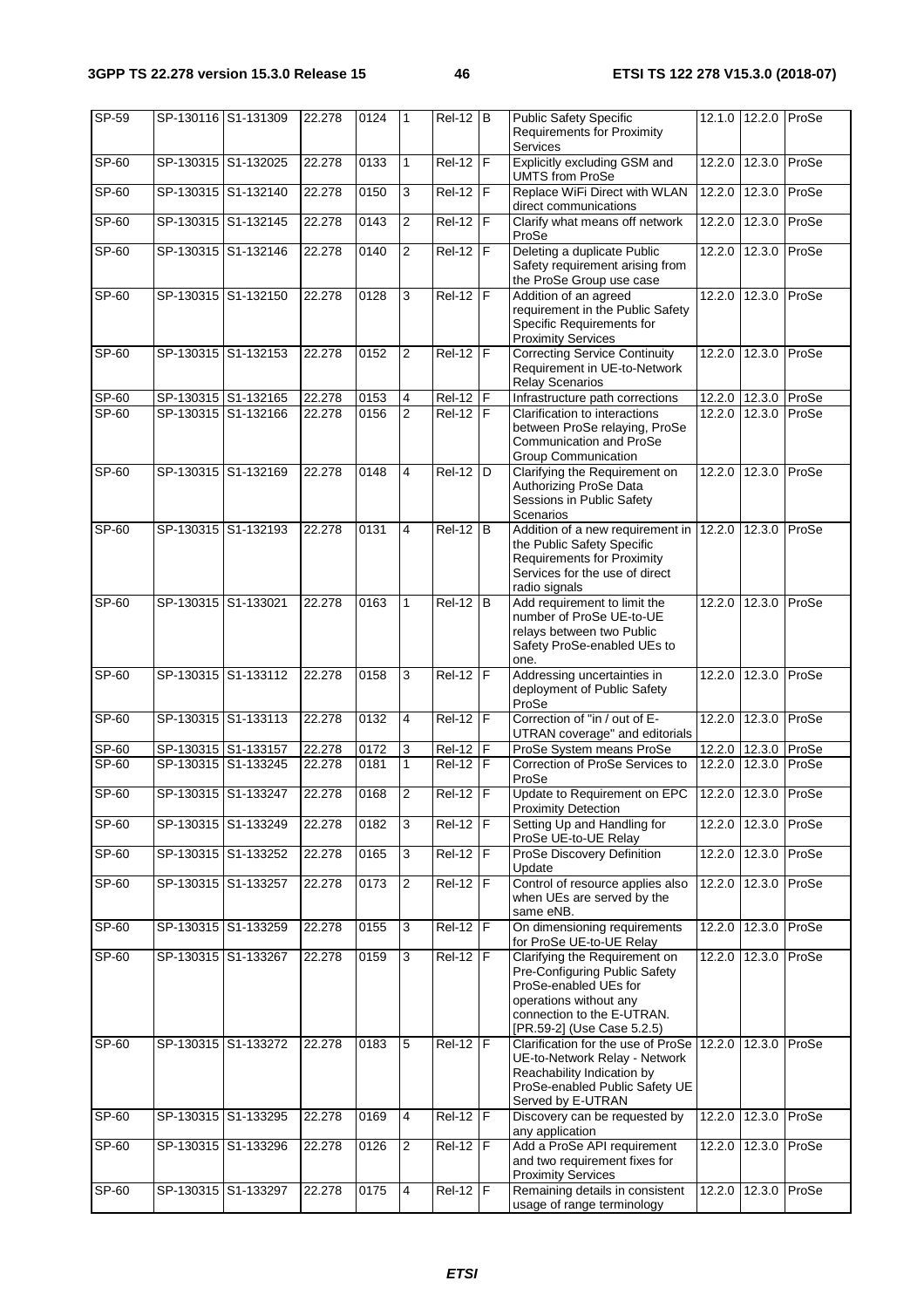| $SP-60$      |           | SP-130315 S1-133299 | 22.278 | 0146             | 8              | $Rel-12$ F          |                | Service description for ProSe<br>Discovery and ProSe<br>Communication                                                                               |        | 12.2.0 12.3.0 ProSe |                              |
|--------------|-----------|---------------------|--------|------------------|----------------|---------------------|----------------|-----------------------------------------------------------------------------------------------------------------------------------------------------|--------|---------------------|------------------------------|
| $SP-60$      |           | SP-130315 S1-133301 | 22.278 | 0136             | 2              | $Rel-12$ $F$        |                | Clarifying the use of the term<br>"range"                                                                                                           |        | 12.2.0 12.3.0       | ProSe                        |
| $SP-60$      |           | SP-130315 S1-133310 | 22.278 | 0127             | 9              | $Rel-12$ F          |                | <b>Broadening of ProSe</b><br>Communication Definition to<br>include ProSe Group and ProSe<br><b>Broadcast Communications for</b><br>Public Safety. | 12.2.0 | 12.3.0              | ProSe                        |
| SP-60        |           | SP-130315 S1-133311 | 22.278 | 0176             | 4              | $Rel-12$ $F$        |                | The addition of a definition for<br>"communication range"                                                                                           |        | 12.2.0 12.3.0       | ProSe                        |
| SP-61        |           | SP-130412 S1-134013 | 22.278 | 0186             |                | <b>Rel-12</b>       | l D            | Removing duplicate ProSe<br>definitions                                                                                                             | 12.3.0 | 12.4.0              | ProSe                        |
| $SP-61$      |           | SP-130412 S1-134144 | 22.278 | 0187             | $\mathbf{1}$   | <b>Rel-12</b>       | F              | Clarification on the ProSe<br>Communication part in ProSe<br>Feature description                                                                    | 12.3.0 | 12.4.0              | ProSe                        |
| SP-61        |           | SP-130412 S1-134145 | 22.278 | 0188             | 1              | $ReI-12$ F          |                | Clarification on the agreed<br>wording on "concurrent" or<br>"concurrently" in ProSe                                                                | 12.3.0 | 12.4.0              | ProSe                        |
| SP-61        |           | SP-130412 S1-134170 | 22.278 | 0189             | $\mathbf{1}$   | $\overline{Rel.12}$ | ١F             | Clarify requirements for ProSe<br>Security in Public Safety<br>applications.                                                                        | 12.3.0 | 12.4.0              | ProSe                        |
| SP-64        |           | SP-140236 S1-141576 | 22.278 | 0201             | 2              | $Rel-13$            | B              | Differential paging for voice over<br>E-UTRAN vs. other services<br>using the IMS signalling bearer                                                 | 12.4.0 | 13.0.0              | voE-<br>UTRAN_P<br><b>PD</b> |
| $SP-65$      |           | SP-140523 S1-143486 | 22.278 | 0210             | 1              | <b>Rel-13</b> A     |                | I-WLAN clean up                                                                                                                                     |        | 13.0.0 13.1.0       | <b>TEI12</b>                 |
| SP-66        |           | SP-140749 S1-144429 | 22.278 | $\overline{215}$ |                | $Rel-13$ $F$        |                | Interference during ProSe<br>Operation in Limited Service<br>state                                                                                  |        | 13.1.0 13.2.0       | ProSe                        |
| SP-72        | SP-160352 | S1-161315           | 22.278 | 228              | 1              | <b>Rel-13</b>       | F              | Removal of list of EPS<br>Applicable Specifications                                                                                                 | 13.2.0 | 13.3.0              | <b>TEI13</b>                 |
| SP-72        |           | SP-160362 S1-161602 | 22.278 | 227              | 4              | $ReI-14$ B          |                | Requirements for relay UE<br>selection for remote UE access<br>via relay UE                                                                         |        | 13.3.0 14.0.0       | <b>REAR</b>                  |
| $SP-72$      |           | SP-160362 S1-161603 | 22.278 | 225              | $\overline{7}$ | Rel-14              | B              | Requirements for Indirect 3GPP<br>Communication                                                                                                     | 13.3.0 | 14.0.0              | <b>REAR</b>                  |
| SP-73        | SP-160539 | S1-162058           | 22.278 | 0230             |                | Rel-14              | A              | Removal of incorrect reference<br>in scope                                                                                                          | 14.0.0 | 14.1.0              | <b>TEI14</b>                 |
| SP-74        | SP-160895 | S1-163440           | 22.278 | 0231             | 3              | <b>Rel-14</b>       | F              | Clarification on REAR                                                                                                                               |        | 14.1.0 14.2.0       | <b>REAR</b>                  |
| $SP-74$      | SP-160901 | S1-163241           | 22.278 | 0232             | $\overline{2}$ | <b>Rel-15</b>       | В              | Inclusion of WLAN direct<br>discovery technologies as an<br>alternative for ProSe direct<br>discovery                                               |        | 14.1.0 15.0.0       | ProSe_W<br>LAN_DD            |
| <b>SP-75</b> | SP-170153 | S1-170356           | 22.278 | 0236             |                | <b>Rel-15</b>       | $\overline{A}$ | Removal of CS Fallback support 15.0.0 15.1.0<br>for Evolved ProSe Remote UE                                                                         |        |                     | <b>REAR</b>                  |
| SP-75        |           | SP-170153 S1-171439 | 22.278 | 0237             |                | $Rel-15$ A          |                | Relay selection criteria                                                                                                                            |        | 15.0.0 15.1.0 REAR  |                              |
| SP-79        | SP-180129 | S1-180290           | 22.278 | 0240             | $\mathbf{1}$   | $Rel-15$ F          |                | Clarification of Option 3 core<br>network requirements                                                                                              |        | 15.1.0 15.2.0       | <b>SMARTE</b><br>R           |
| $SP-79$      | SP-180129 | S1-180627           | 22.278 | 0239             | 4              | <b>Rel-15</b>       | F              | Release 15 alignment on the<br>performance requirements                                                                                             |        | 15.1.0 15.2.0       | <b>TEI15</b>                 |
| SP-79        |           |                     |        |                  |                |                     |                | MCC corrected " as specified in<br>TR 38.913" into "as described in<br>TR 38.913".                                                                  | 15.1.0 | 15.2.0              |                              |
| <b>SP-80</b> | SP-180304 | S1-181359           | 22.278 | 0247             | $\overline{2}$ | <b>Rel-15</b>       | F              | Release 15 further alignment on<br><b>URLLC KPIS</b>                                                                                                |        | 15.2.0 15.3.0       | <b>SMARTE</b><br>R           |